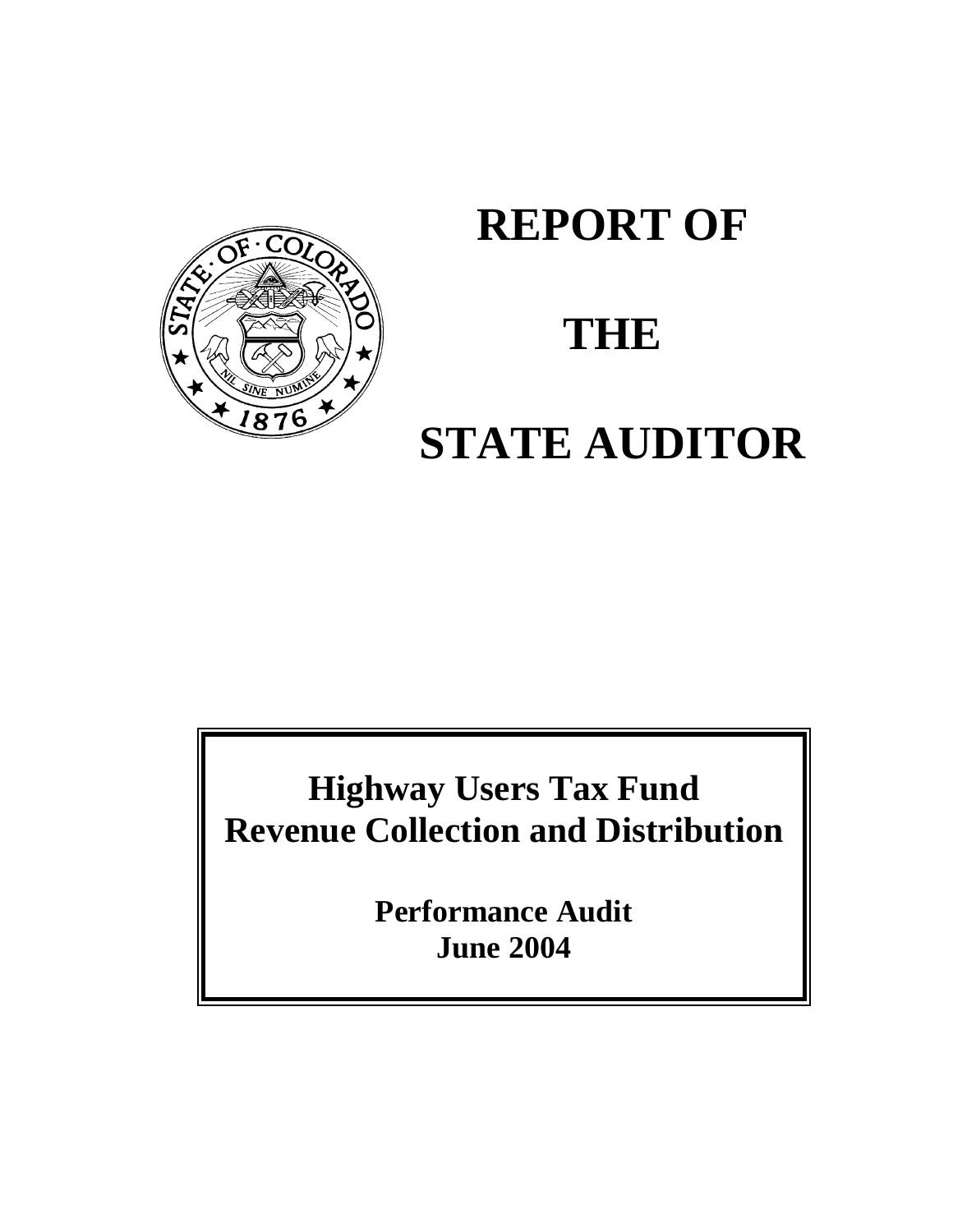#### **LEGISLATIVE AUDIT COMMITTEE 2004 MEMBERS**

*Representative Tambor Williams* **Chairman**

> *Representative Val Vigil* **Vice-Chairman**

*Senator Norma Anderson Representative Fran Coleman Representative Pamela Rhodes Senator Stephanie Takis Senator Jack Taylor Senator Ron Tupa*

#### **Office of the State Auditor Staff**

*Joanne Hill* **State Auditor**

*Sally Symanski* **Deputy State Auditor**

*Becky Richardson Dana Harris Tobin Bliss Melissa Dombroski Nancy Howe* **Legislative Auditors**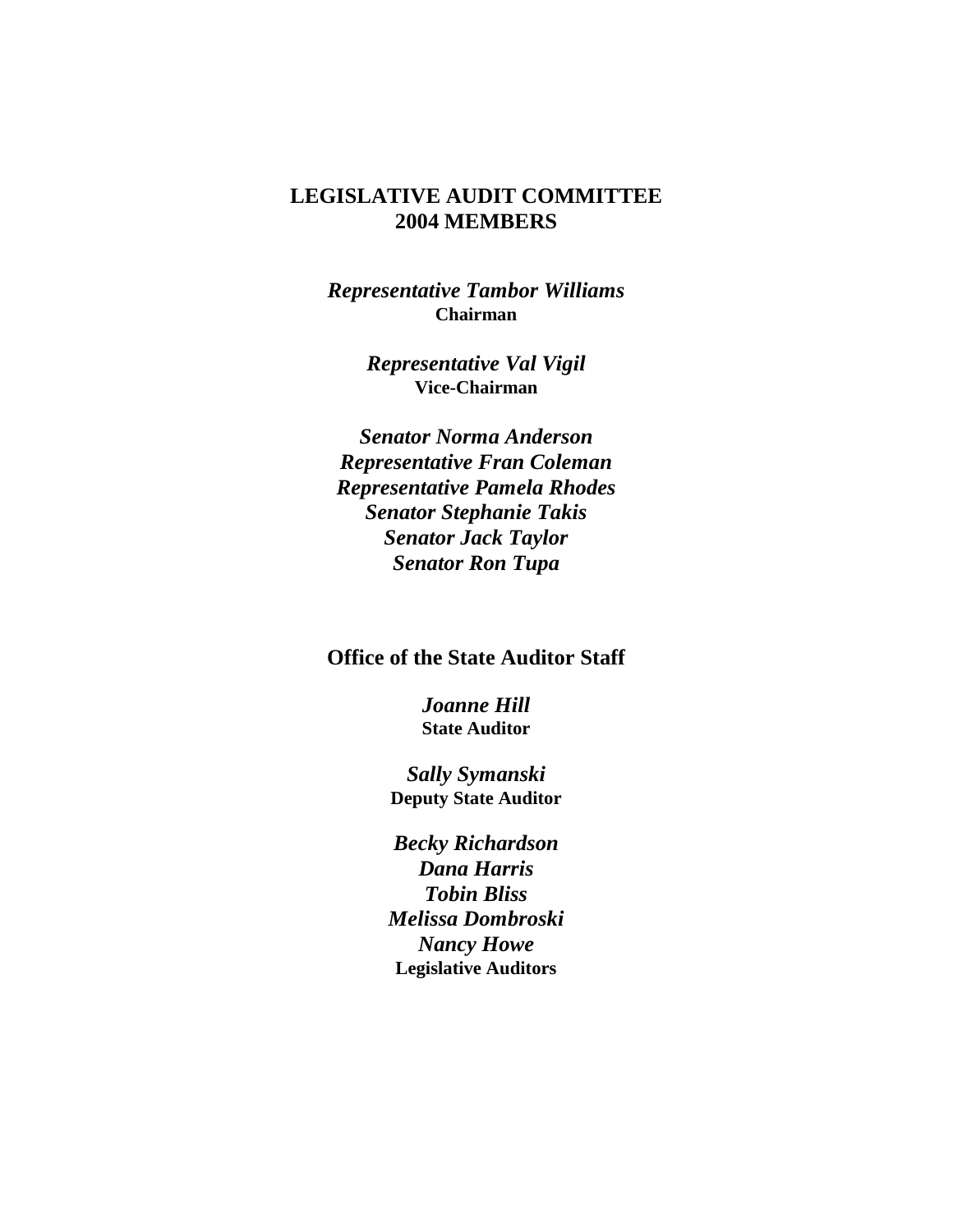

### **STATE OF COLORADO** State Auditor

**OFFICE OF THE STATE AUDITOR** Legislative Services Building<br>303.869.2800<br>200 East 14th Avenue 303.869.2800 200 East 14th Avenue

Denver, Colorado 80203-2211

June 24, 2004

Members of the Legislative Audit Committee:

This report contains the results of a performance audit of the collection and distribution of revenues designated by statutes to the Highway Users Tax Fund. The audit was conducted pursuant to Section 2-3-103, C.R.S., which authorizes the State Auditor to conduct audits of all departments, institutions, and agencies of state government. The report presents our findings, conclusions, and recommendations, and the responses of the Department of Revenue, the Department of Transportation, the Judicial Department, and the Office of the State Treasurer.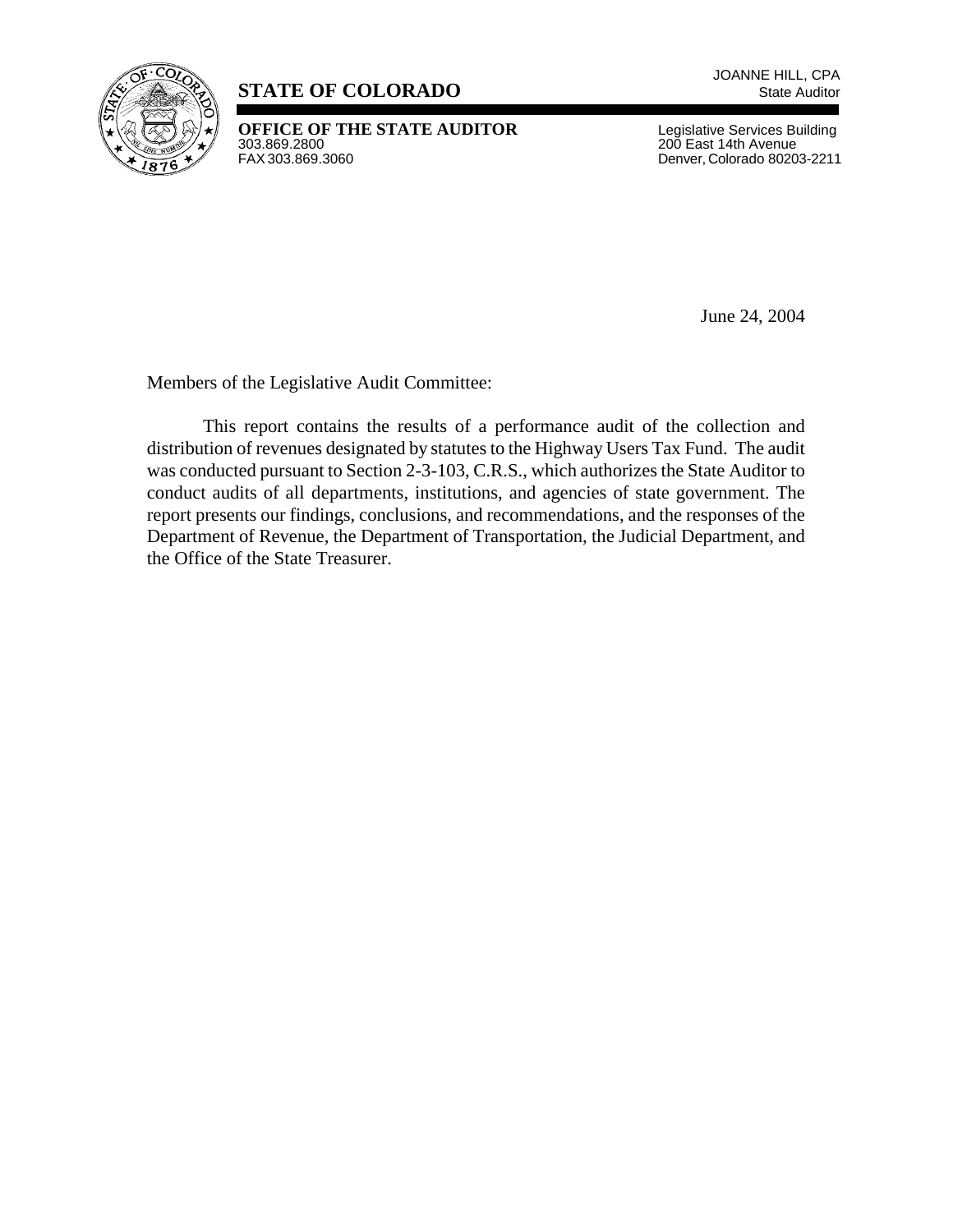# **TABLE OF CONTENTS**

## **PAGE**

| <b>FINDINGS AND RECOMMENDATIONS</b> |
|-------------------------------------|
|                                     |
|                                     |
|                                     |
|                                     |
| CHAPTER 2. FUND DISTRIBUTION  27    |
|                                     |
|                                     |
|                                     |
|                                     |
|                                     |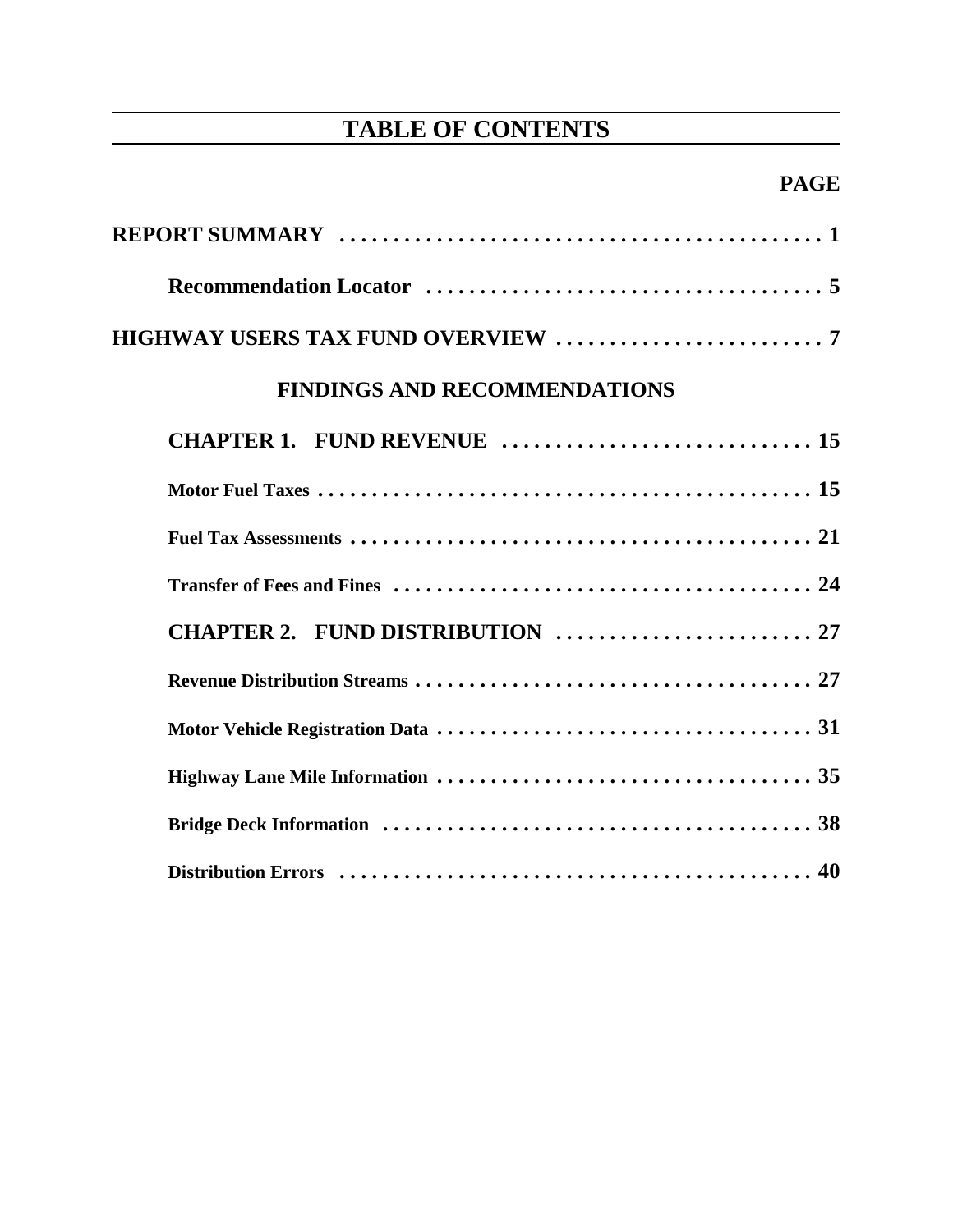



**STATE OF COLORADO OFFICE OF THE STATE AUDITOR REPORT SUMMARY**

**JOANNE HILL, CPA State Auditor**

## **Highway Users Tax Fund Revenue Collection and Distribution Performance Audit June 2004**

#### **Authority, Purpose, and Scope**

This performance audit was conducted under the authority of Section 2-3-103, C.R.S., which authorizes the Office of the State Auditor to conduct performance audits of all departments, institutions, and agencies of state government. The audit focused on the Department of Revenue, the Department of Transportation, the Judicial Department, and the Office of the State Treasurer and their respective roles in the collection and distribution of revenue designated by statutes to the Highway Users Tax Fund. The audit work, performed from December 2003 through April 2004, was conducted in accordance with generally accepted government auditing standards.

We acknowledge the assistance and cooperation extended by management and staff at the Department of Revenue, the Department of Transportation, the Judicial Department, and the Office of the State Treasurer.

#### **Background**

The Highway Users Tax Fund (HUTF or the Fund) was created to account for and govern the use of state highway revenue. By statute, all moneys in the Fund are to be used for construction, improvement, repair, maintenance, and safety purposes on the state highway system, the county highway system, the city street systems, and on other public roads and highways of the state. The single largest source of revenue to the Fund is the motor fuel tax. Together with motor vehicle license and registration fees, these two sources represent approximately 94 percent of total HUTF revenue each year. In Fiscal Year 2003 almost \$736 million in revenue was deposited into the Fund.

Several state agencies are statutorily responsible for critical aspects of the collection and distribution of revenue for the Highway Users Tax Fund. The Department of Revenue and the Judicial Department are responsible for collecting revenue. The Departments of Revenue and Transportation are responsible for providing information used in the Fund distribution formula. The actual distribution of the Fund is the responsibility of the Office of the State Treasurer (Treasury) which distributes funds to the Department of Transportation, the counties, and the municipalities on a monthly basis.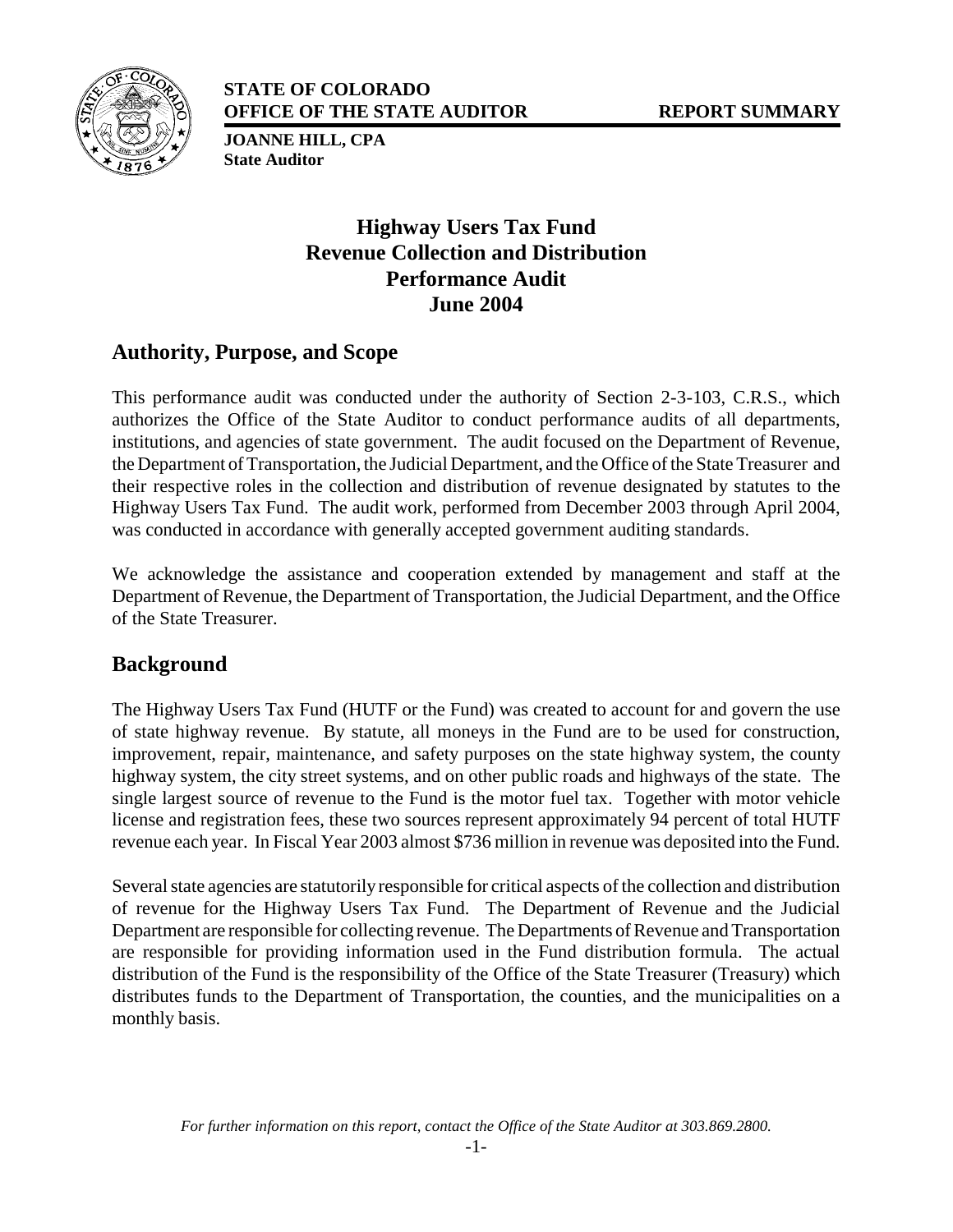#### **Summary of Audit Findings**

#### **Fund Revenue**

We reviewed the policies and procedures governing the collection of Highway Users Tax Fund revenue. We found:

- **Revenues earmarked for the Fund are not being maximized.** Department of Revenue staff review fewer than 1 percent of all problem tax returns and transactions. Consequently, we estimate that the Department did not collect more than \$1.6 million in revenue which should have been deposited into the HUTF. Timely and accurate reviews of fuel distributor tax returns and transactions is critical not only for generating revenues but also for improving customer service and increasing public confidence in the processes associated with fuel tax payment and collection.
- **Penalties prescribed in statute have not been assessed.** Statutes detail the specific penalty amounts for each type of motor fuel tax filing infraction as well as the mathematical formulas for calculating the exact penalty amounts. However, Department of Revenue staff have miscalculated and failed to assess statutorily-required penalties. For 64 penalty assessments, issued during the period January 2001 through March 2004, we found that approximately \$360,000 in penalties were not assessed by staff.

#### **Fund Distribution**

We reviewed the policies and procedures governing the distribution of HUTF dollars to the recipient entities and found:

• **Statutory clarification is needed to ensure all revenues are being distributed as intended**. By statute, fuel tax revenue deposited into the Fund is to be allocated through two distinct streams and the amount of highway funds received by state and local entities differs significantly depending upon how revenues are allocated between the two streams. Statutes require the first 7 cents per gallon of fuel tax of every gallon sold to be allocated to the first distribution stream. The first distribution stream is currently apportioned at 65 percent to the Department of Transportation, 26 percent to Colorado counties, and 9 percent to about 270 municipalities throughout the state. The second distribution stream is comprised of revenue from fuel taxes, in excess of four cents per gallon. That is, the second stream consists of the next 15 cents of the 22 cents per gallon gasoline tax and the next 13.5 cents of the 20.5 cents per gallon special fuels tax. The second distribution stream is apportioned at 60 percent to CDOT, 22 percent to the counties, and 18 percent to the municipalities.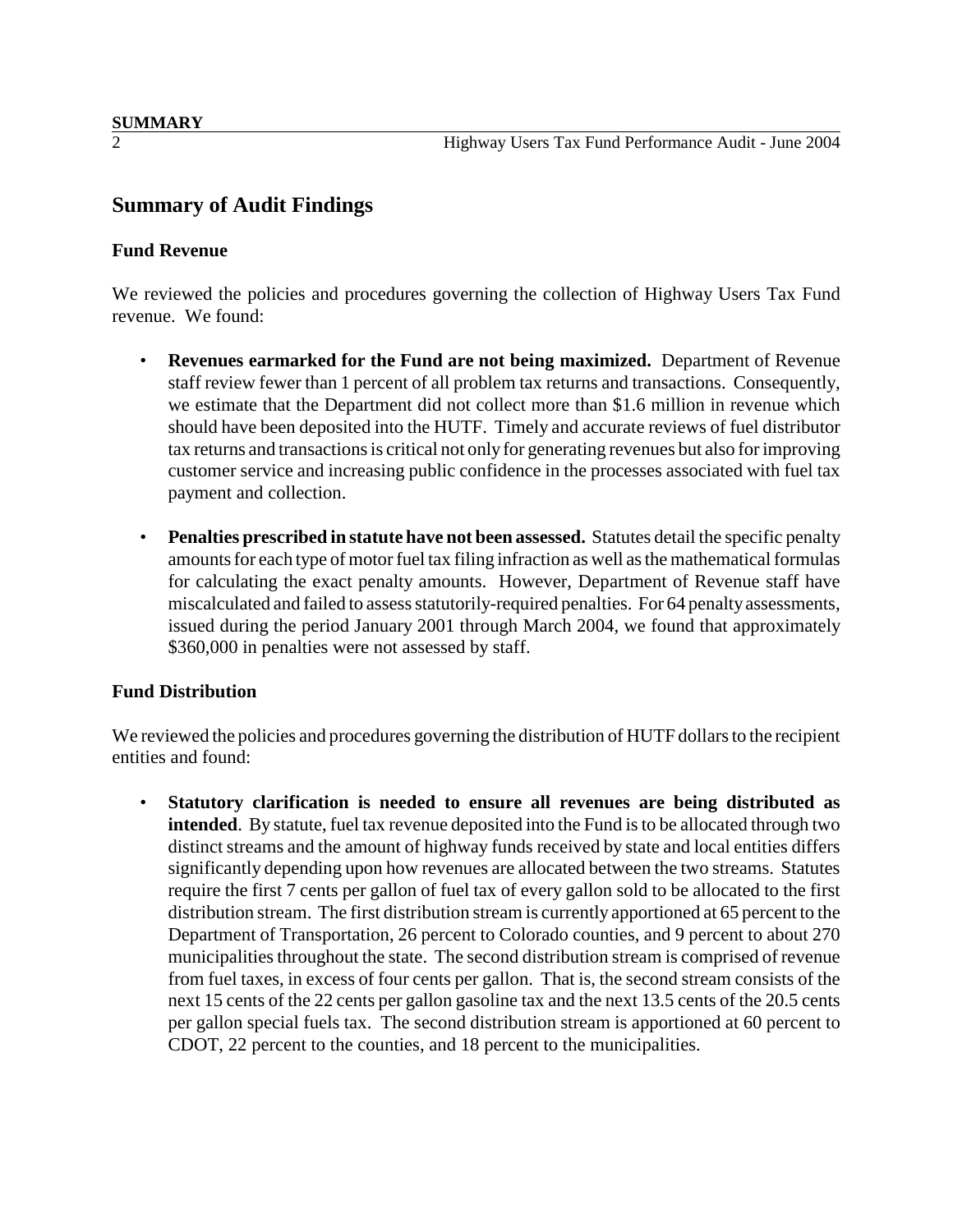We found that the Treasury allocates fuel tax revenue among the two distribution streams in accordance with statute. However, it is unclear whether the Treasury's treatment of other HUTF revenue sources is consistent with statutory intent. Although statutes clearly define the specific stream into which fuel taxes are to flow, the statutes are unclear as to which stream is to receive other miscellaneous revenues. Currently, the Treasury distributes these unassigned, miscellaneous revenues to the first stream. Statutory clarification would eliminate any perception of bias or inequity in the distribution of the Fund and would ensure that all Fund revenue is distributed in accordance with statutory intent.

- **Motor vehicle registration information used in the HUTF distribution formula is not always accurate**. Motor vehicle registration information is a vital component of the HUTF distribution formula and has a direct impact on the funding distributed to local entities. We found problems with inaccurate information and duplicative data sources, error-prone manual data entry, and a lack of procedures for resolving data discrepancies. The lack of controls over information has affected the accuracy of the distributions. For example, we compared the data actually used for the Fiscal Year 2003 HUTF distribution with the data that should have been used. We found a number of errors including overpayments to one county in the amount of \$11,506 and to one municipality in the amount of \$5,763. For the same period we found one county was underpaid \$3,643 and another received \$48,854 less than it should have.
- **The Department of Transportation lacks adequate internal controls to ensure the information submitted to Treasury for use in the HUTF distribution formula is accurate.** The Department is statutorily responsible for annually submitting information on both the number of lane miles and the number of bridge deck square feet for local jurisdictions. We found that Department staff often change lane mile information submitted by local governments without adequately documenting the reasons for the changes, and the manual processes used to submit bridge deck information have resulted in data errors. Additionally the bridge deck data itself is from a different time period than all other statutorily-required data used in the HUTF distribution formula.
- **Errors in monthly Fund distributions are not always corrected.** Staff from the Office of the State Treasurer exercise discretion in determining whether to correct distribution errors. Additionally, when corrections are made, there are no standards, guidelines, or criteria used to determine the form corrections will take. For Fiscal Years 2001 and 2002 we identified about \$3 million in errors, and while some were corrected, others were not. Specifically, Treasury made corrections for underpayments to the cities of Aurora and Centennial and for an overpayment to Elbert County and a corresponding underpayment to El Paso County. However, the Treasury did not correct another error in the payments to Elbert and El Paso Counties and to Lake and La Plata Counties.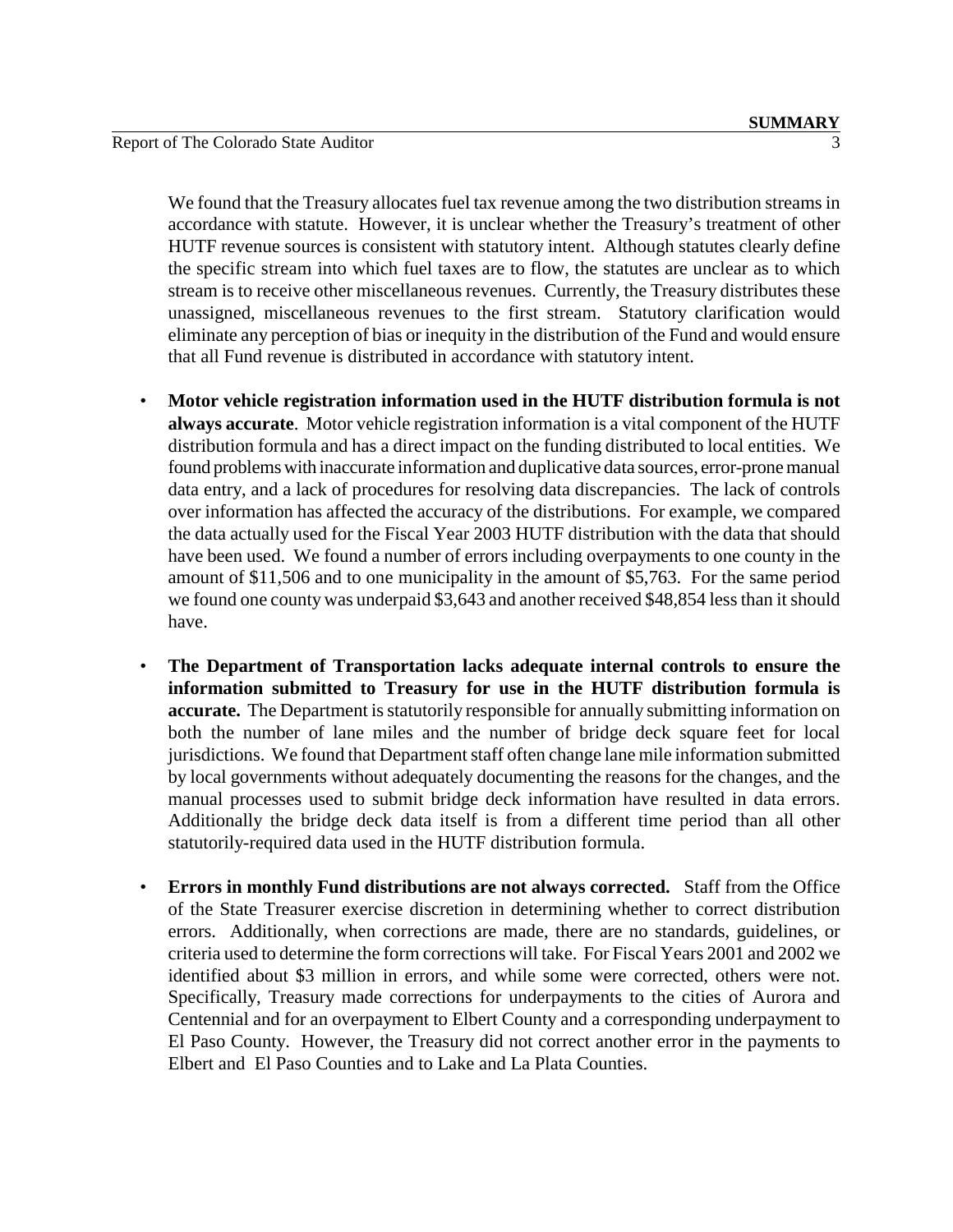## **RECOMMENDATION LOCATOR**

| Rec.<br>No. | Page<br>No. | <b>Recommendation</b><br><b>Summary</b>                                                                                                                                                                                                                                                                                       | <b>Agency</b><br><b>Addressed</b>       | <b>Agency</b><br><b>Response</b> | Implementation<br>Date   |
|-------------|-------------|-------------------------------------------------------------------------------------------------------------------------------------------------------------------------------------------------------------------------------------------------------------------------------------------------------------------------------|-----------------------------------------|----------------------------------|--------------------------|
| 1           | 20          | Improve review of motor fuel tax returns by evaluating and<br>modifying edit reports and prioritizing staff workload.                                                                                                                                                                                                         | Department of<br>Revenue                | Agree                            | <b>July 2004</b>         |
| 2           | 24          | Ensure compliance with statutory penalties for fuel taxes by<br>assessing penalties accurately and collecting penalties due.                                                                                                                                                                                                  | Department of<br>Revenue                | Agree                            | <b>July 2004</b>         |
| 3           | 25          | Determine the most efficient way to maximize interest earned for<br>the Highway Users Tax Fund through timely and frequent                                                                                                                                                                                                    | Office of the State<br><b>Treasurer</b> | Agree                            | Fiscal Year 2005         |
|             |             | transfers of revenues.                                                                                                                                                                                                                                                                                                        | Department of<br>Revenue                | Agree                            | Fiscal Year 2005         |
|             |             |                                                                                                                                                                                                                                                                                                                               | Judicial Department                     | Agree                            | Fiscal Year 2005         |
| 4           | 30          | Determine the intended distribution for miscellaneous revenue<br>from the HUTF and seek statutory change as appropriate.                                                                                                                                                                                                      | Office of the State<br>Treasurer        | Agree                            | 2005 Legislative Session |
| 5           | 34          | Improve the efficiency and effectiveness of the motor vehicle<br>registration certification process by eliminating duplicative<br>steps, implementing and distributing procedures to verify<br>registration information, and working with the State Treasurer's<br>Office to adopt standard procedures for correcting errors. | Department of<br>Revenue                | Agree                            | January 2005             |
| 6           | 37          | Increase the accuracy and accountability of lane mile<br>information by maintaining documentation to support changes.                                                                                                                                                                                                         | Department of<br>Transportation         | Agree                            | <b>July 2004</b>         |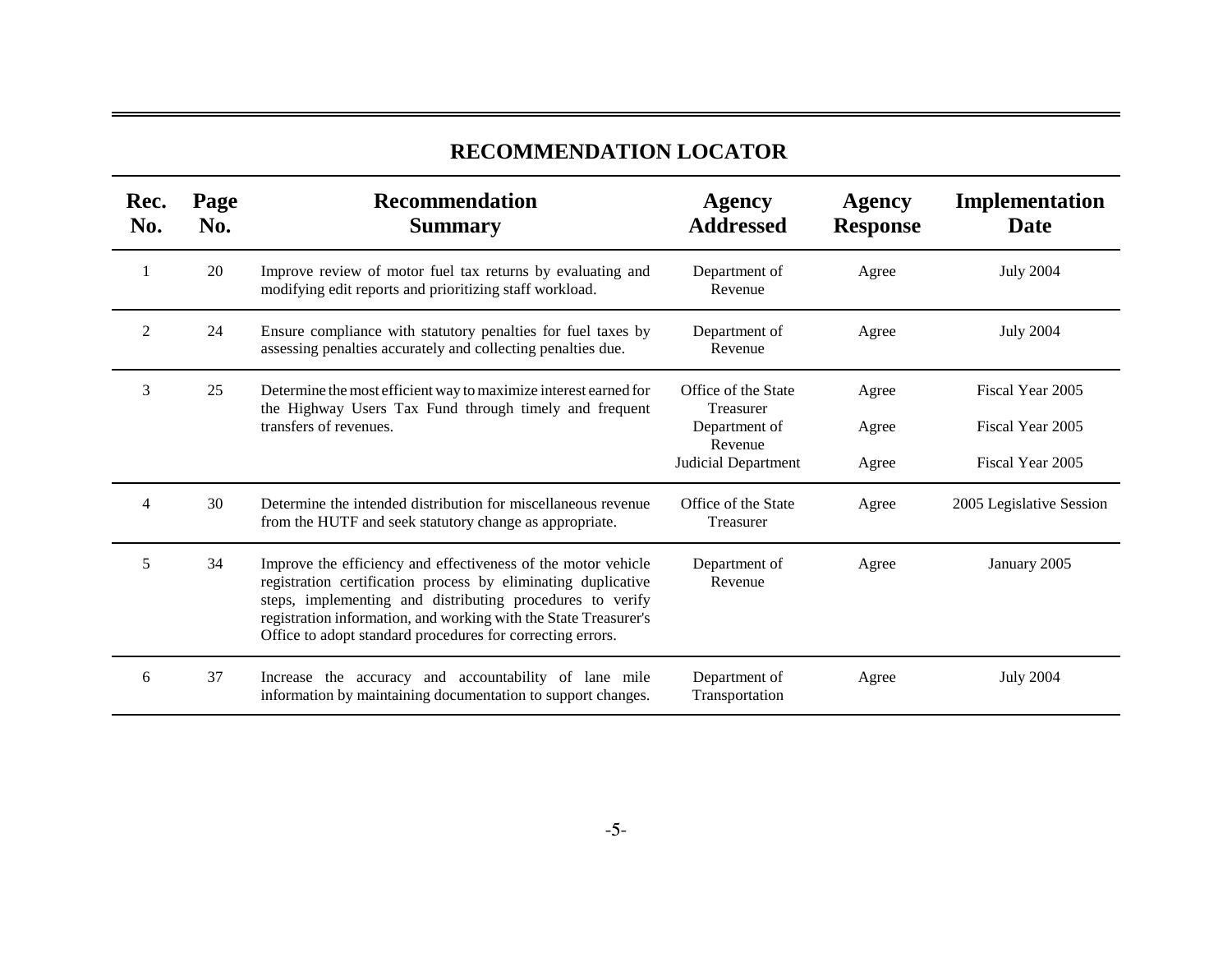### **RECOMMENDATION LOCATOR**

| Rec.<br>No. | Page<br>No. | <b>Recommendation</b><br><b>Summary</b>                                                                                                                                                                                                                      | <b>Agency</b><br><b>Addressed</b> | Agency<br><b>Response</b> | Implementation<br>Date |
|-------------|-------------|--------------------------------------------------------------------------------------------------------------------------------------------------------------------------------------------------------------------------------------------------------------|-----------------------------------|---------------------------|------------------------|
|             | 39          | Improve the accuracy and reliability of bridge deck information<br>by ensuring information is reviewed prior to submission and<br>providing data for the same time period as other required data<br>submissions.                                             | Department of<br>Transportation   | Agree                     | June 2004              |
| 8           | 43          | Ensure the accuracy of HUTF distributions by adopting policies<br>and procedures for correcting errors, working with other<br>Departments when errors occur, documenting ways errors are to<br>be corrected and notifying local governments of errors found. | Office of the State<br>Treasurer  | Agree                     | December 2004          |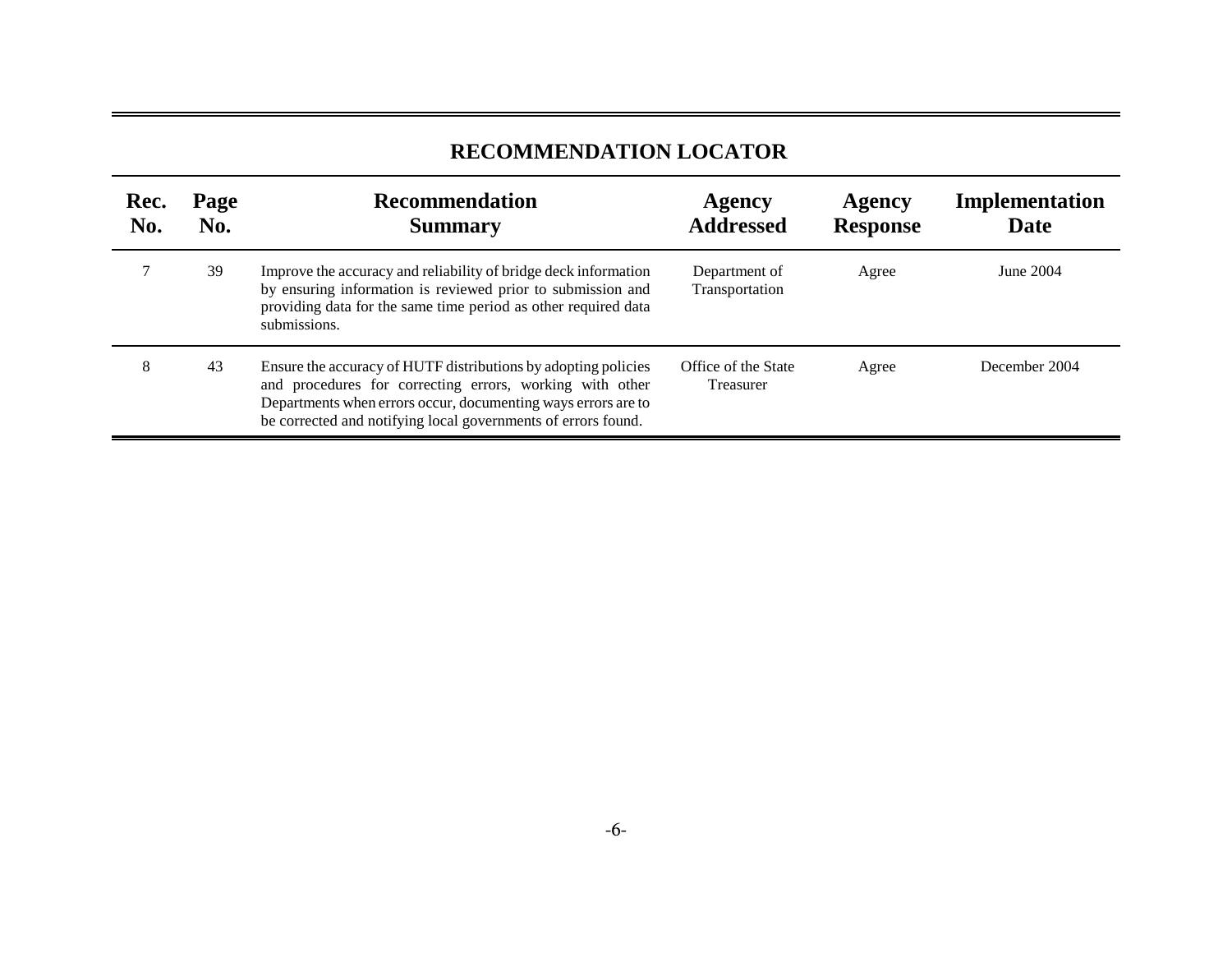# **Highway Users Tax Fund**

# **Overview**

## **Background**

The Highway Users Tax Fund (the Fund or HUTF) was statutorily created in 1953 to account for state highway revenue. According to Section 43-4-204, C.R.S., all moneys in the HUTF are appropriated for:

The acquisition of rights-of-way for, and the construction, engineering, safety, reconstruction, improvement, repair, maintenance, and administration of, the state highway system, the county highway systems, the city street systems, and other public roads and highways of the state. . .

Since its creation, revenue from motor fuel excise taxes, annual vehicle license and registration fees, and passenger-mile taxes on vehicles have been credited to the Fund. Over time however, additional revenue sources, such as court fines from traffic infractions and specialty license plate fees have been statutorily earmarked for the Fund.

The single largest source of Fund revenue is the motor fuel tax, which is currently set at 22 cents per gallon. The table on the following page shows the Fund's various revenue sources and the dollar amounts of each for Fiscal Years 2002 and 2003. As the table indicates, in both fiscal years, fuel taxes and motor vehicle license and registration fees were the largest revenue sources to the Fund. Together, these two sources represented about 94 percent of total Fund revenues in each year.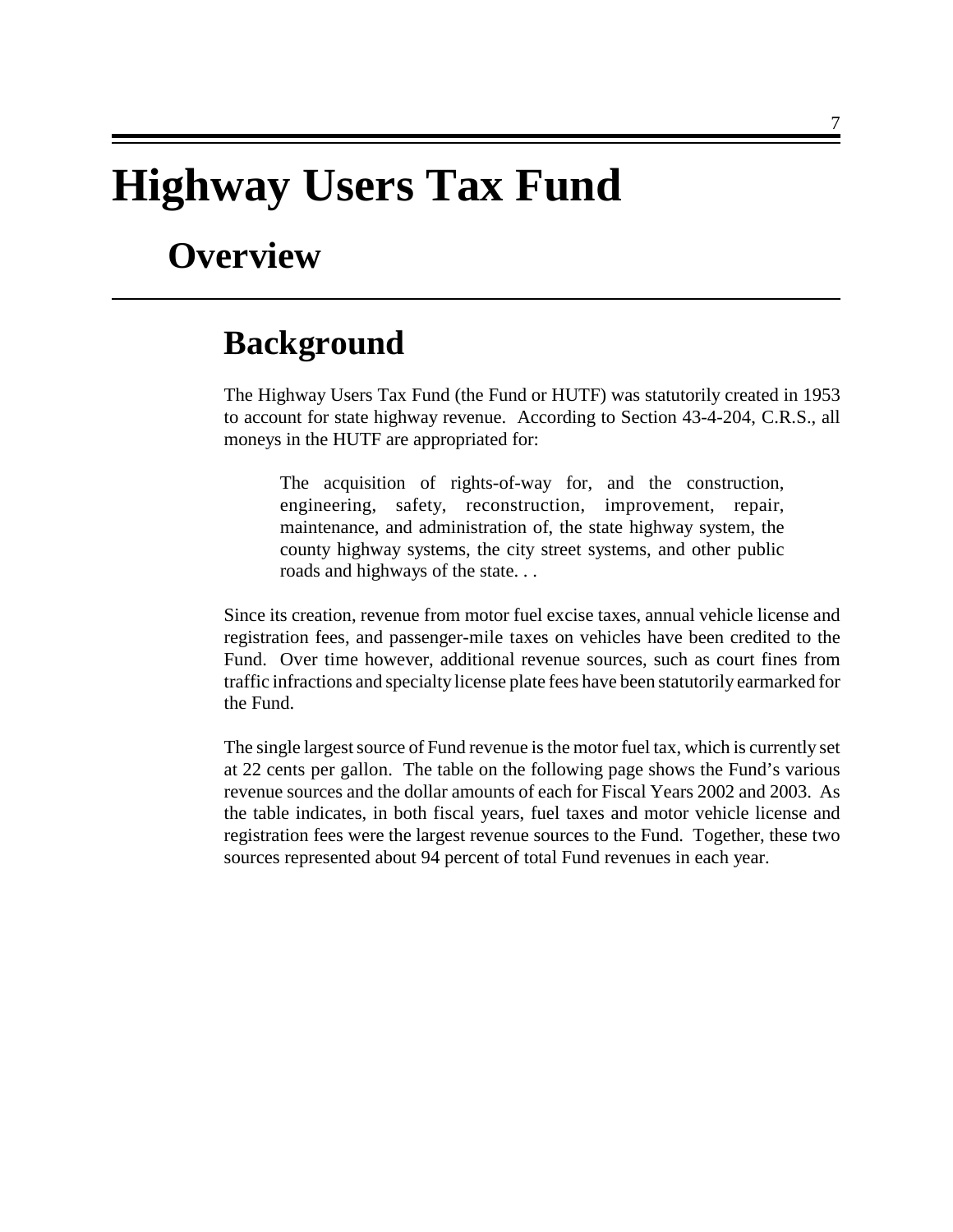| <b>Highway Users Tax Fund Revenue</b><br>Fiscal Years 2002 and 2003<br>(In Millions)                                                                                                                             |         |         |  |  |  |
|------------------------------------------------------------------------------------------------------------------------------------------------------------------------------------------------------------------|---------|---------|--|--|--|
| <b>Revenue Source</b>                                                                                                                                                                                            | 2002    | 2003    |  |  |  |
| Motor Fuel Excise Tax                                                                                                                                                                                            | \$544.6 | \$542.0 |  |  |  |
| Motor Vehicle License and Registration Fees                                                                                                                                                                      | 151.4   | 151.0   |  |  |  |
| Drivers' License Fees                                                                                                                                                                                            | 23.4    | 21.1    |  |  |  |
| <b>Court Fines and Fees</b>                                                                                                                                                                                      | 7.5     | 7.6     |  |  |  |
| <b>Motor Vehicle Penalty Assessments</b>                                                                                                                                                                         | 5.7     | 6.7     |  |  |  |
| Miscellaneous Fees <sup>1</sup>                                                                                                                                                                                  | 6.6     | 6.9     |  |  |  |
| Passenger Mile Tax                                                                                                                                                                                               | .6      | .6      |  |  |  |
| <b>TOTALS</b>                                                                                                                                                                                                    | \$739.8 | \$735.9 |  |  |  |
| <b>Source:</b> Office of the State Auditor analysis of COFRS and Office of the State Treasurer data.<br>$\frac{1}{2}$ Miscellaneous fees include specialty license plate fees, motorist insurance identification |         |         |  |  |  |

database, and interest earned on the Fund.

# **Agencies with HUTF Responsibilities**

Several state agencies have statutory responsibility for the revenue collection and distribution processes related to the Highway Users Tax Fund. Specifically, statutes charge the Department of Revenue and Judicial Department with the collection of revenue that is deposited into the Fund. In addition, the Departments of Revenue and Transportation are charged with compiling and providing information for use in the HUTF distribution formula. The Highway Users Tax Fund is statutorily located within the Office of the State Treasurer which has overall responsibility for administering the Fund. The Office of the State Treasurer is responsible for apportioning money from the Fund according to the statutory distribution formula and for obtaining the necessary information from the Departments of Transportation and Revenue for use in the monthly allocations. In the following sections we describe in greater detail the roles of the various state agencies in the HUTF process.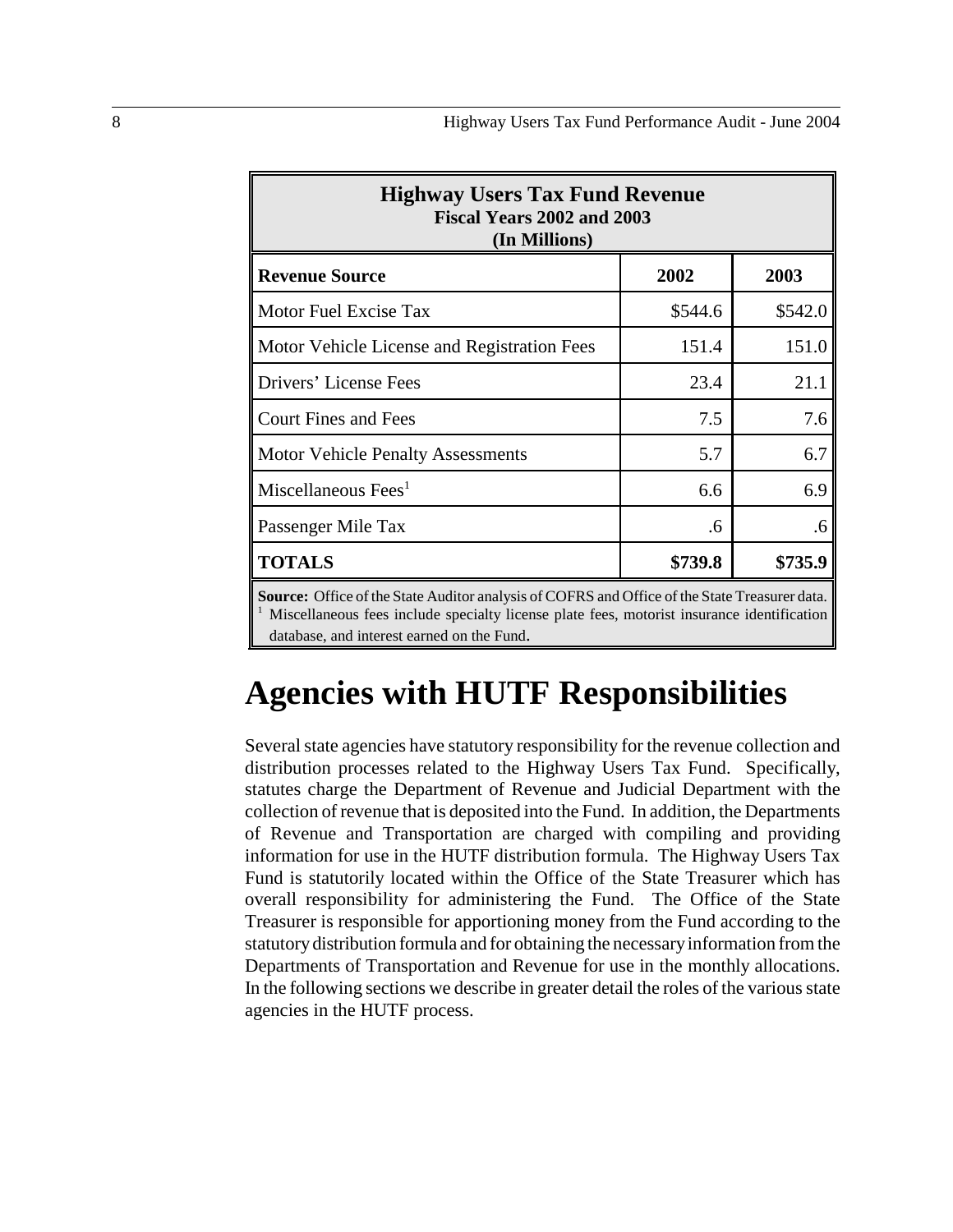#### **Office of the State Treasurer**

The Office of the State Treasurer (Treasury) manages the Highway Users Tax Fund and is responsible for the annual calculations used to determine monthly distributions from the Fund to the recipient entities.

#### **Judicial Department**

A portion of various court fines related to highway traffic infractions, such as fines for Driving Under the Influence (DUI), are deposited in the Highway Users Tax Fund, per Section 42-1-217, C.R.S. The State's county courts collect the applicable fines and transfer them to the State Court Administrator's Office (SCAO) located within the Judicial Department. As part of its duties as the central accounting office for the courts, the SCAO is responsible for depositing this revenue into the HUTF.

#### **Department of Revenue**

Within the Department of Revenue (Revenue or DOR) two divisions have responsibilities related to the Highway Users Tax Fund. These are the:

**Motor Carrier Services Division** - operates 10 ports of entry and 10 mobile port units in the State. The Division registers interstate motor carriers and collects the associated registration fees. The Division also collects the passenger mile tax and the fuel taxes from fuel distributors, the latter being the primary source of HUTF revenue. Additionally, the Ports of Entry Program within the Motor Carrier Services Division is funded by the Highway Users Tax Fund.

**Motor Vehicle Division** - oversees the State's programs for licensing drivers and titling and registering intrastate and other motor vehicles. The Division is also responsible for collecting all taxes and fees assessed on motor vehicles in Colorado. By statute, the Department must annually certify to the Treasury the number of vehicles registered in each county and municipality. The Motor Vehicle Division uses the Colorado State Titling and Registration System (CSTARS) to record this information, and statutes require that this information annually be certified by the clerk and recorder in each county. After the information is certified, the Division sends it to Treasury for input into the HUTF distribution formula.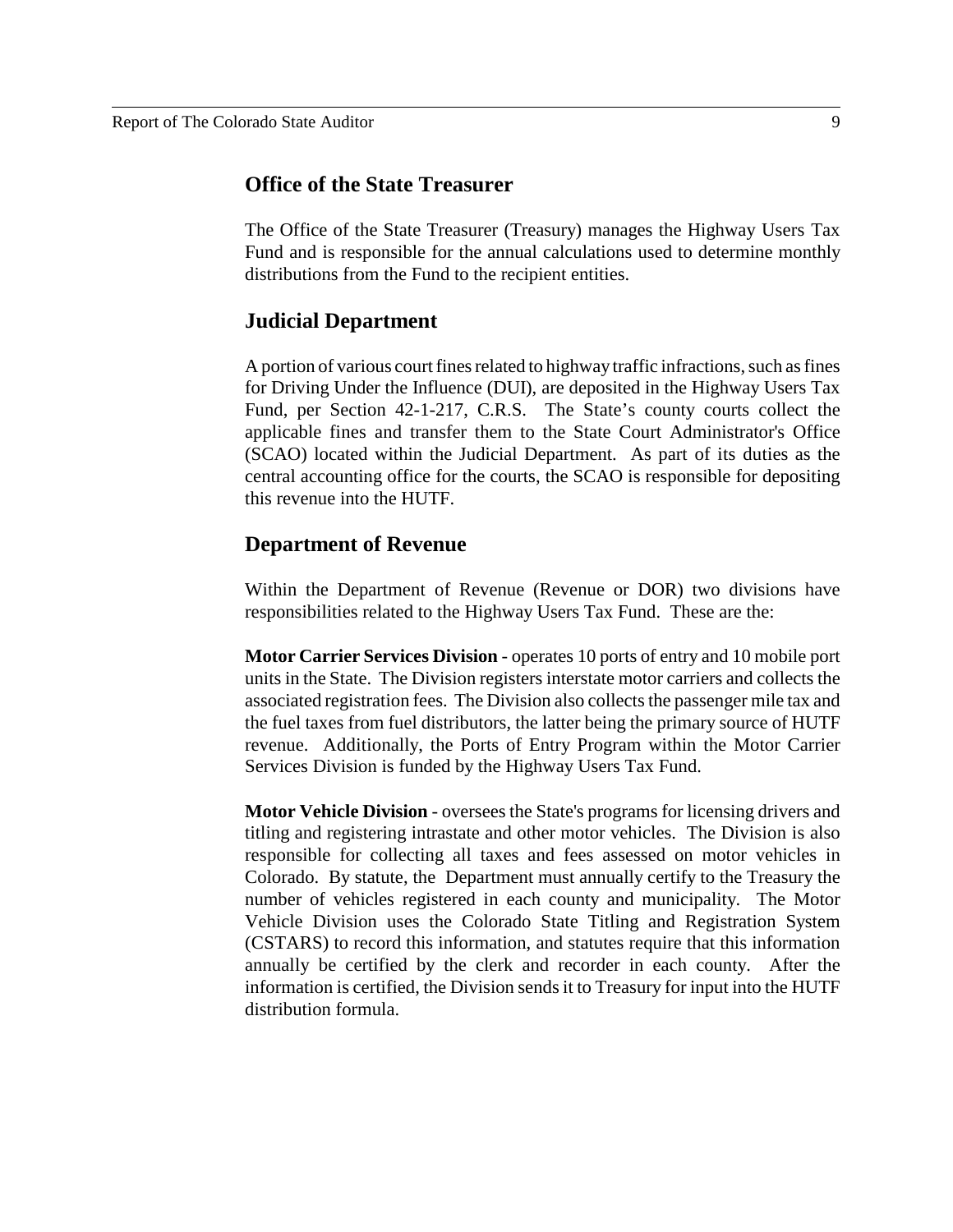#### **Department of Transportation**

In addition to receiving the largest portion of HUTF revenue each year, the Colorado Department of Transportation (CDOT) annually provides Treasury with data on jurisdictional roadway mileage and statewide bridge deck square footage. These data are statutory components in the HUTF distribution formula for the county and municipality allocations.

## **The HUTF Formula**

Statutes governing the Highway Users Tax Fund prescribe the revenue collection and distribution process. Revenue flows into the Fund based on statutorily-set timetables and amounts. Moneys flow out of the Fund for distribution to the recipient entities, also based on a formula prescribed in statute. In the following sections, we provide a brief description of the HUTF distribution formula. In subsequent report chapters, we provide details about the revenue and information flowing into the Fund.

As the chart on the next page illustrates, after certain "off the top" allocations, there are two distinct revenue distribution streams within the HUTF:

**First Stream**. The source of revenue for the first distribution stream is the first 7 cents of the excise tax on motor fuel. The first stream also includes miscellaneous collections from motor vehicles, drivers' licenses, and court fines. The first distribution is currently apportioned at 65 percent to CDOT, 26 percent to 62 of 64 Colorado counties, and 9 percent to about 270 municipalities throughout the State. (Note: The Cities and Counties of Denver and Broomfield are statutorily classified as municipalities for purposes of the HUTF distribution.)

**Second Stream**. The second distribution stream is comprised of revenue from fuel taxes in excess of 7 cents per gallon. That is, the second stream consists of the next 15 cents of the 22 cents per gallon gasoline tax and the next 13.5 cents of the 20.5 cent per gallon special fuels tax. The second stream also includes miscellaneous revenue from a portion of drivers' license fees and motor vehicle registrations. The second distribution stream is apportioned at 60 percent to CDOT, 22 percent to the counties, and 18 percent to the municipalities.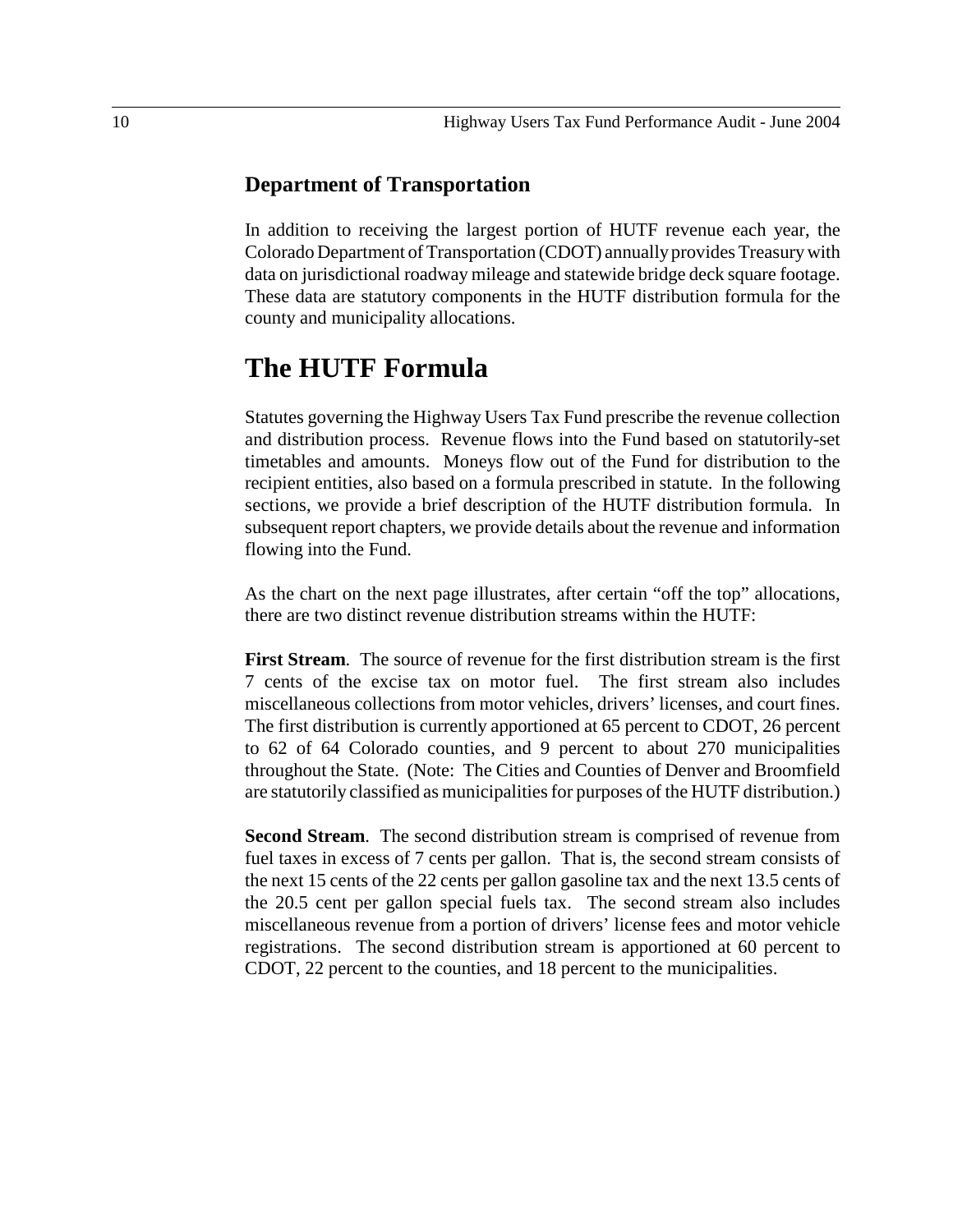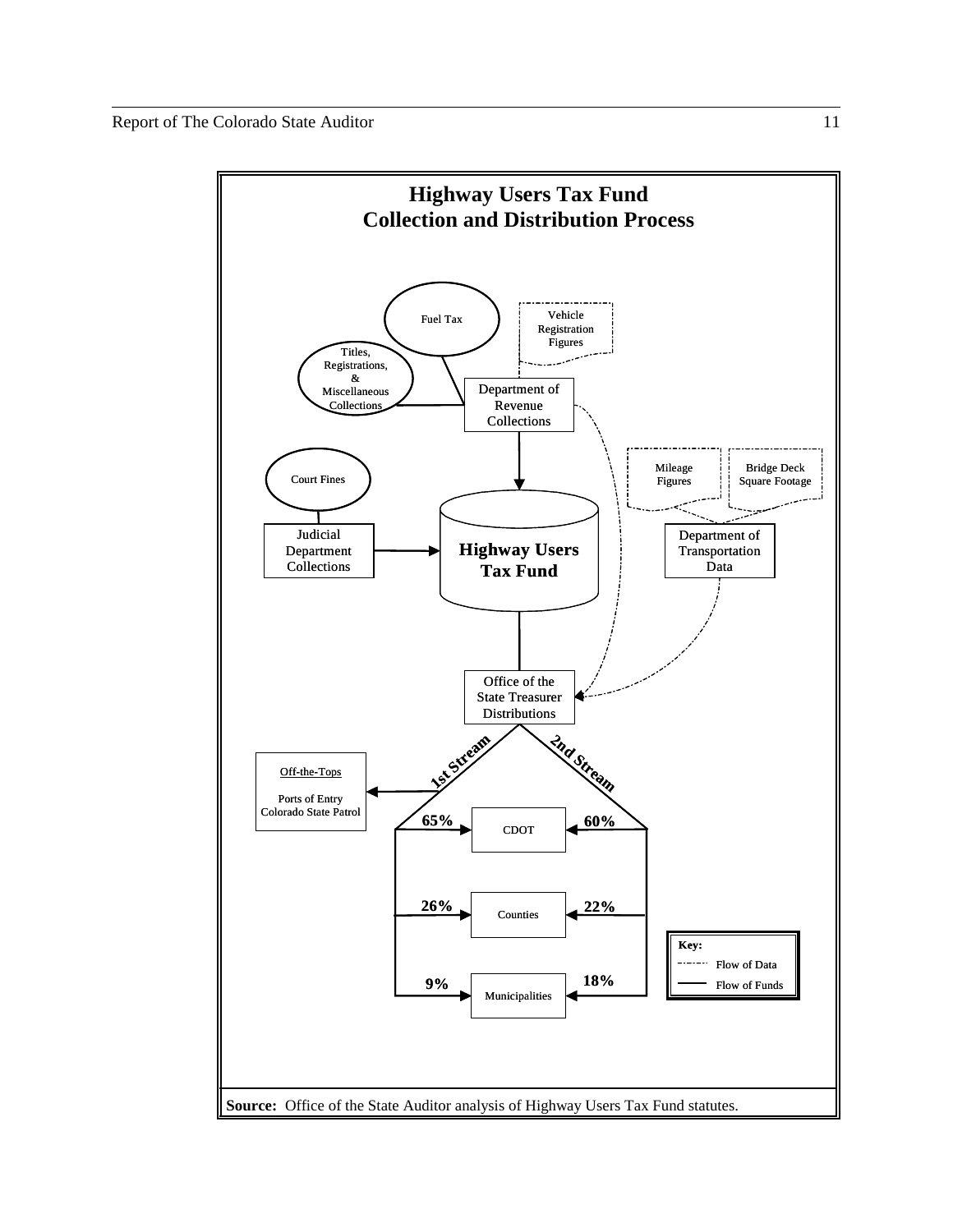## **Fund Distributions**

Currently, the Departments of Public Safety and Revenue also receive a portion of HUTF revenue. However, as discussed below, the majority of the revenue is distributed to the Department of Transportation, counties, and municipalities within the State. Statutes governing the Highway Users Tax Fund are specific regarding the ways in which the Fund is to be distributed. In the initial distribution established in 1953, after funding was provided to the Colorado State Patrol, 65 percent of the Fund was apportioned the Department of Transportation, 30 percent to the counties, and 5 percent to the municipalities. Over time and through numerous legislative changes, the distribution became more involved, as described in the following sections.

#### **Off-the-Top**

The first distributions from the Highway Users Tax Fund are commonly referred to as the "off-the-top" appropriations because they are made before any other appropriations from the HUTF. The General Assembly annually makes the offthe-top appropriations for highway-related functions of state government as required by Section 43-4-201, C.R.S. Historically, the General Assembly made these statutory distributions as needed to various state agencies such as the Office of Transportation Safety, the Department of Labor and Employment for the oil inspection program, and the Department of Corrections for costs related to the production of license plates. Beginning in Fiscal Year 1996, however, the majority of the off-the-top distributions were phased out.

Currently the off-the-top appropriations are limited to the Department of Public Safety for the Colorado State Patrol and to the Department of Revenue for the Ports of Entry Program and the Motor Vehicle Division. By statute, the distributions to these two Departments cannot increase more than 6 percent annually. In Fiscal Year 2003 approximately \$88 million or 12 percent of the total Highway Users Tax Fund was appropriated for off-the-top distributions.

#### **Department of Transportation**

The portion of the Highway Users Tax Fund that is distributed to the Department of Transportation—plus interest, other miscellaneous fees, and federal reimbursements—constitutes the State Highway Fund. The State Highway Fund is to be used primarily for the maintenance of the state highway system and for matching available federal highway construction dollars. In Fiscal Year 2003, CDOT received 65 percent or about \$125 million of the first distribution stream and 60 percent or about \$273 million of the second stream. Total HUTF moneys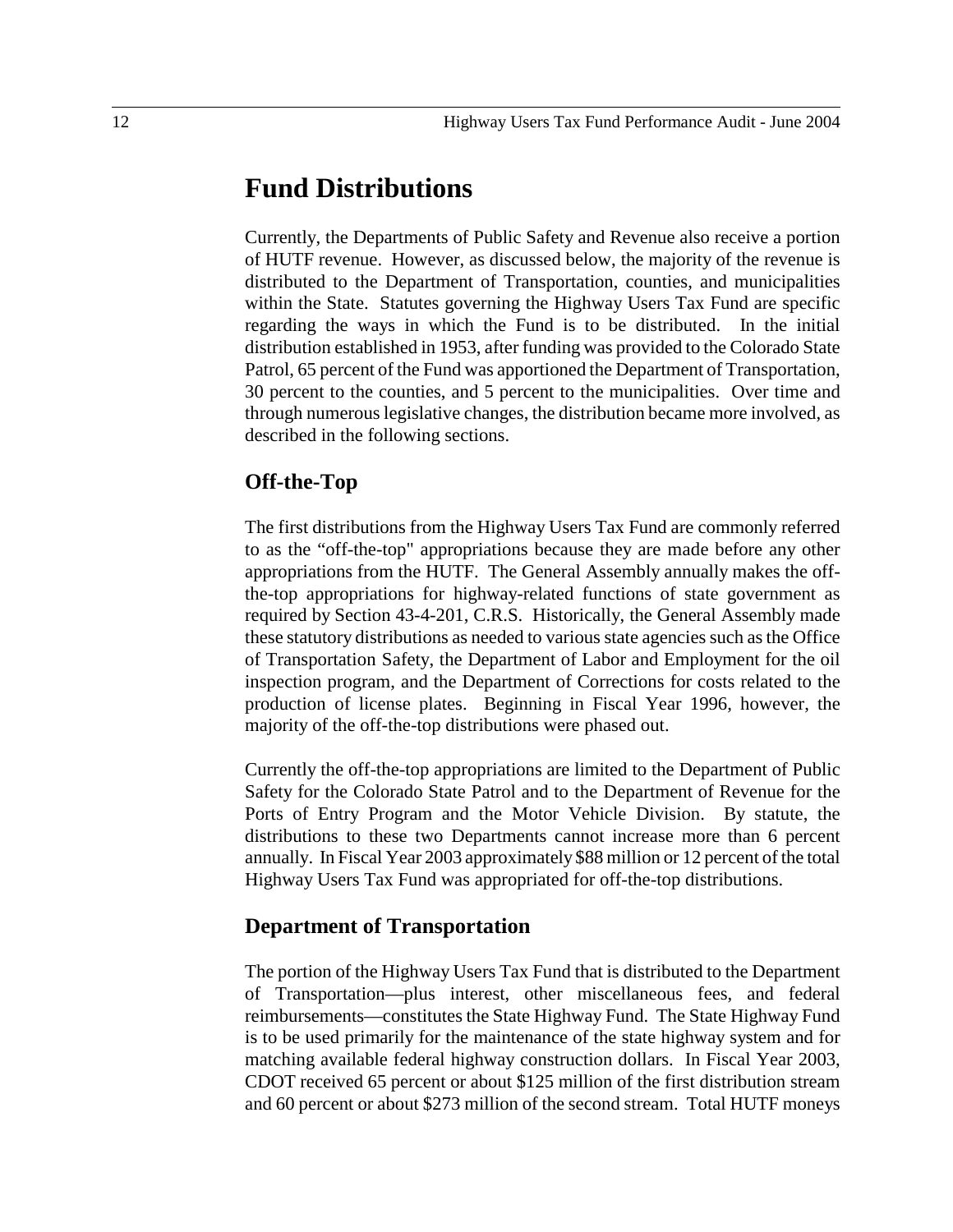received by CDOT—about \$398 million—accounted for approximately 45 percent of the total revenue in the State Highway Fund.

#### **Counties**

Colorado counties receive 26 percent of the first distribution stream and 22 percent of the second stream. In Fiscal Year 2003 the counties received a total of about \$50 million of the first distribution stream and about \$100 million of the second stream, for a total distribution of about \$150 million. Statutes further divide the counties' share of the Fund into three distribution tiers.

- C The first \$69.7 million of the counties' share is allocated in the same percentage as the allocation made in Fiscal Year 1988.
- C The next \$17 million (\$69.7 to \$86.7 million) is allocated to 17 counties according to specifications in the HUTF statutes.
- C The third tier, or all revenue in excess of \$86.7 million, is allocated on the basis of four factors: rural vehicle registrations - 15 percent; countywide vehicle registrations - 15 percent; square feet of bridge decking - 10 percent, and lane miles, adjusted for terrain type and surface type - 60 percent. The data used to establish this third tier of the county distribution are compiled and submitted to the Treasury by the Departments of Revenue and Transportation.

#### **Municipalities**

Municipalities receive 9 percent of the first distribution stream and 18 percent of the second distribution stream. In Fiscal Year 2003, the municipalities received a total of about \$17 million from the first stream and about \$82 million from the second stream, for a total distribution of about \$99 million. Statutes also allocate the local share of the Fund between the municipalities as follows:

- $\degree$  80 percent on the basis of the number of urban motor vehicle registrations, adjusted to reflect the increased standards and costs of construction resulting from the concentration of vehicles in municipalities. (Note: Factors used to adjust the vehicle registrations are different for the first and second distribution streams. This allows for additional funding to municipalities with a higher concentration of motor vehicles.)
- C 20 percent on the basis of the mileage of open, used and maintained streets.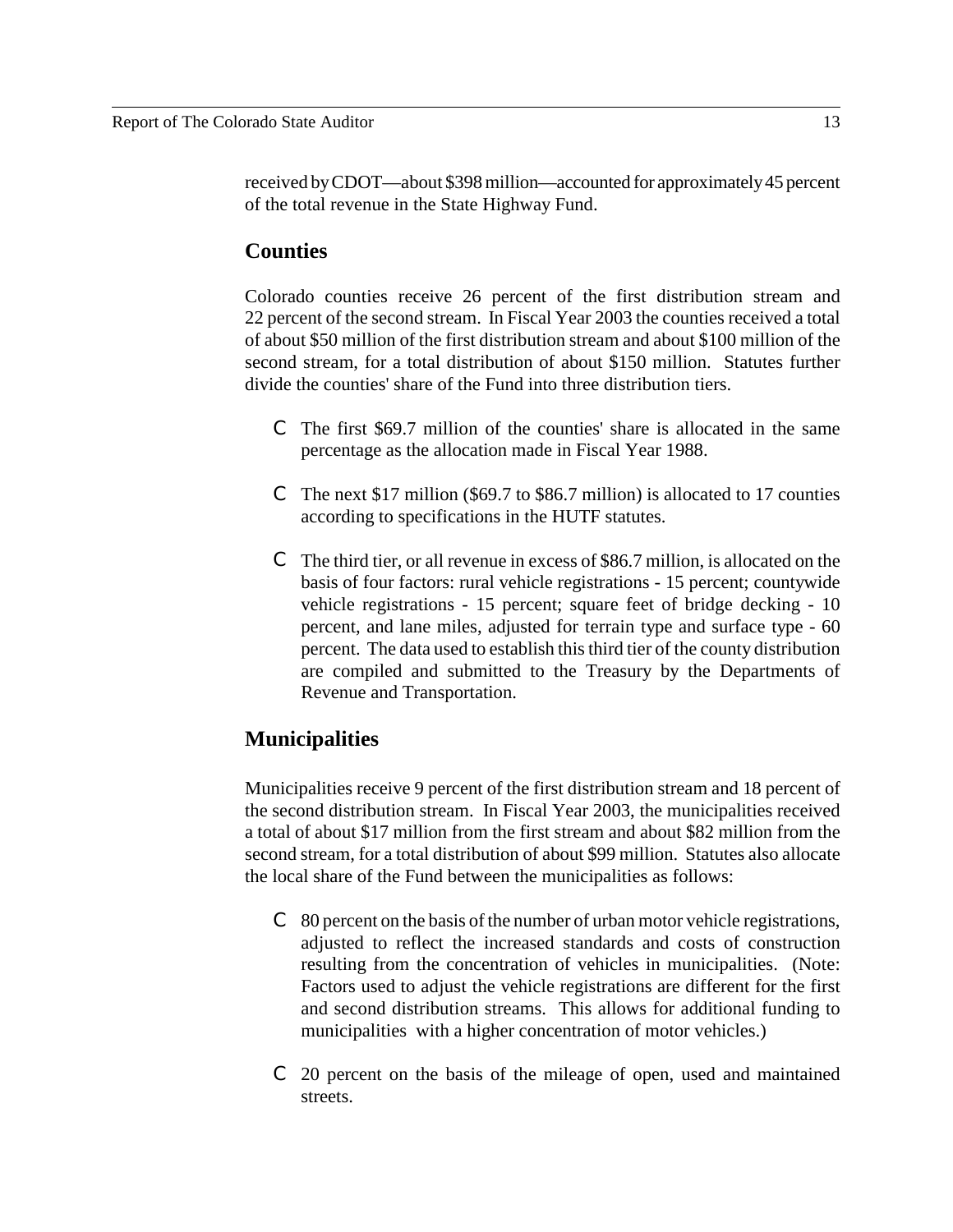As previously noted, both Denver and Broomfield are statutorily classified as municipalities for purposes of the HUTF distribution.

#### **Distribution Amounts**

The following table shows HUTF distribution amounts for Fiscal Years 2001 through 2003 and the portion of the total funds received by each category of recipient.

| <b>Total HUTF Distributions</b><br>Fiscal Years 2001 through Fiscal Year 2003<br>(In Millions) |         |                            |         |                            |         |                            |
|------------------------------------------------------------------------------------------------|---------|----------------------------|---------|----------------------------|---------|----------------------------|
| <b>Recipient</b>                                                                               | 2001    | <b>Percent</b><br>of Total | 2002    | <b>Percent</b><br>of Total | 2003    | <b>Percent</b><br>of Total |
| Off-the- $Top1$                                                                                | \$74.6  | 10%                        | \$82.1  | 11%                        | \$88.0  | 12%                        |
| Department of<br>Transportation                                                                | 396.3   | 55%                        | 404.6   | 55%                        | 398.4   | 54%                        |
| Counties                                                                                       | 149.6   | 21%                        | 152.7   | 21%                        | 150.2   | 20%                        |
| Municipalities                                                                                 | 97.9    | 14%                        | 100.4   | 13%                        | 99.3    | 14%                        |
| <b>TOTAL</b>                                                                                   | \$718.4 | 100%                       | \$739.8 | 100%                       | \$735.9 | 100%                       |

**Source:** Office of the State Treasurer.

<sup>1</sup> Off-the-top distributions include those to the Departments of Public Safety and Revenue, various Long Bill appropriations including capital construction, and other legislative distributions.

## **Audit Scope and Methodology**

Our performance audit focused on the processes used to collect revenues for the Highway Users Tax Fund, the data used to determine distributions from the Fund, and the processes used to make monthly distributions from the Fund. We interviewed staff, reviewed documentation, and analyzed data from the Judicial Department, the Departments of Revenue and Transportation, and the Office of the State Treasurer. We also contacted various county clerks and local public works departments' staff for information on motor vehicle registrations and lane mile and bridge deck measures. Audit work was conducted from December 2003 through April 2004. We would like to acknowledge the management and staff at each of the state agencies, as well as the local government staff, for their efforts and cooperation during the audit.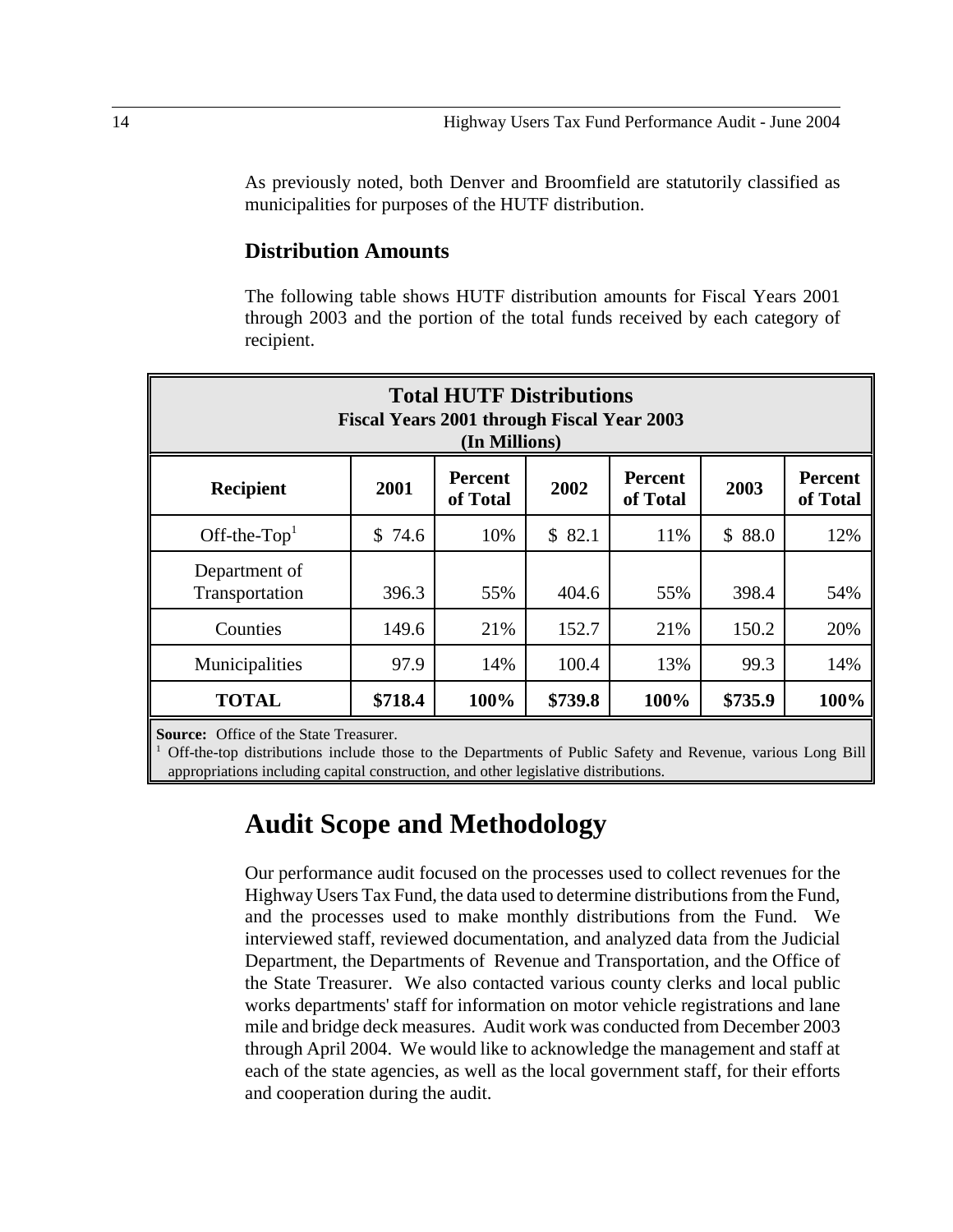# **Fund Revenue**

# **Chapter 1**

## **Overview**

For the Highway Users Tax Fund (HUTF or the Fund) to effectively finance state and local governments' highway construction, maintenance, and repair projects, revenue must be assessed, collected, and deposited in an accurate, complete, and timely fashion. The importance of the timely and accurate collection and deposit of revenue into the Fund is clear from the extensive statutory requirements established by the General Assembly. In this chapter we discuss several issues related to the Fund's revenue inflows. The policies and practices of two state departments—Revenue, which is responsible for collecting about 99 percent of the Fund's moneys, and to a lesser extent, Judicial which accounts for about 1 percent—are evaluated. We make recommendations aimed at enhancing revenue collections in several areas. Most importantly, we found that weaknesses in the Department of Revenue's controls over fuel tax collections and penalty assessments have resulted in significantly fewer dollars being collected for the Fund than should be the case.

# **Motor Fuel Taxes**

As previously noted, over 70 percent of Highway Users Tax Fund revenue derives from excise taxes on motor fuels. Therefore, the need for adequate controls in this area is particularly important. Motor fuel excise taxes are collected at the wholesale level on gasoline and on "special fuels" which include 19 different types of fuel, such as diesel and kerosene. Fuel taxes are imposed on licensed distributors who acquire fuel for storage and subsequent sale. The tax is based on the quantity of gallons sold by the distributor, less a small percentage for shrinkage and collection costs. By statute, the tax shall be paid only once upon the same gasoline and must be paid by the third time the gasoline is sold from one distributor to another. The current tax rate for gasoline is 22 cents per gallon, and the special fuel tax rate is 20.5 cents per gallon. The total taxable gallons and tax receipts for motor fuels in Fiscal Years 2002 and 2003 are shown in the following table.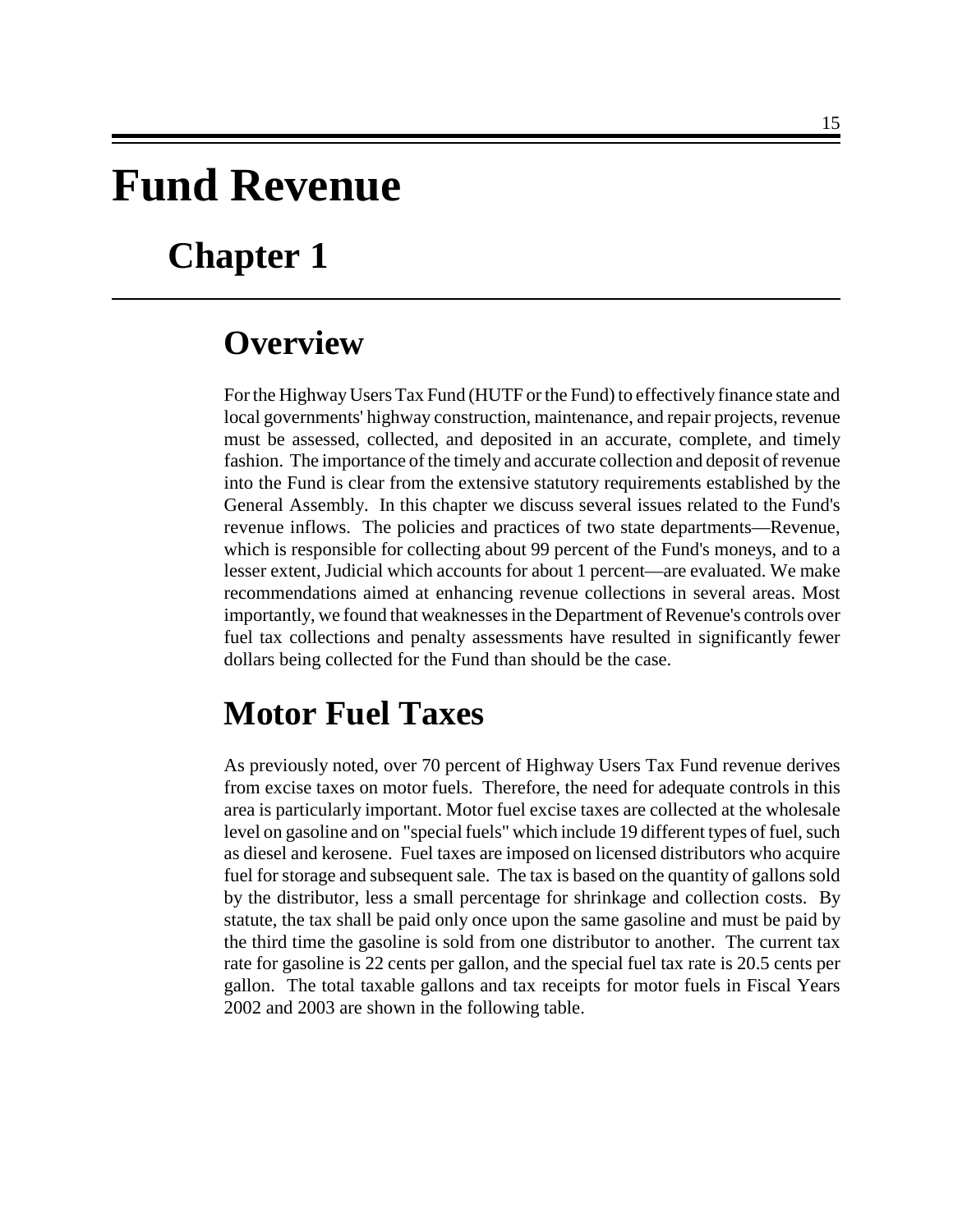| <b>Department of Revenue</b><br><b>Gallons of Fuel and Fuel Tax Revenue</b><br>Fiscal Years 2002 and 2003 |          |               |               |  |  |
|-----------------------------------------------------------------------------------------------------------|----------|---------------|---------------|--|--|
| <b>Fuel Type</b>                                                                                          |          | 2002          | 2003          |  |  |
| <b>Gasoline</b>                                                                                           | Gallons  | 2,027,227,277 | 2,017,510,141 |  |  |
|                                                                                                           | Receipts | \$445,990,001 | \$443,852,231 |  |  |
| <b>Special Fuels</b>                                                                                      | Gallons  | 480,801,634   | 478,497,000   |  |  |
|                                                                                                           | Receipts | \$98,564,335  | \$98,091,885  |  |  |
| <b>TOTALS</b>                                                                                             | Gallons  | 2,508,028,911 | 2,496,007,141 |  |  |
|                                                                                                           | Receipts | \$544,554,336 | \$541,944,116 |  |  |
| <b>Source:</b> Office of the State Auditor analysis of Department of Revenue 2003 Annual<br>Report data.  |          |               |               |  |  |

## **Fuel Distributors**

By statute, Colorado's licensed fuel distributors are required to file monthly fuel tax returns with the Department of Revenue. Section  $39-27-101(7)(a)$ , C.R.S., defines a distributor as:

- C A gasoline or special fuel broker and any person who sells special fuel to another distributor, broker, or vendor, and any vendor of liquified petroleum gases;
- C Any person who acquires gasoline or special fuel from a supplier, importer, blender, or another distributor for the subsequent sale and distribution by tank cars, tank trucks, or both; or
- C Any person who refines, manufactures, produces, compounds, blends, or imports special fuel or gasoline.

The monthly fuel tax returns are to include all of the transactions or fuel sales the distributor made during the previous month. Fuel distributor tax returns and taxes owed are due the 25<sup>th</sup> day following the end of the reporting month. For example, the return and the tax for July are due by August 25th. Both gasoline and special fuel taxes are reported on the distributor's monthly return. Licensees file one report per person or firm. Electronic filing is required for all filers with an average of 20 or more transactions each month.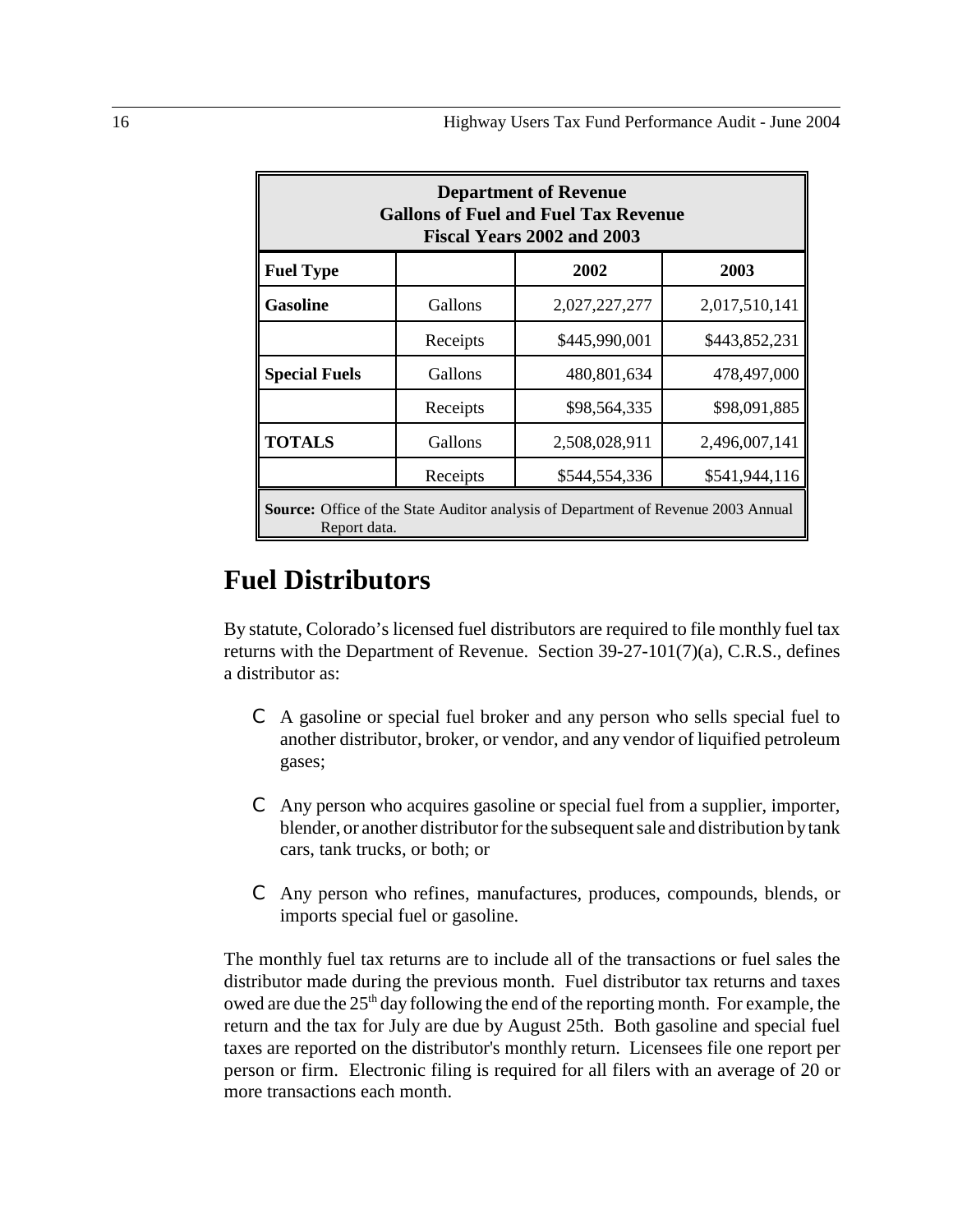The majority of fuel distributors file their tax returns electronically using the Colorado Fuel Tracking System (COFTS or the System), a Web-based system maintained by a private contractor for the Department. Distributors enter information into the System concerning their fuel transactions, and the System then calculates the total amount of tax due and provides distributors with a form to remit to the Department with their tax payments. If problems exist with distributors' tax returns, such as late or amended filings, COFTS generates an error/edit. For example, if a return is filed after the  $25<sup>th</sup>$  day of the month in which it is due, the System will generate an edit. The System will also generate edits if discrepancies exist within the individual transactions reported on the returns. Problems with transactions can include fuel sales to an unlicensed distributor or taxable fuel transactions incorrectly reported as tax exempt. Staff of the Motor Carrier Services Division within the Department are responsible for reviewing the COFTS edits. In some cases, an edit may indicate the Department needs to take further action such as assessing and collecting additional taxes, penalties, and interest. In other cases, staff will eliminate problems or clarify discrepancies.

## **Motor Carrier Services Division**

The Department of Revenue's Motor Carrier Services Division is responsible for administering the Colorado fuel excise tax program. As part of their duties, Division staff review four fuel tax edit reports generated by COFTS each month. The four edit reports are for late filings, amended returns, exempt sales, and variances. When staff review edit reports and validate problems with tax returns, tax payments, or transactions, they are authorized to issue the taxpayer an assessment or a refund. Assessments can include taxes owed, penalties, and interest, all of which should result in additional revenue to the State for deposit into the HUTF.

## **Few Problem Tax Returns Are Reviewed**

By statute, the Department of Revenue is charged not only with collecting taxes but also with ensuring the correct amount of taxes are assessed and paid. As such, the Department has the statutory authority and responsibility to conduct audits and reviews to determine compliance with tax laws, to assess additional taxes and penalties when taxpayers have not paid a sufficient amount of taxes, and to issue refunds when taxpayers have overpaid. We identified weaknesses in the Division's review of fuel tax returns and transactions that raise concerns about the frequency and completeness of this process. Overall, staff reviewed fewer than 1 percent of all problem tax returns and transactions. We found that the lack of adequate review has resulted in revenue earmarked for the Fund being uncollected. On the basis of our audit, we estimate that the Department did not collect more than \$1.6 million in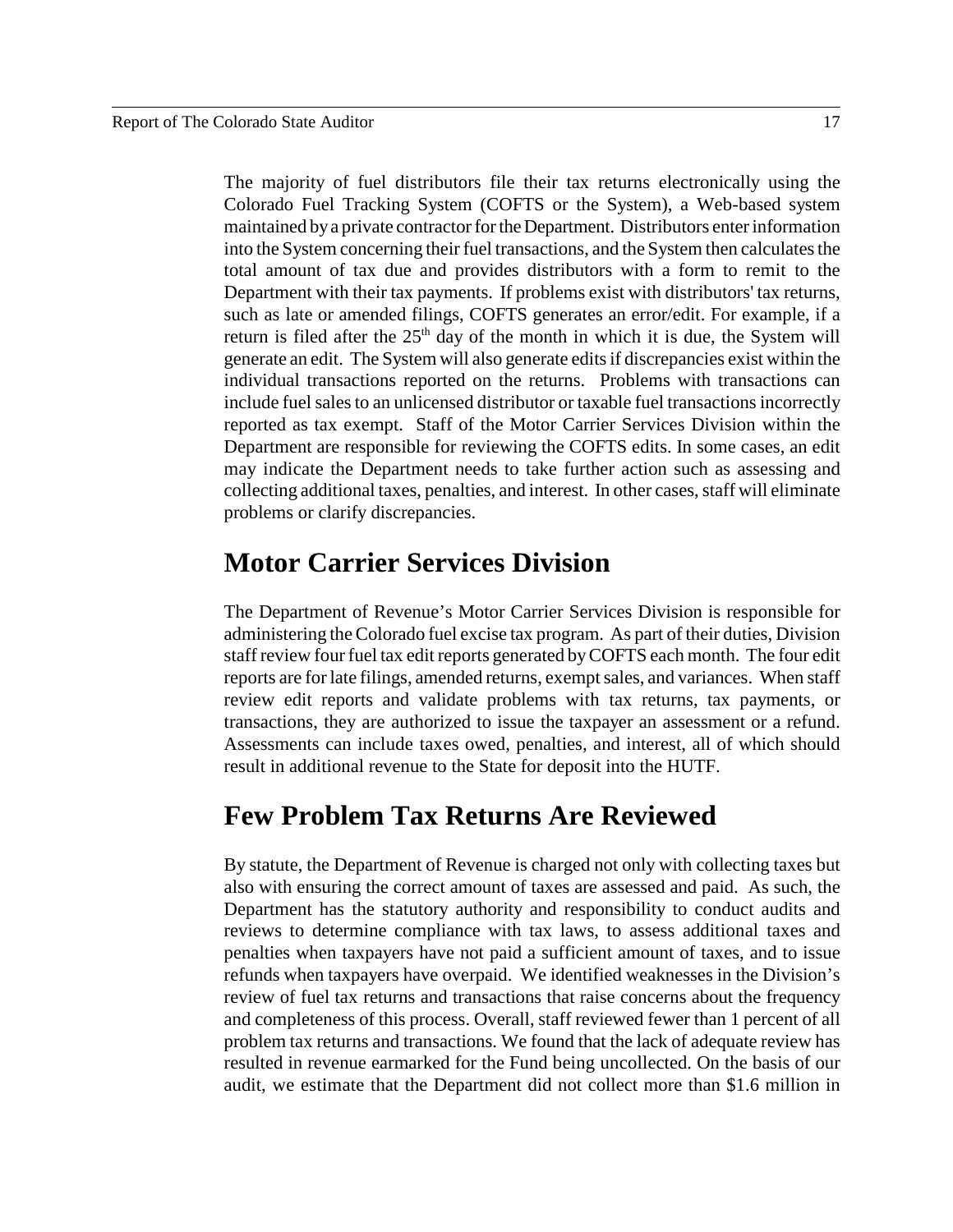revenue for the HUTF in a one year period. It is also likely the Department failed to identify and refund overpayments to taxpayers.

We reviewed Division fuel tax records for the four-month period from November 2002 through February 2003 to determine whether all taxes due were being assessed and collected. Our audit work included a review of COFTS edits generated during this period to determine whether staff use the edits to follow-up on tax returns and transactions that have been identified as problematic. We found that during these four months, approximately 400 fuel distributors filed 1,530 tax returns. These 1,530 tax returns reported information for almost 850,000 individual transactions or fuel sales. From these, COFTS generated approximately 13,600 HUTF-related edits. Of this total number, Division staff could provide evidence of their review in only 127 cases, or less than 1 percent.

The 127 edits reviewed by staff resulted in the issuance of six assessments totaling \$7,832, or an average assessment of \$1,305. Using these data, we calculated the percentage of edits that result in assessments. We also calculated a dollar value associated with the assessments, based on the average assessment amount established in the sample we reviewed. From our calculations, we estimate that more than \$1.6 million in additional fuel tax revenue could have been collected had Division staff reviewed all of the problem tax returns and transactions identified by COFTS during a one-year period. It is important to note that at the same time revenues are due to the State, the State owes some taxpayers refunds. Therefore, although an additional \$1.6 million was due in taxes, the net effect or the additional HUTF moneys available for distribution could have been less. We attempted to determine the total number and dollar amount of taxpayer refunds resulting from the edit reviews. We were unable to arrive at a reliable figure due to data discrepancies at the Department. Specifically, fuel tax refund data provided by Motor Carrier Services Division staff differed from that provided by the staff within the Department's Accounting and Financial Services Section.

## **Weaknesses Exist**

In addition to the lack of regular, comprehensive reviews of fuel tax return data, our conclusion that the Division does not have adequate controls to ensure accurate fuel tax assessment and collections was based on the following:

C **Data to track review activities and results are lacking.** The Division does not routinely compile, maintain, or review data needed to determine the status of edit reviews and the extent of backlogs. Neither is the Division able to provide easily accessible information on the numbers of edits reviewed and the outcomes of the reviews (including refunds, taxes, penalties, and interest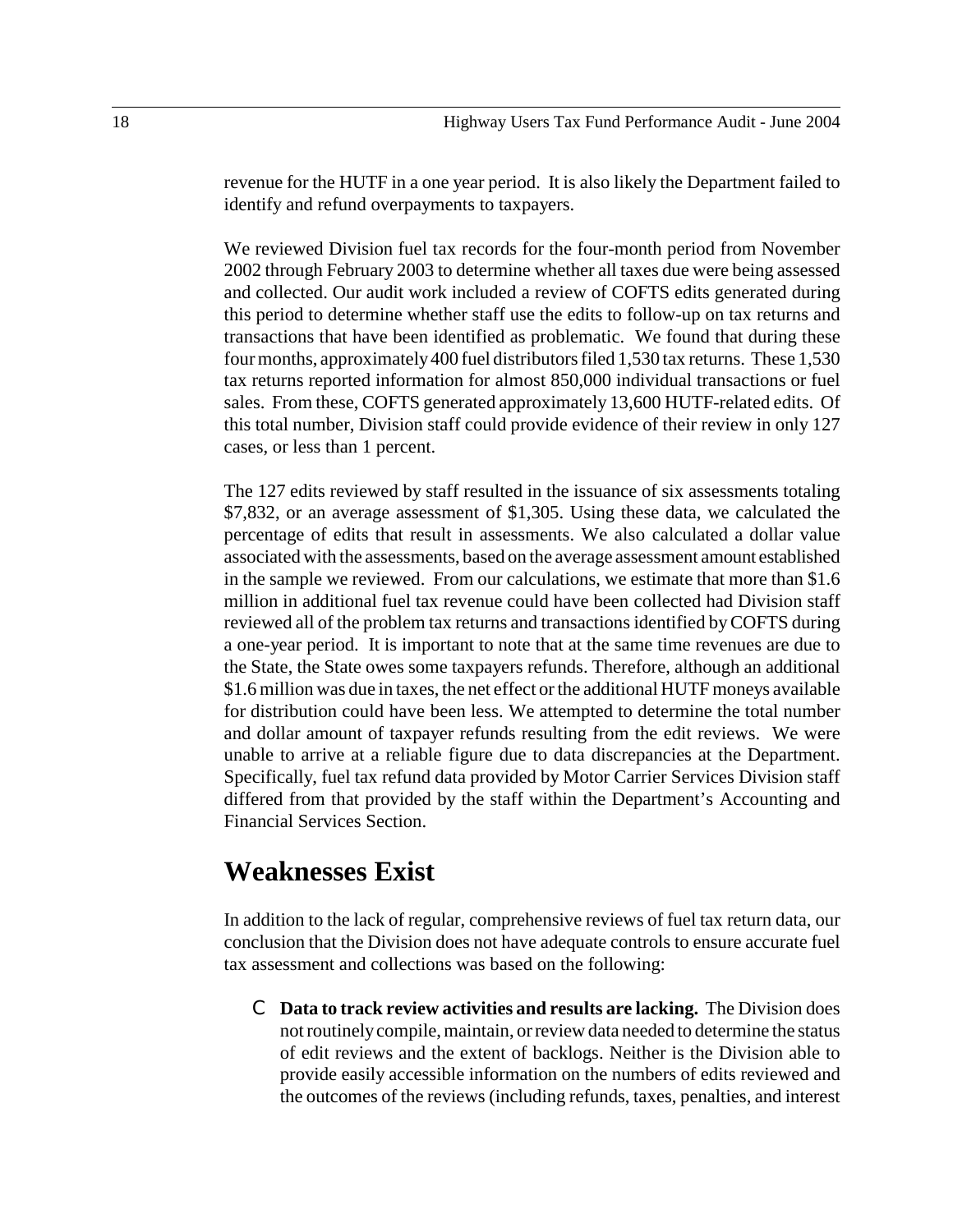assessed and collected). The Division also does not keep data on the most frequent or easily addressed edits, edits with the greatest potential for uncollected revenue, or edits indicating taxpayers who have recurring infractions. These types of data are important in order for the Division to monitor its performance and make modifications in its processes or to take other corrective actions.

- C **Supervisory review appears minimal.** Division staff told us they turn over their completed edit reviews to a supervisor for additional scrutiny. Although we found evidence that a supervisor initials the reviews, we question whether the reviews are thorough with regard to accuracy, completeness, or timeliness. We found no evidence that supervisors identify or correct errors or return the edit reviews to staff for additional clarification. Without such review, decisions on the part of individual staff can appear arbitrary or unfounded, thus reducing taxpayer confidence. The lack of review also raises questions about the reliability of the process and leaves the process vulnerable to fraud. In addition, lack of supervisory review can result in individual performance problems and overall workload issues going unaddressed.
- C **Standard procedures for referring cases for audit do not exist.** From time to time, Division staff refer cases to the Department's Field Audit Section for further investigation. Staff told us they make referrals when they believe a problem or concern with a fuel distributor requires investigation beyond their individual authority or the Division's resources. During our audit, we requested information on the number of cases referred for audit and the outcomes of these referrals. Division staff provided us with limited documentation on the number of referrals, the reasons for referrals, the outcomes of the referrals, and whether they conducted any follow-up with Field Audit staff.

## **Streamline Process and Conduct Reviews**

Edit checks are the cornerstone of the Department's ability to ensure the accuracy of the fuel tax returns and, consequently, the fuel taxes collected. However, the current process is unnecessarily labor intensive and time consuming. In addition, the volume of edits is greater than the time available for staff to dispense with them. We estimate that staff take about 15 minutes on average to review an edit. Given the volume of edits—almost 3,400, each month—it would take more than 5 staff working 40 hours per week to complete all of the reviews. Currently, there are 2 to 3 staff trained and available to conduct the reviews, in addition to carrying out other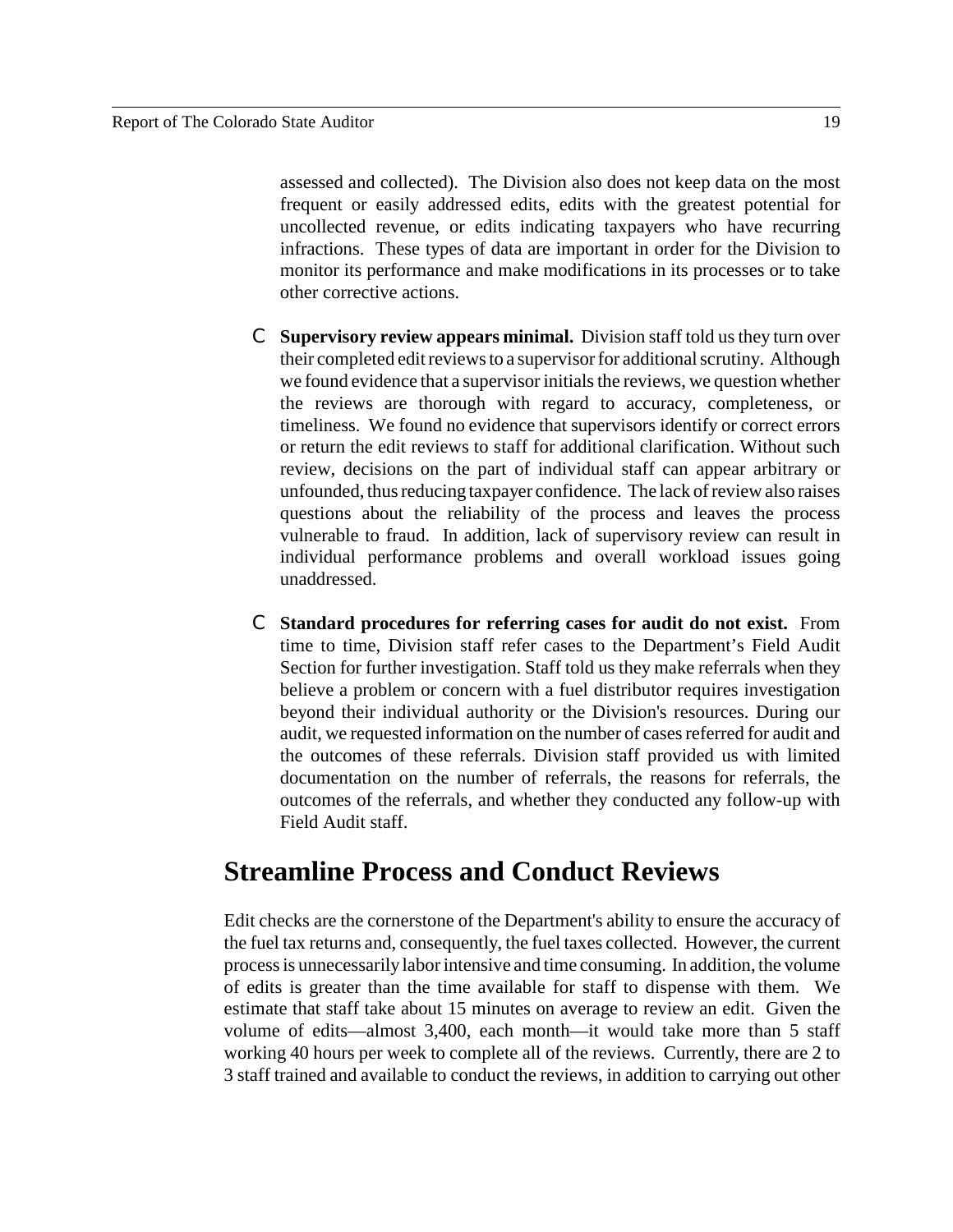duties. The Department should examine ways to reduce the number of edits and streamline the process, including:

- C **Evaluating and modifying edits and edit reports.** Department staff worked with the COFTS contractor to set up the edit reports and review process when the System was implemented in January 2001. The Department has not thoroughly evaluated the System since that time. Department staff should evaluate the current edits, taking a risk-based approach, and determine which edit reports and individual edits are more or less likely to result in refunds or additional tax payments and then work with the contractor to modify the current report formats. Department management has indicated that staff do prioritize their reviews based on those edits most likely to generate additional revenue. However, the Department did not provide any documentation such as standard procedures or guidelines or evidence of systematic evaluations prioritizing certain edit reports or types of individual edits.
- C **Evaluating workload**. The Department should evaluate the workload and expertise of the Motor Carrier Services staff and determine the most costeffective method of allocating staffing resources for this task. Possibly, it would be more efficient to assign one staff full-time responsibility and accountability for reviewing edits, rather than the 2 to 3 staff who currently have part-time responsibility for this activity.

The Division's review of tax return and transaction edits is critical because of the potential for reviews to generate additional revenues for the Fund. However, timely, accurate, and comprehensive review has additional benefits such as timely issuance of refunds to taxpayers who overpay, improvements in customer service by updating information such as address and name changes in a timely fashion, and greater public confidence in the processes associated with fuel tax collections.

## **Recommendation No. 1:**

The Department of Revenue should improve the collection of fuel distributor taxes by streamlining the edit report review process. This should include:

a. Working with the COFTS contractor to evaluate and modify edits and edit reports, possibly prioritizing potentially revenue-generating edits and reducing other edits that must be reviewed.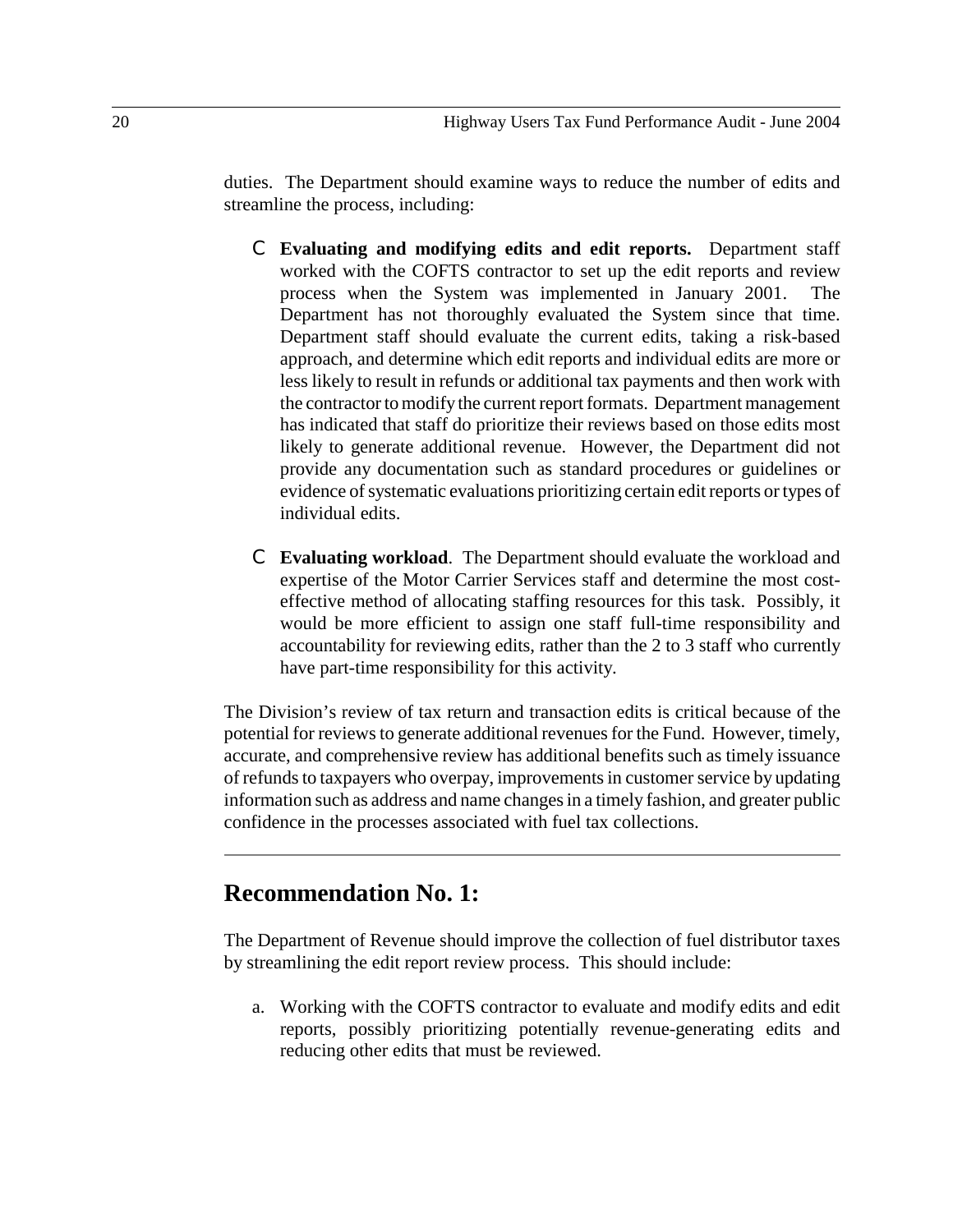- b. Prioritizing staff workload by developing a risk-based approach for reviewing edit reports and/or reviewing a sample of edits each month.
- c. Implementing procedures for supervisory review of the completed edit reports and for referring edits to the Field Audit Section for further investigation, when appropriate, and following up on referrals.

## **Department of Revenue Response:**

Agree. To be implemented July 1, 2004. Upon a thorough review of the audit report, we have determined that very strong steps must be taken to ensure that this problem is not repeated in the future. Therefore, the fuel tax collection function will be transferred back to the Taxpayer Services Division (TPS) of the department, where it resided until a 1996 department reorganization.

The Taxpayer Services Division (TPS) has a number of staff members with strong experience working with the fuel tax programs. Because they are part of a large tax collection system with sound knowledge of Colorado's tax laws and a high degree of experience, TPS is better suited to oversee the fuel tax collection program. TPS will ensure that a risk-based approach is utilized to identify and review edits that could result in additional tax revenue or refunds due to the taxpayer and will ensure the appropriate follow-up of referrals to audit. In addition, TPS will ensure that the process includes appropriate supervisory review at all stages.

# **Fuel Tax Assessments**

When Motor Carrier Services staff review the Colorado Fuel Tracking System edit reports, they may determine that a fuel distributor owes additional fuel tax, interest, and/or penalties. In the case of penalties, statutes outline the specific dollar amount to be applied for each type of infraction and provide the mathematical formulas for calculating the penalty amounts. For example:

- C **Filing/paying late or failure to file/pay**. The penalty for both gasoline and special fuel distributors is 10 percent of the tax due or \$30, whichever is greater, plus a penalty of 0.5 percent per month until paid, not to exceed 18 percent in the aggregate.
- C **Filing an incorrect or fraudulent tax return**. The penalty for gasoline distributors is 30 percent of the additional tax due plus interest from the due date until paid. For special fuels distributors, the penalty for filing an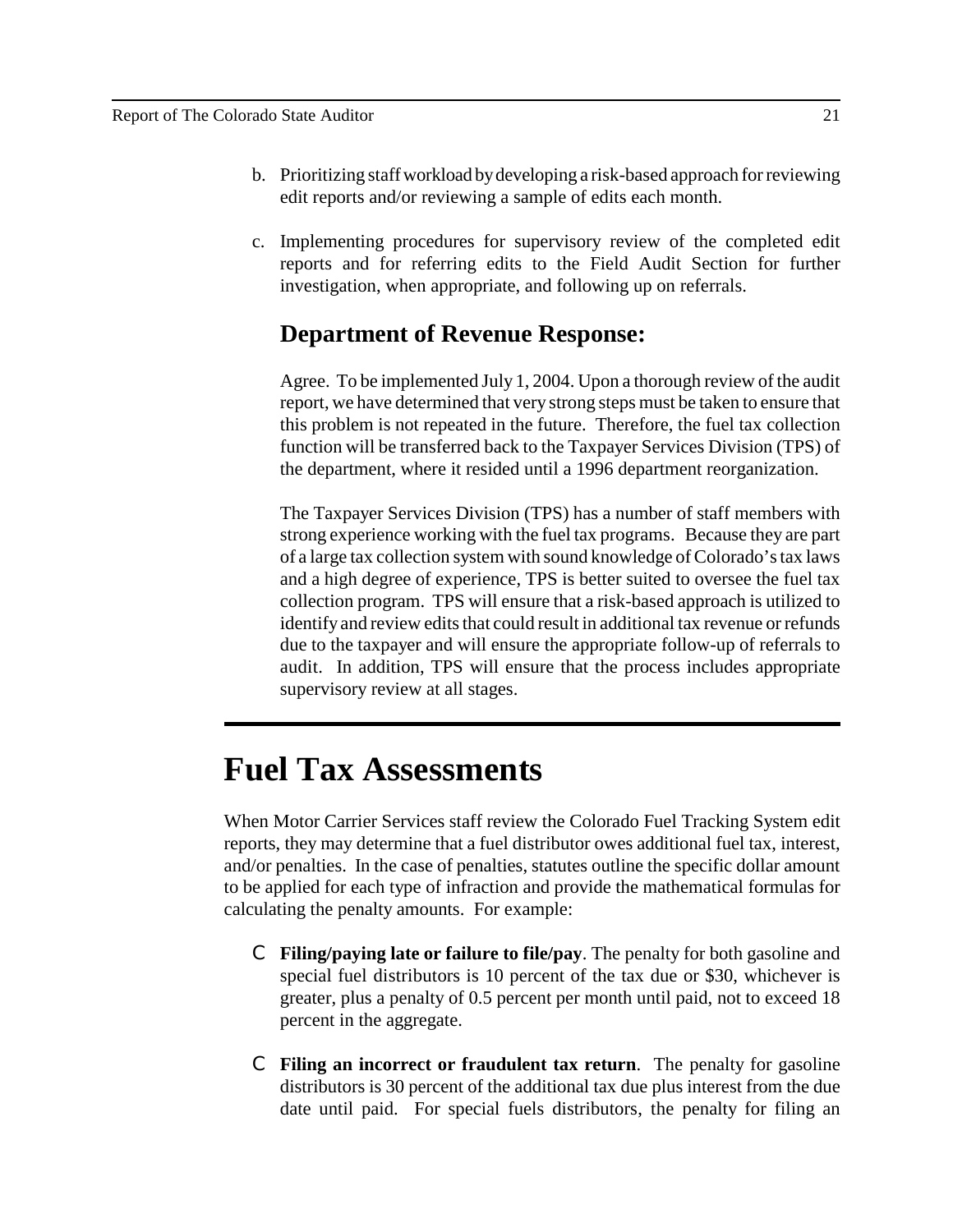incorrect or negligent tax return is 25 percent of the additional tax due plus penalty interest of 0.5 percent per month until paid, not to exceed 18 percent in the aggregate.

Staff collect the additional revenue by issuing fuel assessments for the tax, penalty, and/or interest. From January 2001 through March 2004, the Fuel Unit issued 64 HUTF-related assessments to 55 different fuel distributors. These assessments resulted in approximately \$800,000 in additional revenue to the HUTF.

## **Penalties Not Applied**

We reviewed the penalties calculated on the 64 assessments issued from January 2001 through March 2004. Because it is possible to have multiple penalties for different reporting infractions on a single assessment, some of the 64 assessments included multiple penalties. Others had one or none. We determined that 153 penalties were calculated for the 64 assessments. On the basis of our review, we found that staff use discretion in applying penalties, even though no discretion is authorized under statute. Consequently, we estimate that for the period reviewed approximately \$360,000 in penalties were not assessed that should have been. For the 153 penalties calculated on the 64 assessments we reviewed, we found:

- C **Staff erroneously calculated the statutorily-required penalty in 81, or more than one-half, of the 153 penalties.** As a result, we estimate the State did not receive approximately \$120,000 in HUTF revenue owed by fuel distributors during the three-year period in our review. For example, in Calendar Year 2003, staff issued an assessment to a fuel distributor for incorrectly claiming tax exempt special fuel sales on multiple monthly tax returns. Staff caught the reporting errors and calculated the additional taxes and penalties owed for each monthly infraction. However, staff applied the wrong penalty for this violation. Consequently, \$13,000 in penalties was applied when a \$30,000 penalty should have been. Division staff are aware of the statutory penalties; their training manual includes a summary of the applicable statutes. Additionally, we found there was only limited higher level review of penalty assessments, leaving the Department open to challenges of arbitrary or capricious administration of penalties and increasing the risk for fraud.
- C **Staff did not apply the penalties in almost 60 percent of cases.** Staff dismissed penalties totaling about \$240,000. Examples of the penalties which were dismissed included a \$1,100 penalty to one fuel distributor for "filing an incorrect tax return." Staff indicated on the assessment that the account was in "good standing" and therefore, staff dismissed the penalty.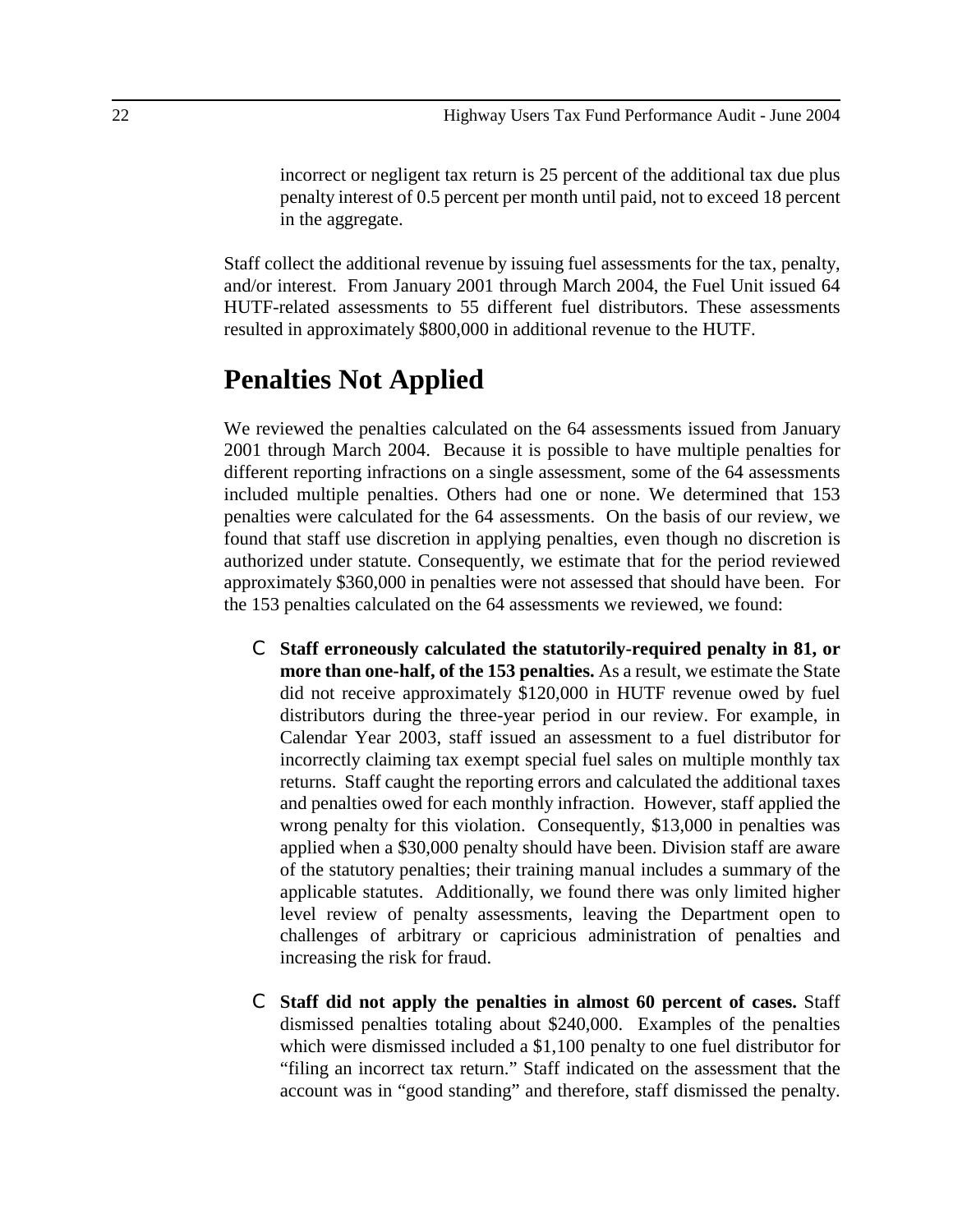In another example, a large fuel distributor committed the same filing infraction—filing an incorrect tax return—three times in three consecutive months. Staff identified the infraction each month and calculated the appropriate assessment for additional fuel taxes, interest, and penalties. However, staff dismissed the penalties prior to sending the assessments to the fuel distributor in all three cases. Similarly, a different fuel distributor committed the same filing infraction during the same three months. Staff again identified the infractions and calculated the appropriate assessments. However, the penalty was dismissed on two of the three assessments.

Statutes do not provide staff the discretion to reduce or dismiss penalties related to fuel taxes. According to statutes, only the Executive Director of the Department has the authority to waive penalties. Taxpayers must be notified of assessments and formally protest the assessment in order for a waiver to be considered.

C **Staff misapply or miscalculate penalties**. For example, in Calendar Year 2003, staff issued a fuel assessment to a taxpayer containing two separate penalties for filing the March 2003 and May 2003 gasoline tax returns late. Statutes detail a penalty amount of 10 percent of the tax owed plus a 0.5 percent penalty for each month, until paid, for all late filing infractions. However, staff did not use the same formula to calculate the total amount due in both instances. In March, staff correctly applied a 10 percent penalty based on the total tax due. However, in May, staff applied a 10 percent penalty based on only a portion of the tax due and, as a result, the May 2003 penalty calculation of \$220 was about \$43,000 less than it should have been. In total, we found that 7 of the 153 penalties (5 percent) were miscalculated.

It is important to note that the revenue losses we identified relate only to the 64 HUTF-associated assessments the Division issued during the period January 2001 through March 2004. If staff had reviewed more edit reports and identified more filing infractions as described in the preceding issue, it is likely more assessments and penalties would have been issued and significantly more revenue would have been collected for deposit into the HUTF.

Collection of fuel taxes is important to the State because these moneys fund the construction and repair of roads and highways. Statutes provide extensive detail on fuel taxes and on penalties for failure to pay or failure to pay in full. The Department is responsible for applying these statutes and for minimizing the risk of errors, irregularities, and fraud. The Department should take steps to ensure that penalties are assessed as specified in statute or take steps to request statutory change, if appropriate. Furthermore, the Department should remedy the past erroneous assessments we identified in this report by collecting the taxes due the State.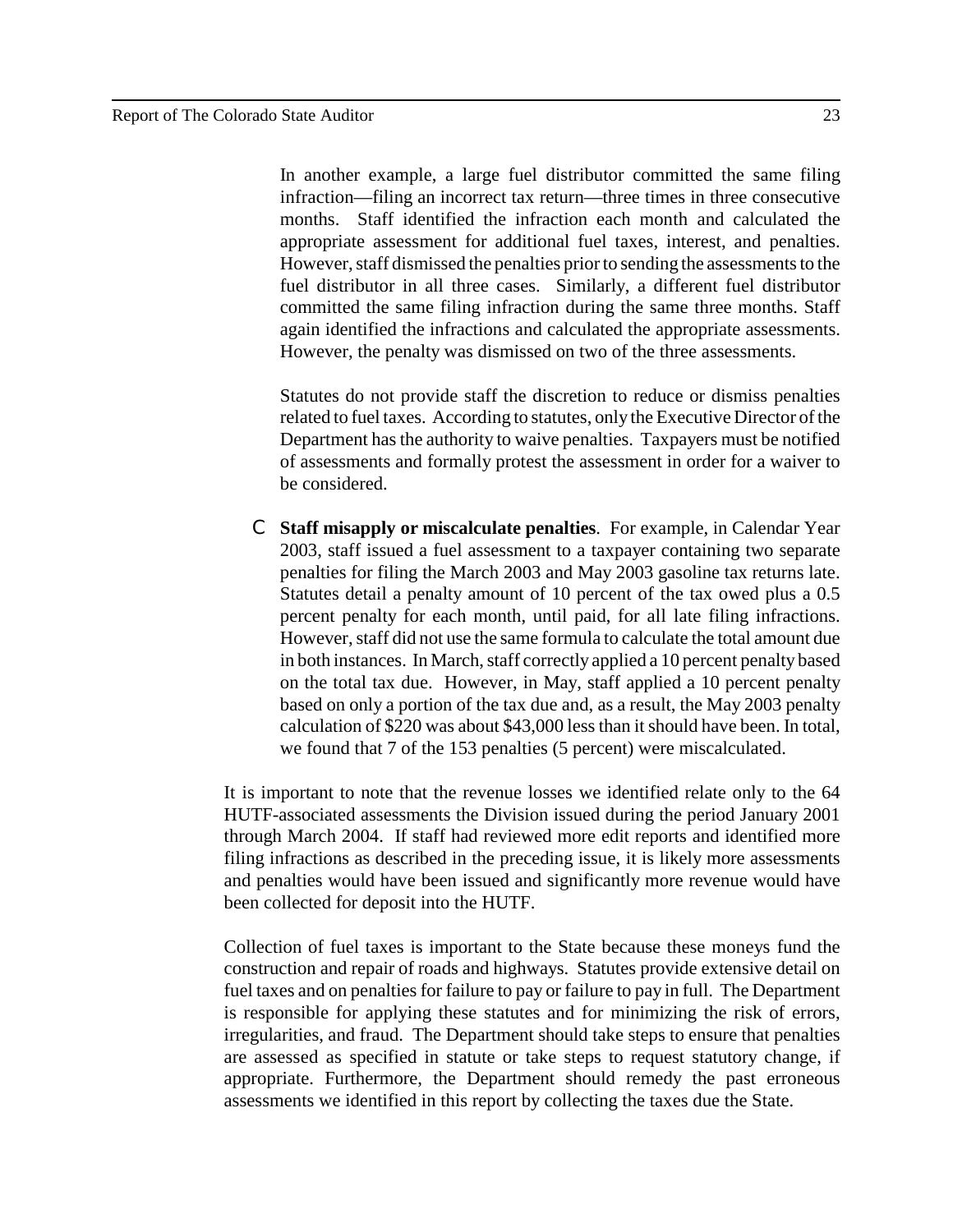### **Recommendation No. 2:**

The Department of Revenue should ensure compliance with statutory penalties for fuel taxes by assessing penalties accurately based on the type of infraction and collecting the penalties due.

#### **Department of Revenue Response:**

Agree. To be implemented July 1, 2004. The Taxpayer Services Division (TPS) will immediately ensure that all penalties are assessed in accordance with the provisions of Statute. In addition, TPS will review the details of penalty assessment errors identified by the state auditors, and recalculate and assess penalties where appropriate.

## **Transfer of Fees and Fines**

The Judicial Department, counties and the Department of Revenue collect fines and fees that are deposited into the HUTF. Statutes vary between these entities regarding the time frame in which revenues are to be transmitted and deposited into the Fund. Section 42-2-217, C.R.S., requires that revenue collected by the Judicial Department be transmitted to the Treasury within 10 days after receipt by the courts. By contrast, Section 42-1-214, C.R.S., requires that dollars collected at the county level be transmitted to the Department of Revenue on a monthly basis, and Section 43-4-203, C.R.S., states that revenues collected from motor fuel taxes, annual registration fees and passenger mile taxes be deposited into the Fund as soon as received. The Department of Revenue is the agency ultimately responsible for the collection of these taxes and fees. The different time frames specified in statutes for collection and subsequent deposit of fees and taxes into the HUTF raise questions about the benefits to the State in terms of interest income that could be derived from more timely deposits.

In reviewing the Judicial Department's compliance with statutory timeframes, we found that the transfer of funds does not occur within the prescribed 10-day time frame. Colorado's courts do not operate directly on the State's central accounting system. Rather, court fines are accounted for on a statewide case management system known as the Integrated Colorado On-line Network (ICON). As the central administrative body for the Judicial Department, the Office of the State Court Administrator (SCAO) is responsible for the collection of fines from each of the individual courts for subsequent input into the State's accounting system. On a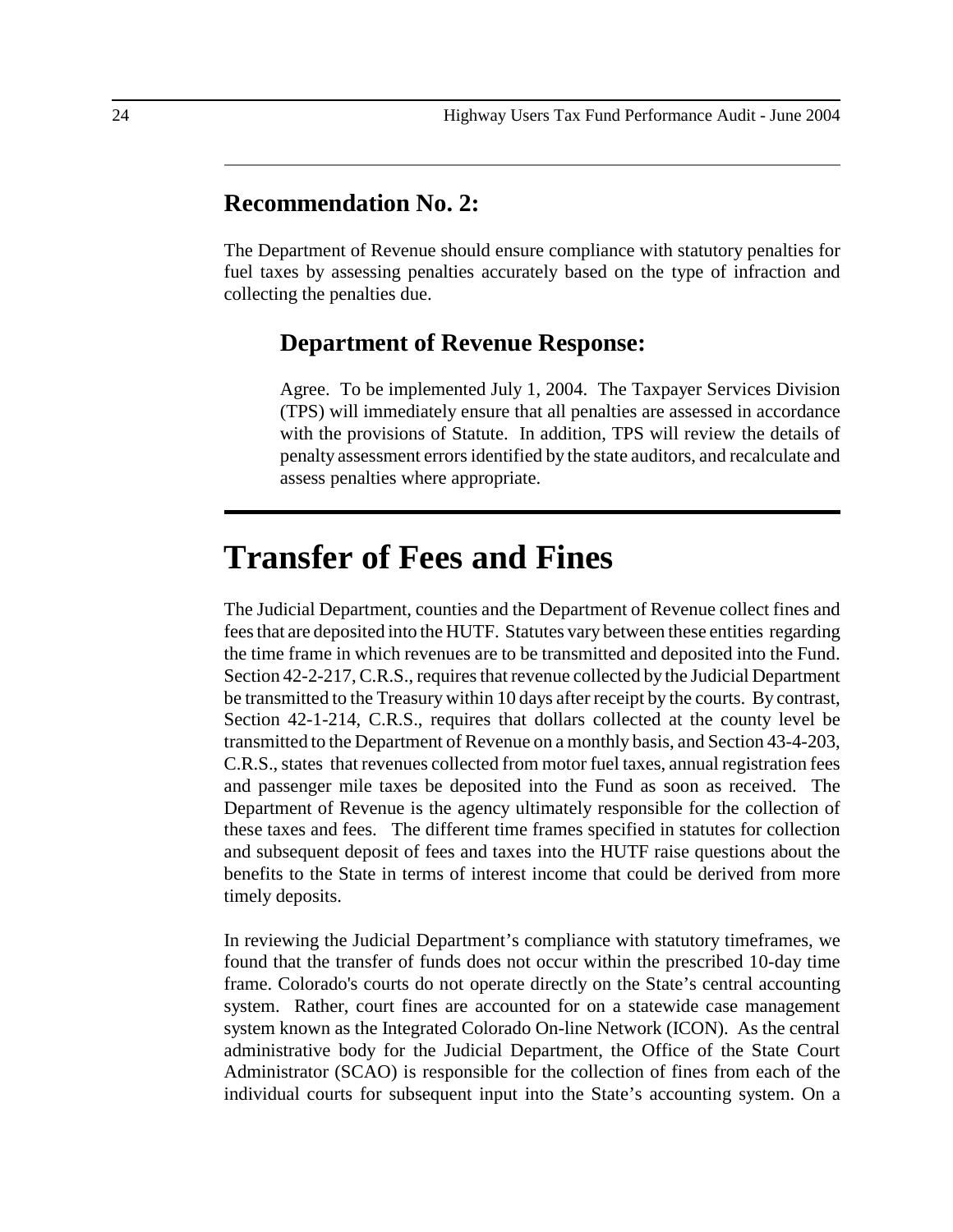monthly basis, the courts transfer the funds they have collected to the SCAO. The State Court Administrator's Office then deposits the revenue into the various state funds, including the Highway Users Tax Fund.

As previously mentioned, counties are statutorily required to transfer revenue to the Department on a monthly basis. According to Department staff, counties transfer HUTF revenues at various times throughout the month, with larger counties transferring funds as frequently as daily. Once these revenues are transferred to the Department, staff report that all motor vehicle registrations and other fees are deposited into the HUTF on a daily basis.

Although statutes differ regarding revenue deposit time frames, we believe the State should maximize the interest accrued on the Fund by ensuring revenues collected are deposited into HUTF as frequently as possible. We believe the Treasury should work with the Judicial Department and the Department of Revenue to determine whether funds collected by these agencies are being transferred as frequently as possible. If statutory change is needed, the Treasury should make recommendations as appropriate.

### **Recommendation No. 3:**

The Office of the State Treasurer should work with both the Judicial Department and Department of Revenue to determine the most efficient way to maximize interest earned for the Highway Users Tax Fund through timely and frequent transfers of revenues collected at the local level.

## **Office of the State Treasurer Response:**

Agree. To be implemented Fiscal Year 2005. The Treasury will initiate meetings with both the Department of Revenue and with the Judicial Department to identify means to speed up the deposit of HUTF revenues so as to maximize interest earnings. Meetings will be scheduled in the first quarter of Fiscal Year 2005.

#### **Department of Revenue Response:**

Agree. To be implemented immediately. The Department will work with the Treasury to increase HUTF interest earnings through efficient transfers of monies collected by the Department.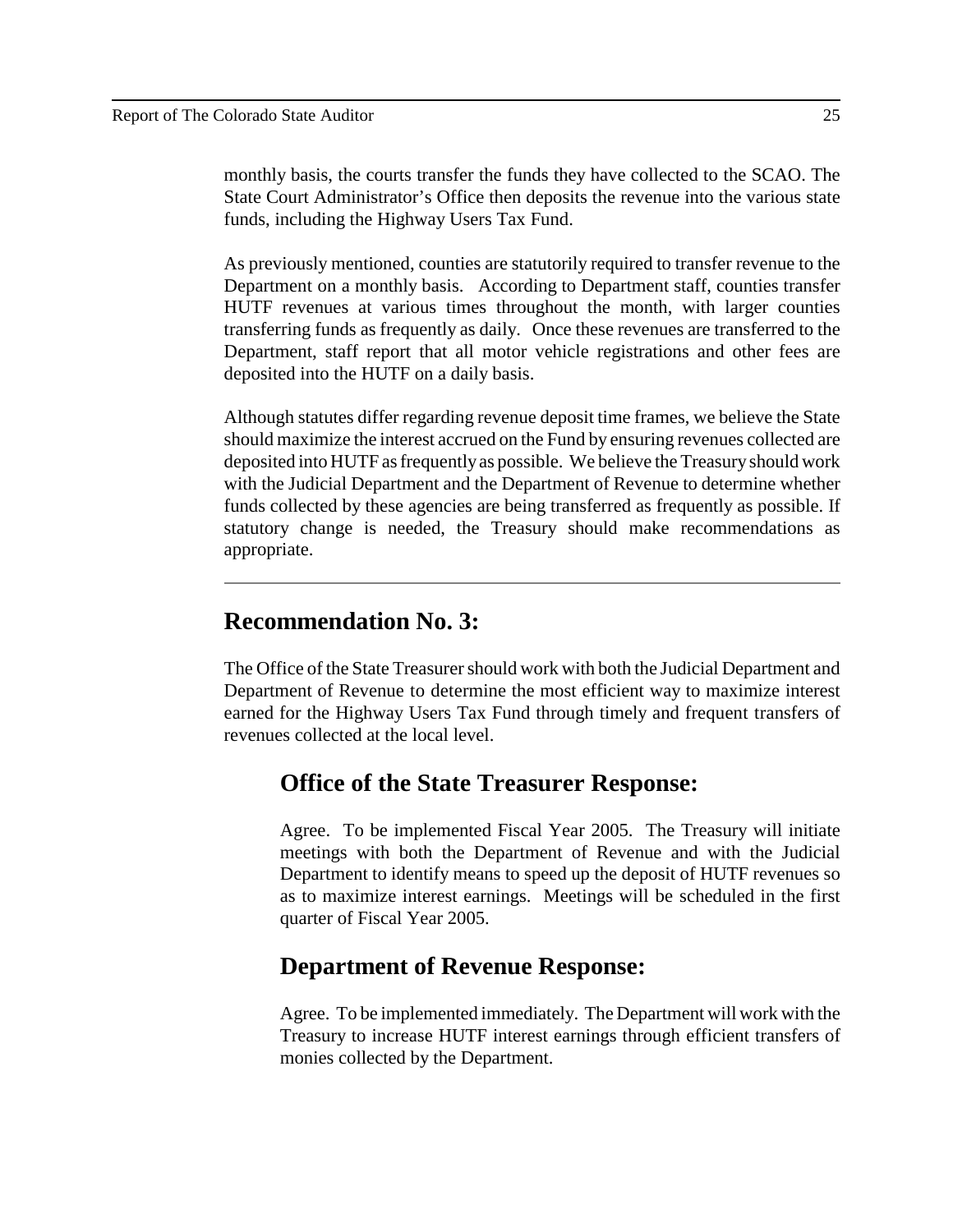## **Judicial Department Response**:

Agree. Implementation date as determined by the Office of the State Treasurer. The Judicial Department will work with the Office of the State Treasurer to determine the most efficient way to maximize interest earned for the Highway Users Tax Fund.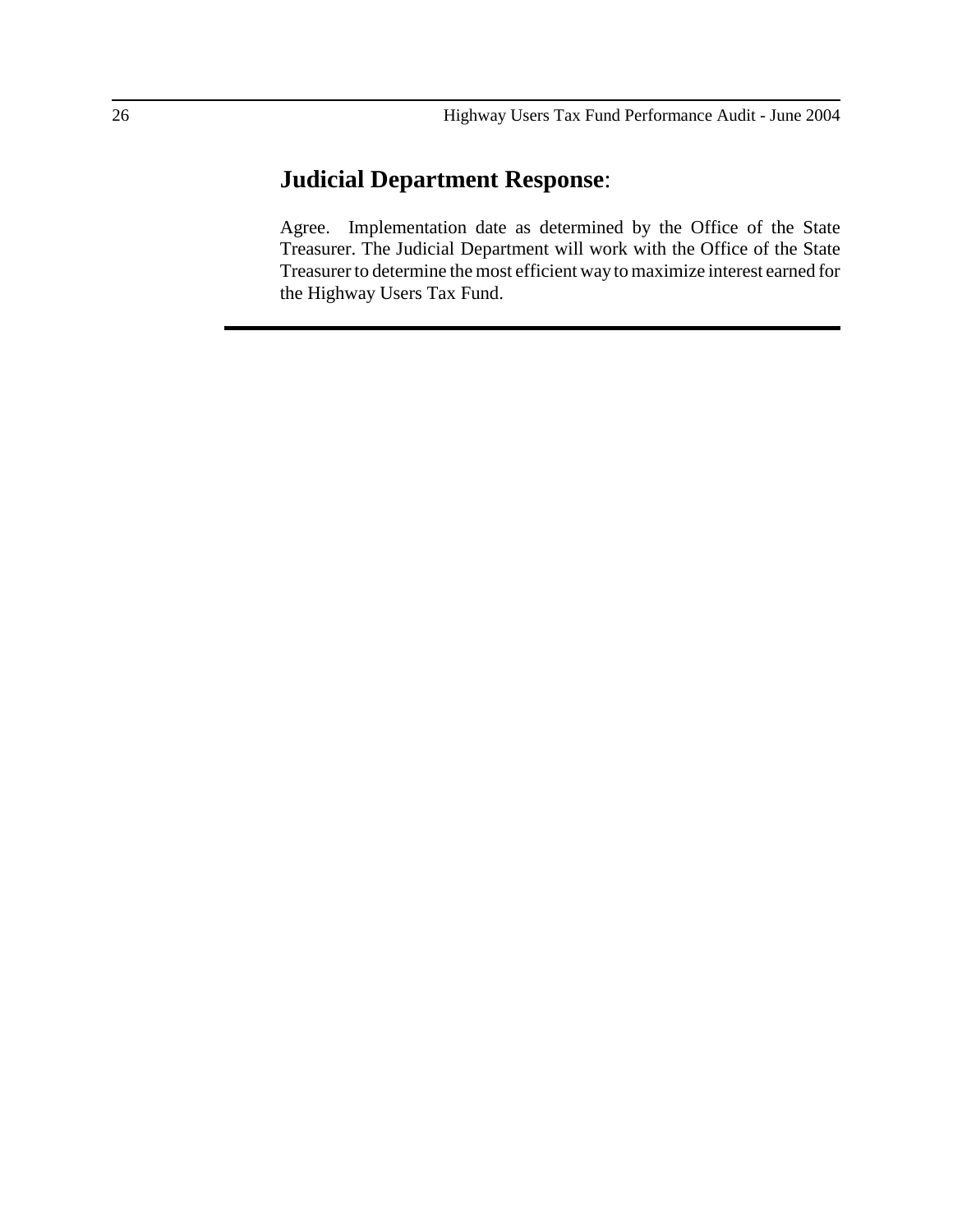# **Fund Distribution**

# **Chapter 2**

## **Overview**

In Chapter 1 we presented issues regarding the collection of Highway Users Tax Fund (HUTF or the Fund) revenues. In this chapter we discuss issues related to the distribution of moneys from the HUTF. As described earlier in this report, the total percentage each category of recipient—Department of Transportation, counties, and municipalities—receives from the Fund's two streams is prescribed in statute. However, for the 62 counties and the approximately 270 municipalities receiving HUTF moneys, additional calculations are necessary to determine the exact monthly portion each will receive of the total statutory percentage. Motor vehicle registration, highway lane mile, and bridge deck information are used in the HUTF distribution formula to calculate these individual shares of the larger percentage distribution. The Departments of Revenue and Transportation are both statutorily responsible for collecting these data and for ensuring their reliability and accuracy. The Office of the State Treasurer (Treasury) is responsible for ensuring that funds are allocated according to the statutorily-prescribed formula. In this chapter, we identify weaknesses in the processes for determining the portions of HUTF moneys each recipient receives. Overall, we concluded that greater controls and clarification are needed to ensure statutory intent is met with regard to Fund distributions.

# **Revenue Distribution Streams**

Section 43-4-205, C.R.S., requires that fuel tax revenue deposited in the Highway Users Tax Fund be allocated into two separate distribution streams on the basis of the amount of the fuel tax collected. The first 7 cents per gallon of fuel tax of every gallon sold is to be allocated to the first distribution stream. Everything over the first 7 cents per gallon collected is to be deposited into the second distribution stream. We found that the Treasury allocates fuel tax revenue among the two distribution streams in accordance with statute. However, it is unclear whether the Treasury's treatment of other HUTF revenue sources is consistent with statutory intent.

In addition to fuel tax, the Highway Users Tax Fund includes a portion of revenue from sources such as: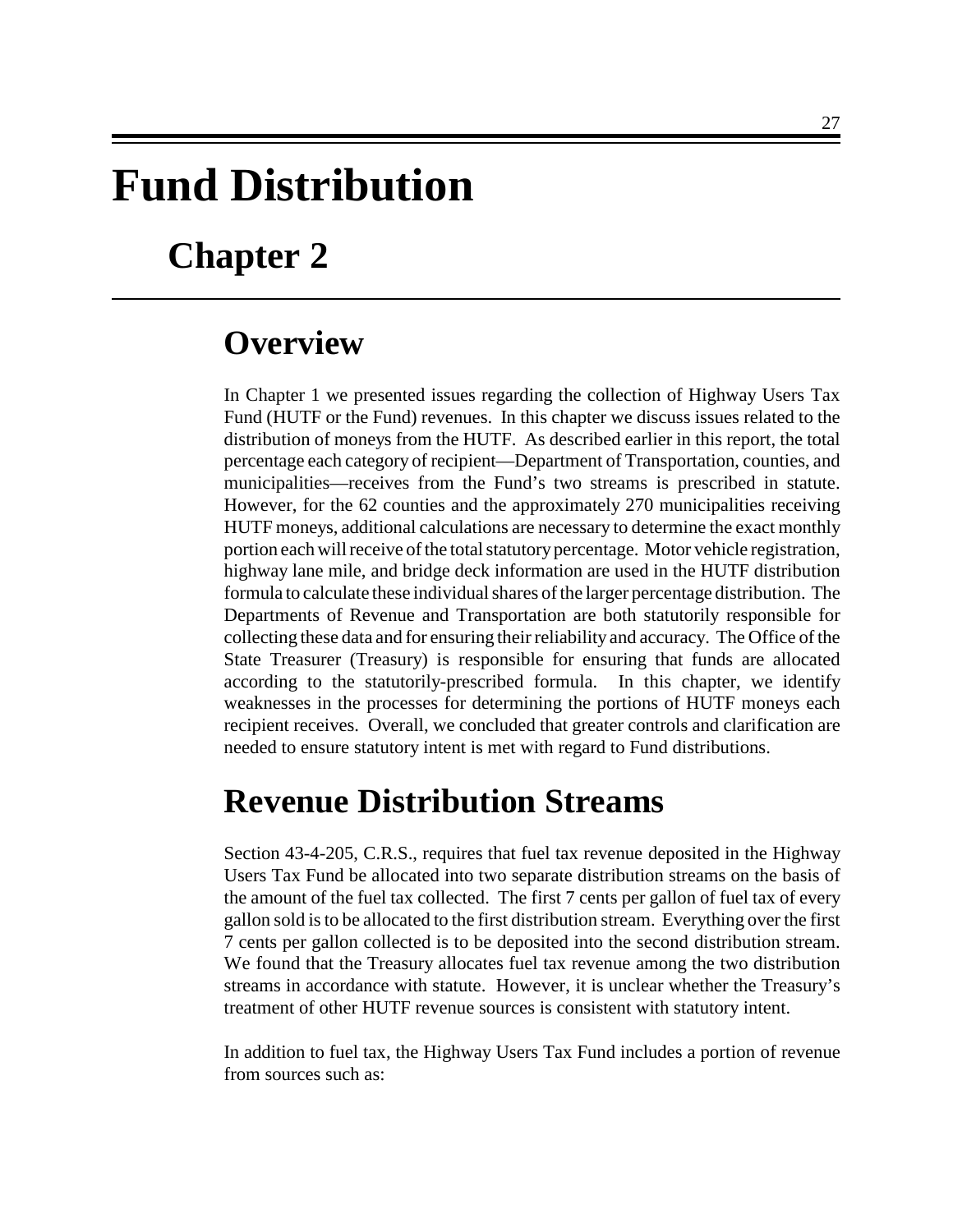- Motor vehicle titles and registration fees
- Motor vehicle penalty assessments
- Driver's license fees
- Judicial collections
- C Excess Motorist Insurance Identification Database fees
- C Excess driver's license revocation fees
- C Interest earned on the Fund

These miscellaneous revenue sources represented approximately 20 percent of the Fund in Fiscal Year 2003, or about \$146.9 million. The Treasury has assigned these miscellaneous revenues to the first distribution stream. However, we did not find any statutory citation directing these particular revenues be allocated to the first stream. In fact, statutes do not mandate deposit of these revenues in either stream; statutes only mandate their deposit into the Fund. For example, Section 42-1-217, C.R.S., directs that certain court fines related to traffic infractions be deposited in the Highway Users Tax Fund. The statute merely references the Fund by name and does not reference to the section of the HUTF statutes that outlines the two distribution streams. Therefore, there is no clear direction as to whether these miscellaneous revenues (approximately \$146.9 million in Fiscal Year 2003) should be distributed in the first or second stream. We found this ambiguity in many of the statutes for various funds and revenue sources that are to be credited to the HUTF.

## **Distributions Vary**

The amount of highway funds the Department of Transportation, the counties, and the municipalities receive is significantly affected depending upon the stream into which revenues are included. As the table on the following page shows, this is because the percentage of the HUTF distributed to each category of recipient differs whether the revenue comes from the first or the second distribution stream.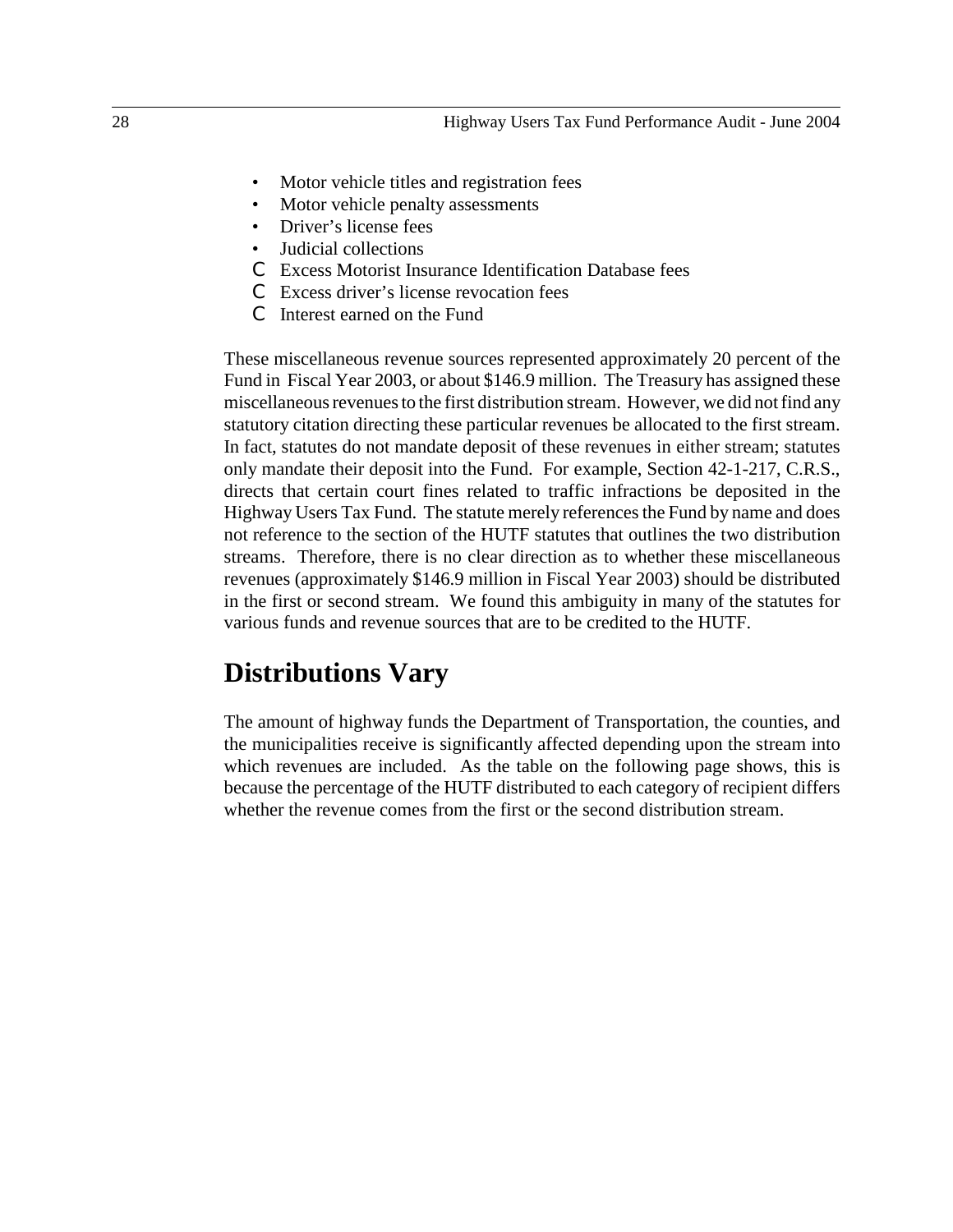| <b>Highway Users Tax Fund</b><br><b>Distribution Percentages by Stream</b> |                                                                                                          |              |  |  |  |
|----------------------------------------------------------------------------|----------------------------------------------------------------------------------------------------------|--------------|--|--|--|
|                                                                            | 1 <sup>st</sup> Stream                                                                                   | $2nd$ Stream |  |  |  |
| <b>CDOT</b>                                                                | 65%                                                                                                      | 60%          |  |  |  |
| Counties                                                                   | 26%                                                                                                      | 22%          |  |  |  |
| Municipalities                                                             | 9%                                                                                                       | 18%          |  |  |  |
| <b>TOTAL</b>                                                               | 100%                                                                                                     | 100%         |  |  |  |
| Source: Office of the State Auditor analysis of HUTF<br>statutes.          |                                                                                                          |              |  |  |  |
| Note:                                                                      | Percentages are based on the portion of distributions<br>made subsequent to "off-the-top" distributions. |              |  |  |  |

As the table shows, the percentages for CDOT and the counties are reduced in the second distribution by 5 and 4 percent, respectively. However, the municipalities' share is increased by 9 percent in the second stream. The percentage differences between the first and second distribution streams translate into significant dollar differences for the recipient entities.

For example, if all of the Fiscal Year 2003 miscellaneous revenue of \$146.9 million had been deposited into the second distribution stream rather than the first, the municipalities would have realized an increase of \$13.2 million in their total share of the HUTF. By contrast, the Department of Transportation and the counties would have experienced an overall decrease in their total HUTF distributions of \$7.4 and \$5.8 million, respectively. We recognize that the General Assembly may not intend for all of the revenue in question to go to the second stream and that other variations, including maintaining the status quo, could be more appropriate. However, shifting even a portion of the miscellaneous revenue would affect each recipient's share of the distribution. For example, if only the Judicial Department's collections were included in the second stream rather than in the first, municipalities would have received a total of about \$683,000 more in Fiscal Year 2003.

## **Statutory Clarification**

The original Highway Users Tax Fund statutes provided for a distribution ratio of 65:30:5 to the State Highway Department (CDOT), the counties, and the municipalities, respectively. In 1965, the ratio was changed to 65:26:9. Both of these ratios addressed the distribution of the Fund in its entirety. In 1981, statutes were changed again; this time, the Fund was divided into two distinct parts—the first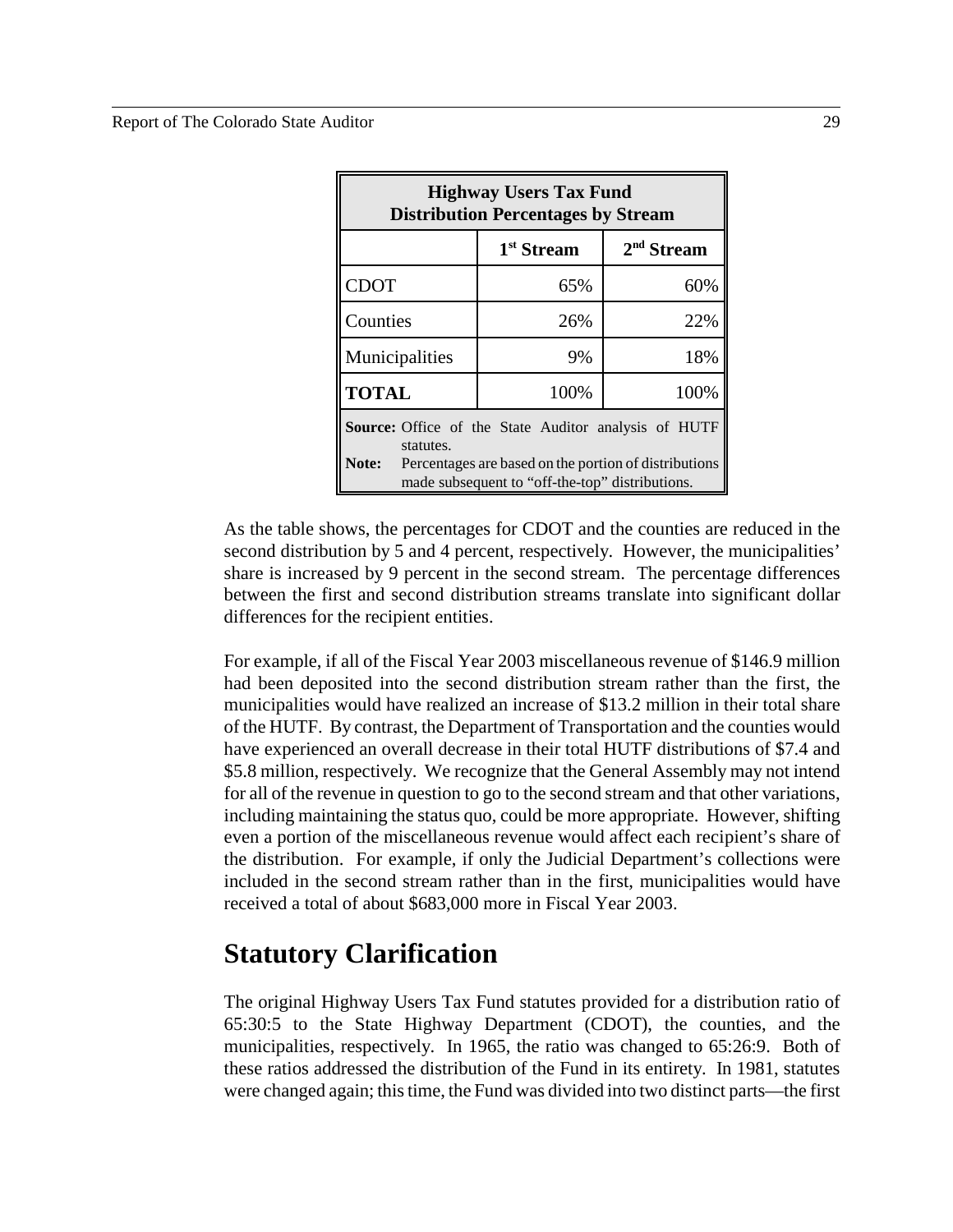and second streams—and the distribution ratios between them differed. One part or stream was based on the first 7 cents of fuel tax (ratio of 65:26:9) and the second stream was established with amounts over 7 cents of fuel tax and a distribution ratio of 60:22:18. The 1981 statutory change addressed only the distribution of fuel tax revenue and did not earmark the distribution of the other revenue sources to either of the two Fund streams. In the absence of any specific statutory direction, the Treasury has distributed the miscellaneous revenue according to the 1965 statutory ratios and deposited them into the first distribution stream.

The lack of specific statutory requirements for the distribution of these miscellaneous funds appears to have been an oversight. We found no documentation indicating that either a legislative or executive branch decision was made to direct these revenues to one or the other of the two streams. Legislative and executive branch staff we questioned about this issue also had no historical knowledge of the decision-making involved in the assignment of these particular revenues to the HUTF. Statutes governing some sources of HUTF revenue, such as certain driver's license fees, do specifically direct that these fees be distributed through a particular stream. Other statutes, such as those that establish fines for defacing property, merely reference to the Highway Users Tax Fund in its entirety as the point of deposit.

While the evidence we reviewed does not indicate that the Treasury has erred in its assignment of the miscellaneous revenue to the first distribution stream, we recommend that statutes be clarified as to the distribution of miscellaneous revenue. In addition, in the future statutes should clearly assign to either the first or second stream any new revenue sources designated for the Fund.

State and local entities have significant interest regarding the amount of highway funding available to them. As we have shown, the stream through which revenues flow will impact the total funding available to the Department of Transportation, counties, and municipalities. Clear statutory direction would eliminate any perception of impropriety, bias, or inequity in the distribution of the Fund. Moreover, it would provide assurances that all Fund revenues are being distributed in accordance with statutory intent.

#### **Recommendation No. 4:**

The Office of the State Treasurer should work with the General Assembly to determine the intended distribution of miscellaneous revenue from the Highway Users Tax Fund and seek statutory change as appropriate.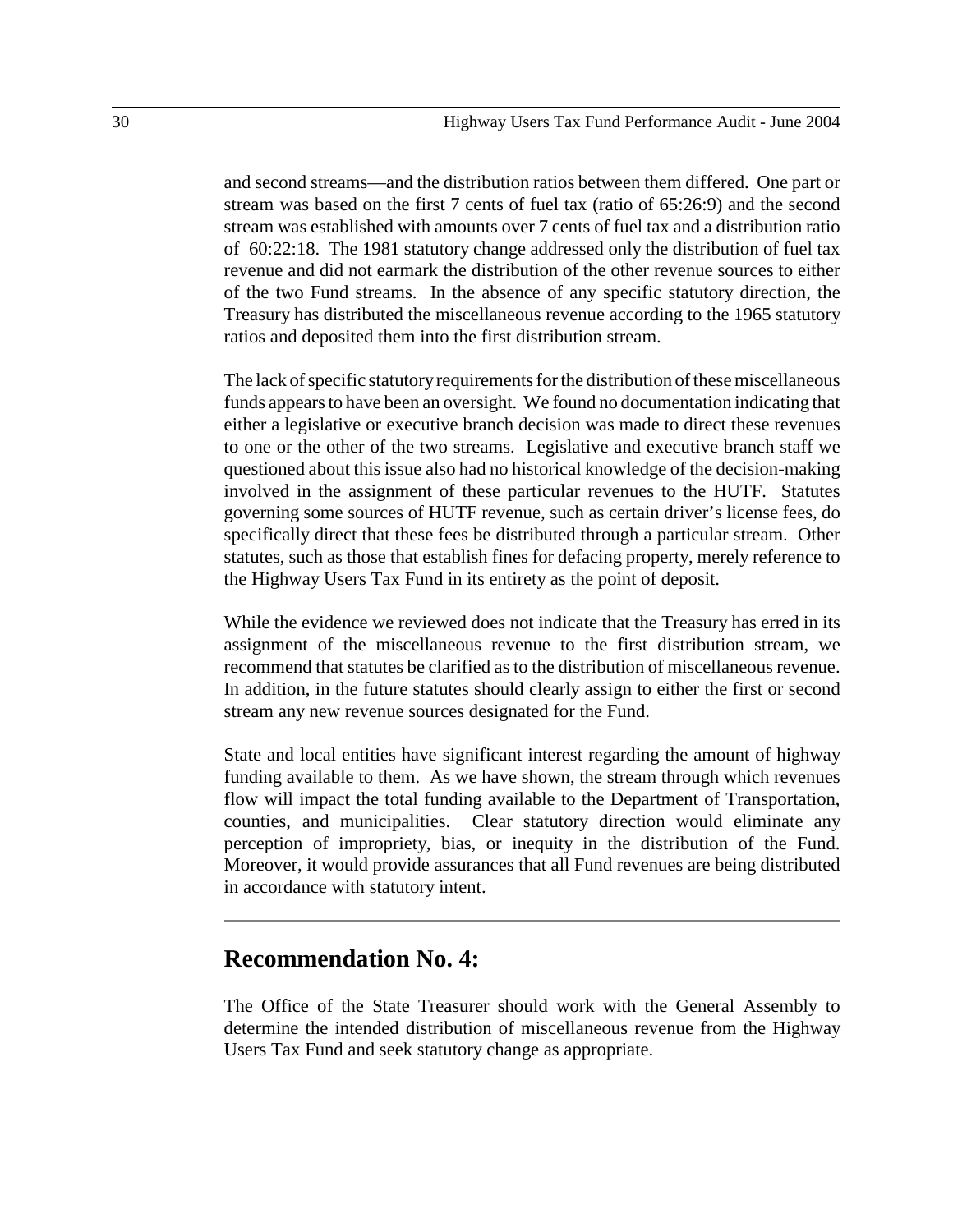#### **Office of the State Treasurer Response:**

Agree. To be implemented during the 2005 Session of the General Assembly. The Treasury will work with the General Assembly to see if it desires to change or clarify the intended distribution of the miscellaneous revenue within the HUTF.

## **Motor Vehicle Registration Data**

Motor vehicle registration information is used in the HUTF distribution formula as a measure to indicate the use of roadways and of the corresponding roadway needs of local governments, and this data has a direct impact on the amount of funding distributed to local entities. Therefore, this information needs to be accurately reported and input into the distribution formula. The Department of Revenue's Title and Registration Section is responsible for annually compiling and reporting vehicle registration information to the Treasury as described in Section 43-4-207 (2)(e), C.R.S:

Upon receipt of the information certified by the respective county clerk and recorders, the department of revenue shall tabulate the total number of all motor vehicle licenses issued during the preceding calendar year to persons residing within the limits of the respective counties in the entire state and within the limits of each city or incorporated town within the respective counties . . . . On or before May 1 of each year, the department of revenue shall certify to the state treasurer the percentage of motor vehicle registrations for each county as provided in this paragraph (e).

As described below, we found that the Department of Revenue needs to strengthen its oversight and administration of this data to ensure distributions from the HUTF are based on accurate and reliable information.

## **Certification Process**

We reviewed the processes for certifying and submitting motor vehicle registration information used in the HUTF distribution formula. Our analyses involved reviewing Colorado State Titling and Registration System (CSTARS) electronic reports maintained by the Department of Revenue, individual county motor vehicle registration forms prepared by the Department and reviewed by the counties, and the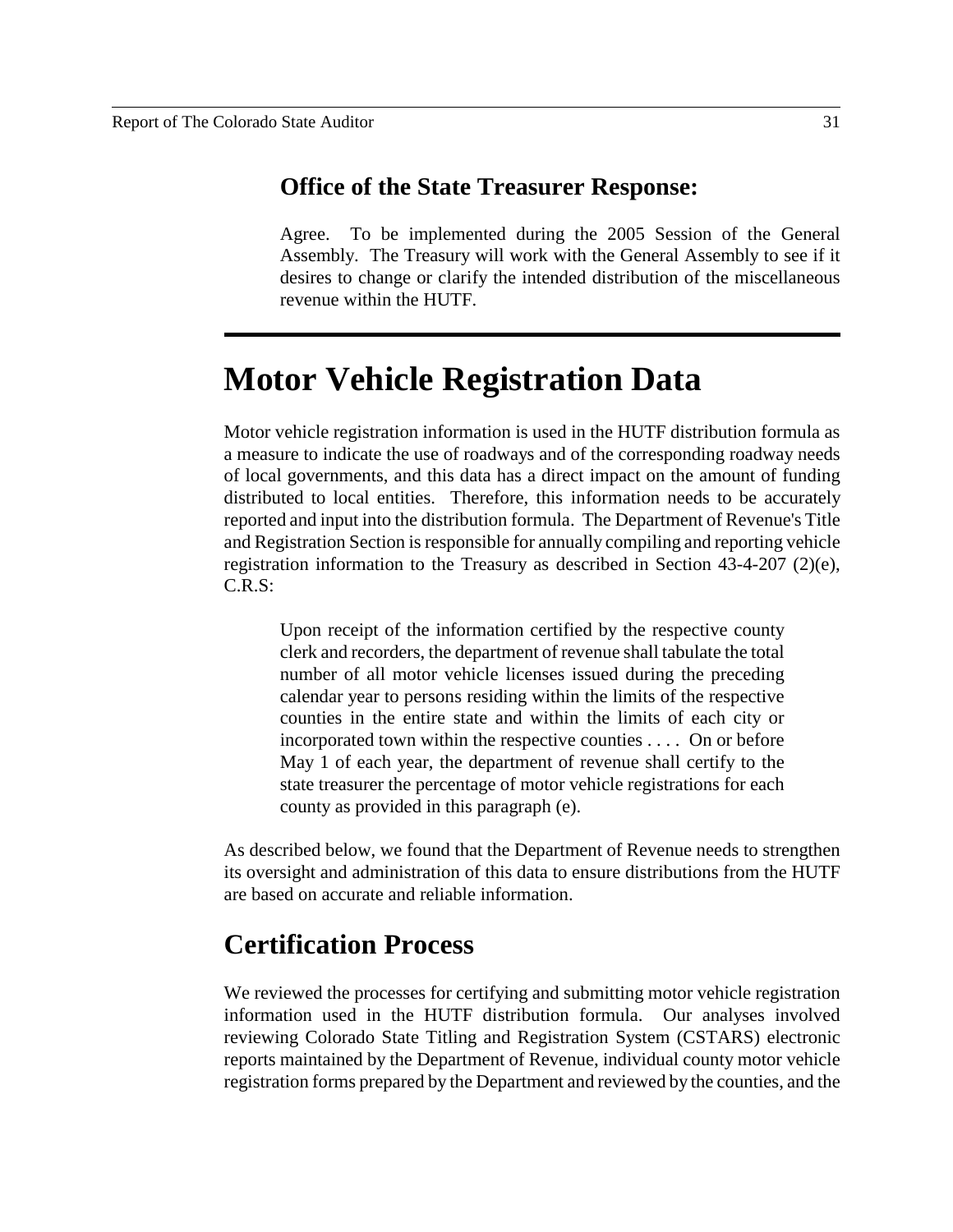methods employed by the Treasury to input motor vehicle registration information into the distribution formula. We found problems in the following three areas:

- C **Inefficient/duplicative data verification and reporting activities.** Although the Department of Revenue is responsible for submitting motor vehicle registration information to the Treasury, statutes include county governments in the data verification and reporting process. Specifically, statutes require that motor vehicle registration information must first be certified by the clerk and recorder in each county before it is submitted by DOR to the Treasury. Currently, Department of Revenue staff prepare individual motor vehicle registration verification forms for each county to review. The forms contain a summary of county-supplied registration information available through CSTARS and therefore easily accessible to each county. The Department submits both the electronic summary reports and the county-reviewed hard-copy documents to the Treasury. We believe the Department's practice of submitting two sets of motor vehicle registration information is inefficient and unnecessary. In addition, submitting two sets of data often results in discrepancies and inconsistencies, as described below.
- C **Error prone manual data entry**. When Department of Revenue staff manually transfer data from CSTARS onto the individual county verification forms, they make errors. In the Calendar Year 2002 registration data used for the Fiscal Year 2004 distribution, we found 13 errors on a total of 62 county forms (21 percent). For the Calendar Year 2001 data used for the Fiscal Year 2003 HUTF distribution, we found 16 errors on a total of 62 forms (26 percent). Errors include omitting city registrations from overall county totals, miscalculations of total registration figures, and simple transcription errors. Errors we identified in Calendar Year 2002 data were as follows:
	- C Registrations for Montezuma County were understated by 684.
	- C Registrations for Granada in Prowers County were overstated by 5,294.
	- C Registrations for Routt County were understated by 595.

The above errors were caught by county staff before being entered into the distribution formula. However, if motor vehicle registration information is misreported and errors are undetected, HUTF distributions to counties and municipalities are not accurate. That is, some counties and municipalities will receive a larger share of the Fund than they are due and others will receive a smaller share. Furthermore, when motor vehicle registration totals for municipalities are reported incorrectly, it affects not only the municipalities' distributions but distributions to the counties within which the municipalities are located as well.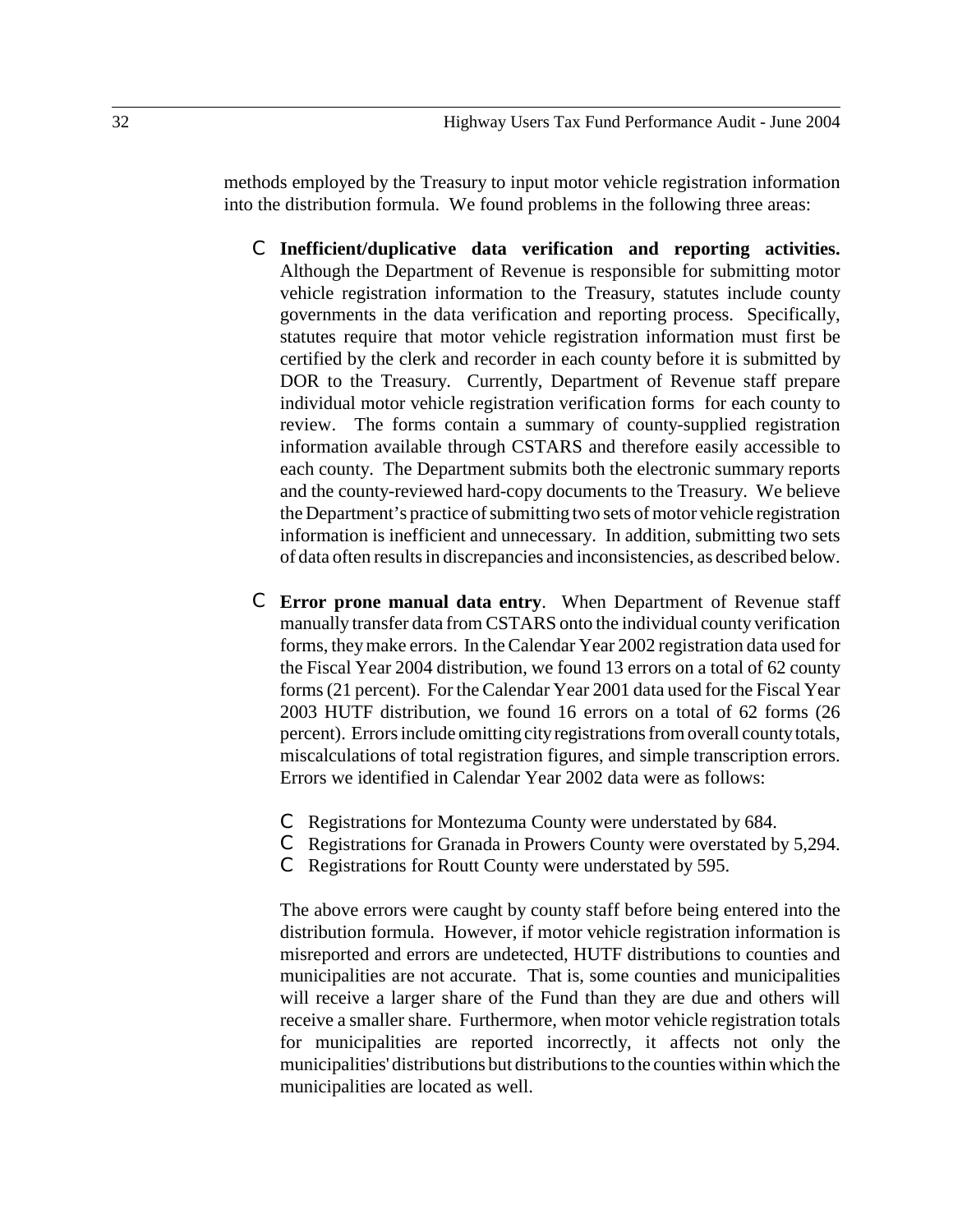C **Lack of procedures for resolving discrepancies**. In reviewing the hard copy verification forms, we found that county clerk and recorders often change the registration information and/or calculations sent to them by Department staff. Department of Revenue staff never review the county forms, resolve discrepancies, or make corrections before forwarding the forms to the Treasury. As a result, Treasury staff frequently identify discrepancies in the two sets of data (electronic summary reports and hard copy forms) submitted by DOR. When this occurs, Treasury staff told us they typically defer to the hard copy information because they believe it to be more accurate. The lack of a clear process for correcting errors and resolving discrepancies raises questions about the Department of Revenue's process for "certifying" motor vehicle registration information.

## **Inaccurate Distributions**

As previously stated, when inaccurate motor vehicle registration information is used in the HUTF distribution formula, inaccurate distributions to the counties and municipalities result. For example, we compared the data actually used for the Fiscal Year 2003 HUTF distribution with the CSTARS data that should have been used. We found a number of errors. Some examples include:

- **Overpayments**  One county received \$11,506 more than it should have and one municipality was overpaid \$5,763.
- **Underpayments** One county was underpaid \$3,643 and another received \$8,854 less than it should have.

This audit is not the first to identify errors in the motor vehicle registration data entered into the HUTF distribution formula. In the Office of the State Auditor's Fiscal Year 2003 Statewide Audit, errors were identified in the HUTF distribution for the City of Aurora. As reported in that audit, Aurora received an underpayment of \$215,000 due to an oversight by the Department of Revenue in adjusting the number of vehicle registrations. Correspondingly, all other municipalities received an aggregate overpayment of \$215,000. The Treasury corrected this distribution error in May of Fiscal Year 2003 by paying the City of Aurora the amount it should have been paid throughout the fiscal year. Another error was identified by the City of Centennial for its Fiscal Year 2003 distribution. In this case, Centennial was underpaid about \$1.4 million. After the error was identified, the Treasury corrected the error by reducing the September 2003 HUTF payments to all other municipalities and increasing Centennial's payment by \$1.4 million.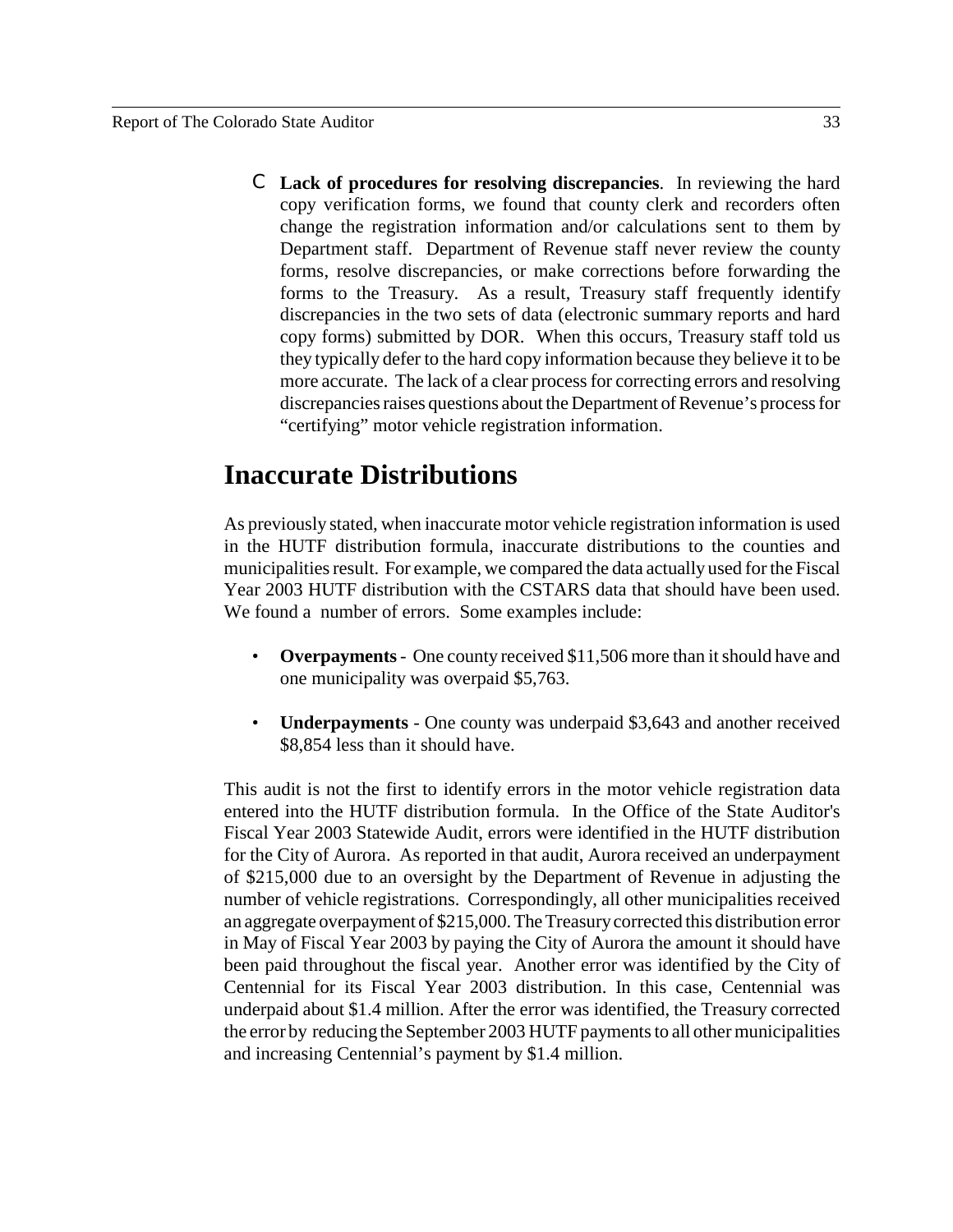## **Strengthen Certification Process**

The Department of Revenue has not adequately fulfilled its statutory responsibility to certify motor vehicle registration information used in the HUTF distribution process. To ensure motor vehicle registration information is accurate and reliable, the Department needs to overhaul current practices and implement a sound, efficient process. To improve accuracy, the Department should review and reconcile data before submitting it to the Treasury. To increase efficiency, the Department should determine the accuracy of different data sources and submit a single accurate report. To streamline the process for soliciting county input, the Department should eliminate the Department-prepared verification forms and allow counties to directly submit copies of their CSTARS reports. Prior to the statutory deadline, the Department should notify the county clerks and recorders of the data requirements and of the process for reporting changes or resolving discrepancies. Finally, the Department needs to adopt standard procedures for the Treasury to use when questions arise.

#### **Recommendation No. 5:**

The Department of Revenue should improve the efficiency and effectiveness of the motor vehicle registration certification process to ensure the accuracy of the data used in the Highway Users Tax Fund distribution by:

- a. Eliminating duplicative steps and reducing manual errors by allowing counties to annually submit motor vehicle registration information directly to the Department.
- b. Implementing and distributing procedures, including formats and time lines, for county clerks and recorders to use in verifying their respective registration information.
- c. Submitting a single comprehensive report to the Office of the State Treasurer.
- d. Working with the Office of the State Treasurer to adopt standard procedures for identifying and correcting errors found in the data submitted.

### **Department of Revenue Response:**

Agree. To be implemented January 2005.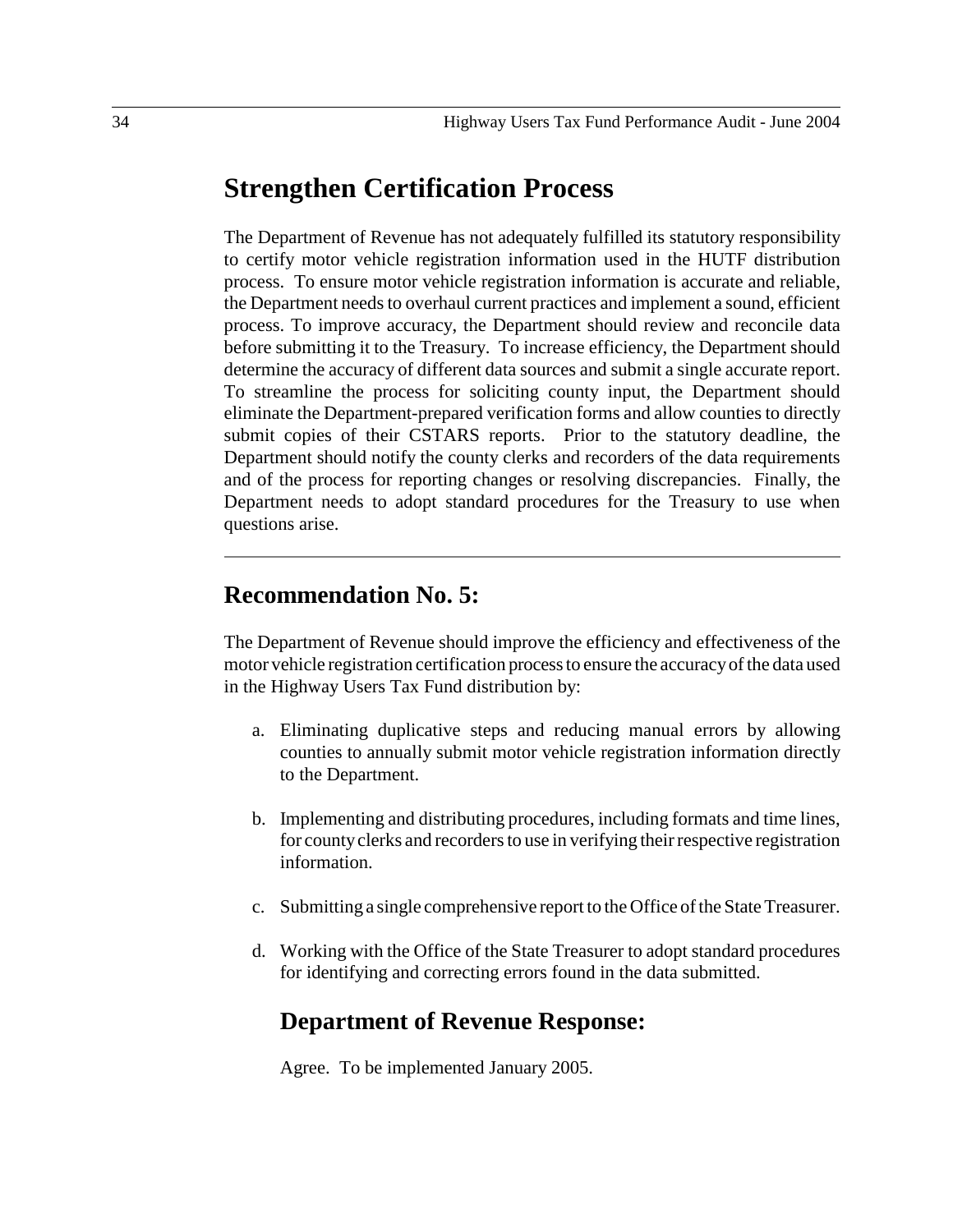- a. The Department agrees with this recommendation. The Titles and Registrations Section will develop and implement a process for counties to certify motor vehicle registration information directly to the Department, including providing for county access to the CSTARS data necessary for their certification.
- b. The Department will develop guidelines to facilitate the certification of motor vehicle registration information by county clerks, including formats, content, and timelines.
- c. Upon receiving the various certifications, the Department will provide one report to the Office of the State Treasurer including the Department's tabulation of county-certified motor vehicle registration data as well as Department calculations required by C.R.S. 43-4-208(4).
- d. The Department will take the lead in establishing a working group comprised of representatives from the Office of the State Treasurer, County Motor Vehicle Office, Motor Vehicle IT section and the Titles and Registrations Section. This working group's mission will be to develop an error resolution process and ensure that it is workable for all entities, as well as effective in capturing complete and accurate information needs to distribute the correct percentages of HUTF moneys to the respective jurisdictions.

# **Highway Lane Mile Information**

In addition to motor vehicle registrations, the number of lane miles of open, used, and maintained roads is used to calculate HUTF distributions to municipalities and counties. The Colorado Department of Transportation (CDOT) is responsible for providing lane mile information to the Treasury on an annual basis. Statutes prescribe that prior to July 1st of each year, CDOT shall certify to the Treasury the lane mile figures as of December 31st of the preceding year. The Treasury is to then use the lane mile figures as one basis for the current fiscal year's distributions.

The Department's Division of Transportation Development's Geographic Information System Section (GIS) is responsible for compiling the lane mile information. In November of each year, GIS staff send each local jurisdiction information about the roads in their respective locales, including road miles, the length of each road, surface type, width, and class of road. This information is generated from the Geographic Information System which contains a current status of the public roadway system for each jurisdiction. Statutes require local entities to provide road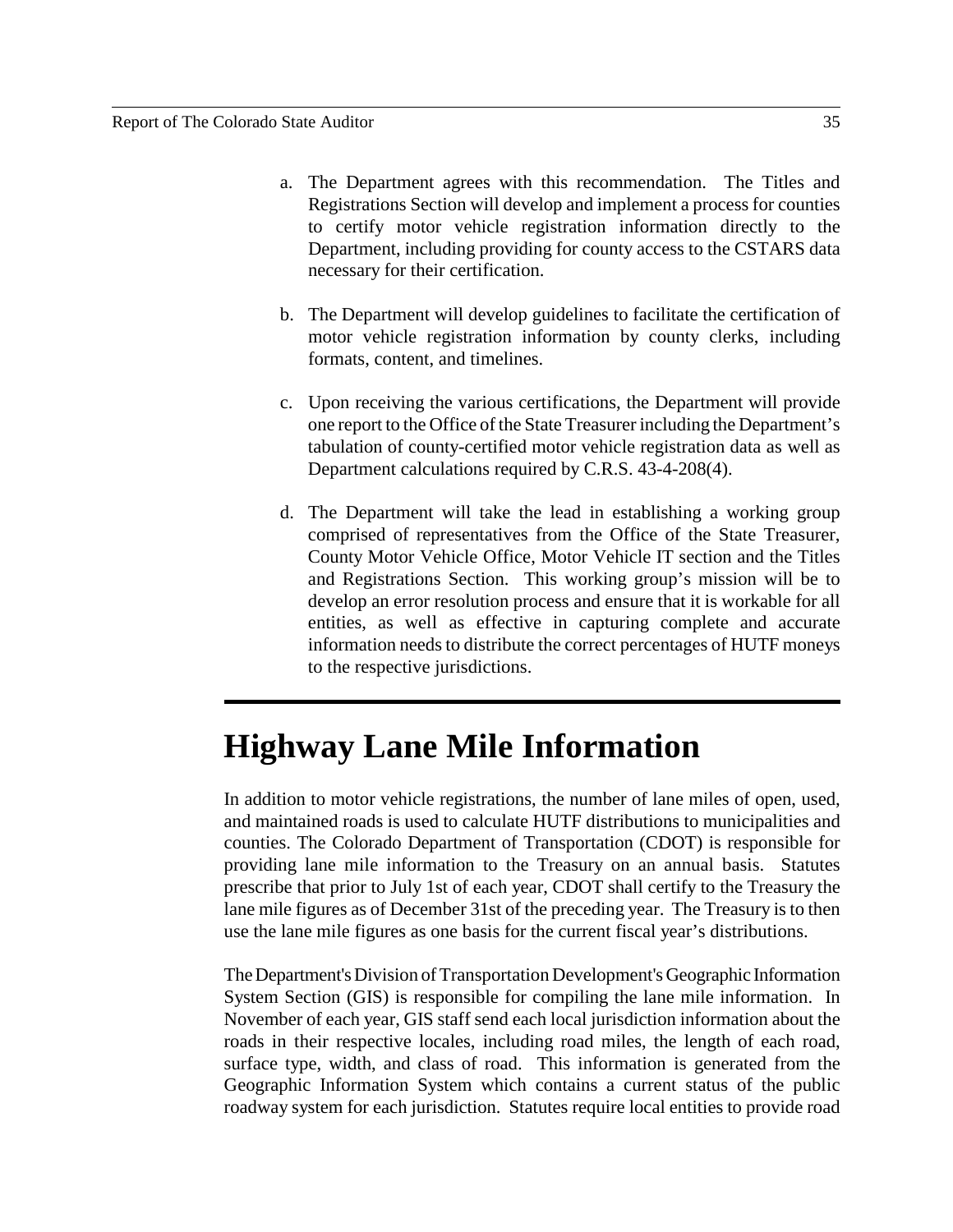inventory changes to CDOT staff who then review the information and submit a final report to the Treasury by June of each year. Currently 331 local jurisdictions are involved in this process and submit changes either electronically or in hard copy form.

We found that CDOT could make improvements to this annual process to ensure the reliability of the information submitted to the Treasury. We conducted a file review of 25 road inventory reports from both municipalities and counties. We found that Department staff change lane mile information supplied by local governments before submitting it to the Treasury. Specifically:

- C For 6 of the 10 counties we reviewed, CDOT staff changed lane mile information that had been submitted by the counties. These changes resulted in about a \$200 increase in HUTF moneys to two counties and about a \$1,360 decrease in HUTF moneys to four counties.
- Staff changed information provided by 6 of the 15 municipalities in our review. These changes resulted in an increase of about \$2,980 in funds to four municipalities and a decrease of \$3,420 for two municipalities.

Although the amounts in these cases are small, the lack of supporting documentation explaining the reasons for the changes made to lane mile information is a concern.

## **Documentation Needed**

The lack of documentation raises questions about the sources and accuracy of the data used to override local government information. Department staff attribute some changes to work conducted by staff in the field and the remainder to errors discovered while they are entering local changes. Staff conduct fieldwork to determine the accuracy of the information reported from the local entities. Department staff told us that the fieldwork reports are maintained in the appropriate local government entity's file folder. Staff also indicated that errors are usually discussed with local representatives before they are corrected, but discussions are not always documented in the file. We found no fieldwork reports or other documentation to support the changes made to lane mile information in 12 of the 25 files we reviewed. In addition, although staff told us they do discuss changes with local government personnel for all but the most obvious of errors, we found no evidence that Department staff routinely notify local government entities of the changes they have made. Feedback is important to ensure potential disputes are resolved prior to the submission of information and the distribution of HUTF moneys. We do not question the authority of the Department of Transportation to make changes in local governments' lane mile information used in the HUTF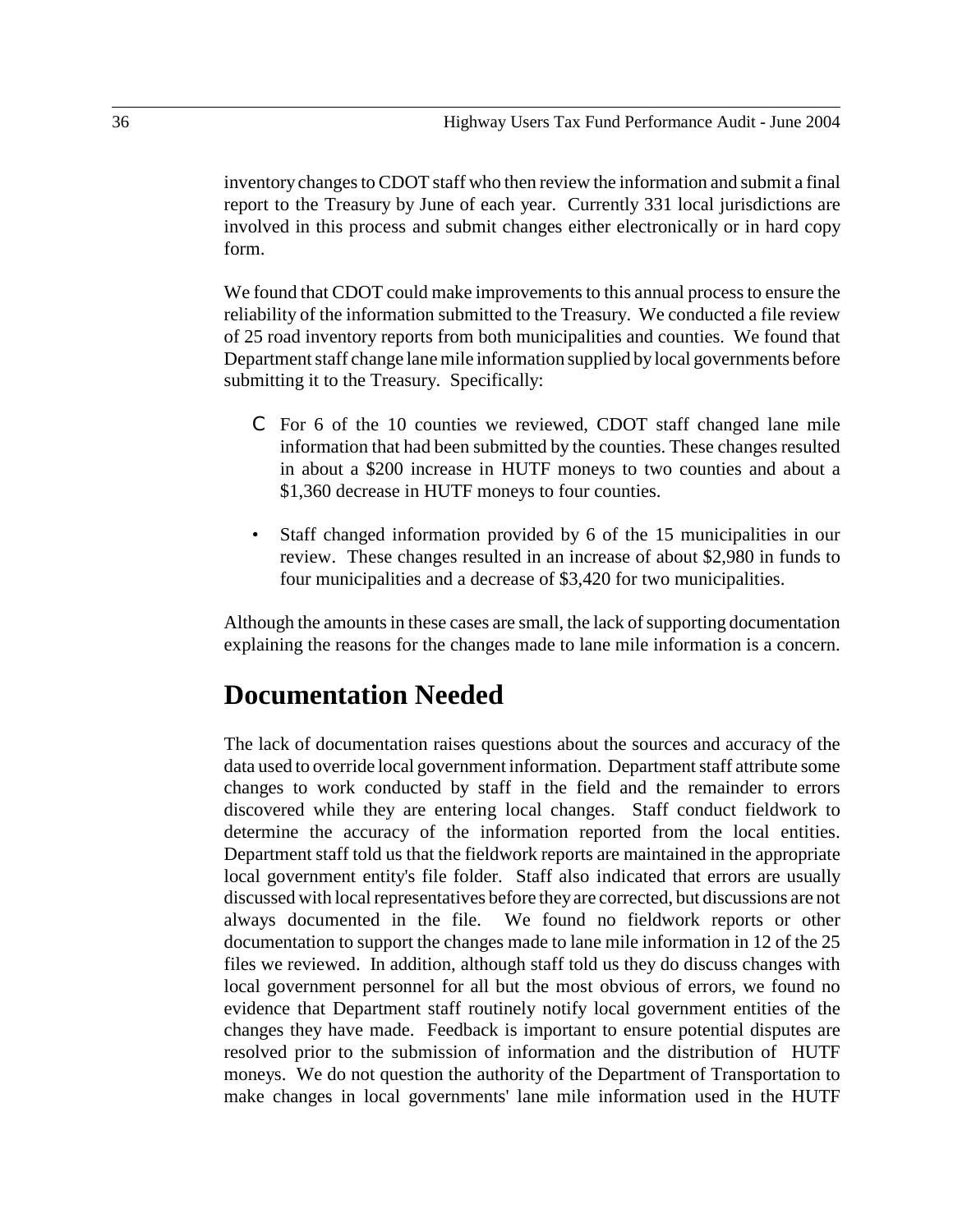formula. However, the Department has a statutory responsibility to certify or attest to the accuracy of the information prior to submitting it to the Treasury.

Department instructional materials state that "when someone makes a change independently, due to a change reported by another city or county, it is helpful when they indicate the change on the log sheet." The instructional materials note that such documentation can prevent duplication of effort and reduce staff time spent researching the reasons for changes when questions arise. Currently, Department staff do not always following this guideline. We believe the Department should take steps to ensure adequate documentation is maintained whenever lane mile information is changed.

#### **Recommendation No. 6:**

The Department of Transportation should increase the accuracy of and accountability for the lane mile information submitted to Office of the State Treasurer by maintaining documentation to support any changes made to road inventory information submitted by local entities.

### **Department of Transportation Response:**

Agree. To be implemented July 1, 2004. The Colorado Department of Transportation (CDOT) recognized this problem two years ago and began taking steps prior to the audit to meet this goal. CDOT's new electronic reporting software, used on a limited basis in 2003 and for all updates in 2004, automatically tracks all changes requested. Detailed data are gathered for major changes. Minor changes to existing segments are also documented, including information on the item changed, the old value and the new value.

Where local government staff use the CDOT-provided electronic reporting software, CDOT staff review all requested changes before they are posted to the master database. Where such changes are rejected or modified by CDOT staff, a record providing the reasons for the action is written in a reconciliation log that will be shared with the affected local governments.

Further changes planned:

C For those jurisdictions reporting via paper, CDOT will enter all the changes as requested. Corrections will be made post-entry so that data for the reconciliation log are available for all jurisdictions and all changes.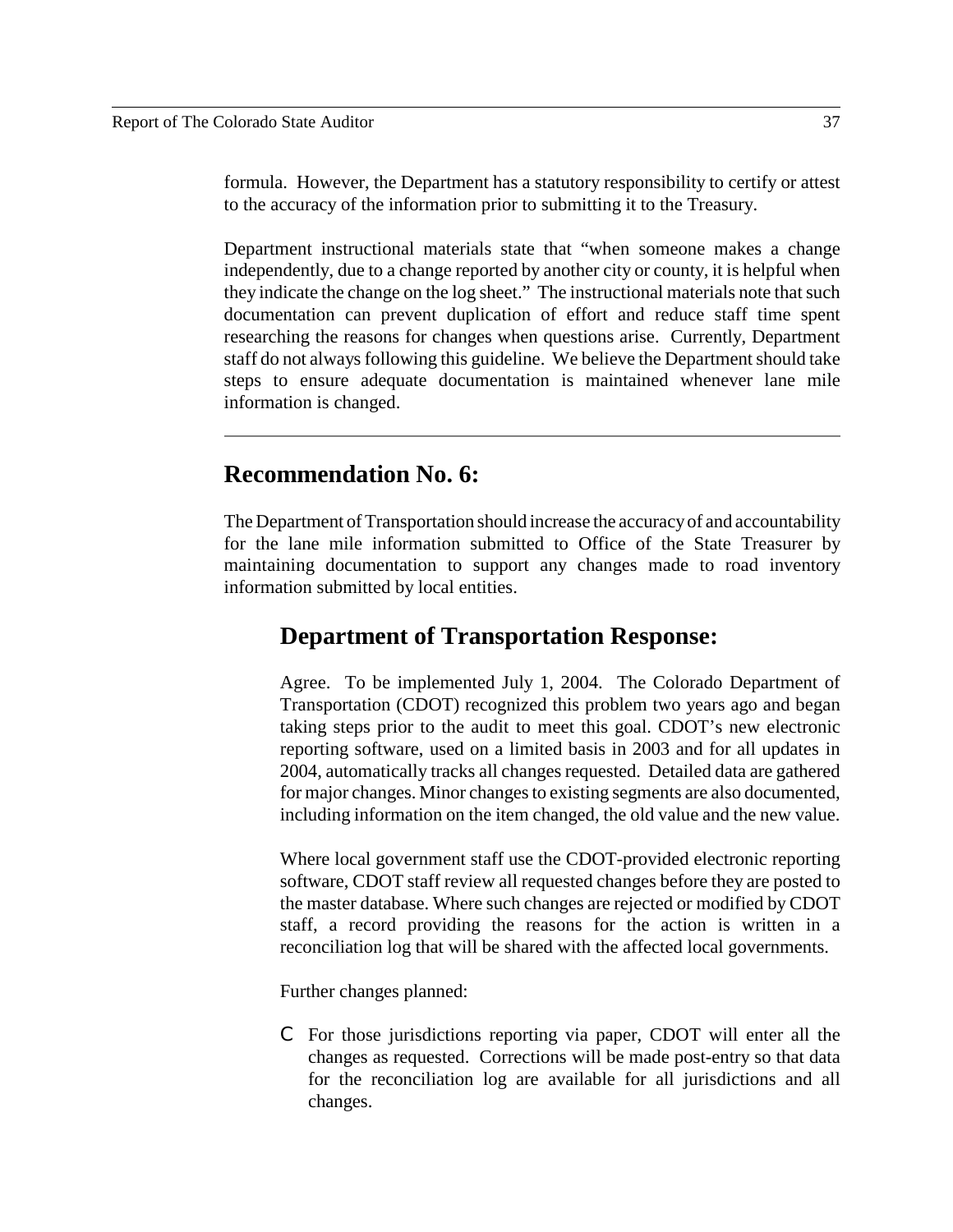C Fieldwork reports will be retained and filed with the appropriate jurisdiction. Note that the lack of a report could mean that there were no major changes that required field checking.

## **Bridge Deck Information**

Within the Department of Transportation, the Bridge Management Section is responsible for compiling information regarding the number of bridge deck square feet that is input into the HUTF distribution formula. Bridge deck information is relevant to the HUTF distribution only for the county portion of the allocation and only as applied to the third tier of the distribution. Specifically, Section 43-4-  $207(2)(b)(IV)$ , C.R.S., states that "ten percent shall be allocated to counties in proportion to the square feet of bridge deck for bridges greater than twenty feet in length in each county, as certified by the department of transportation." As described earlier in this report, by statute the third tier is revenue available to the counties in excess of \$86.7 million. In Fiscal Year 2003 a total of \$66.2 million was distributed to the counties through the third tier.

The Department of Transportation maintains a bridge management system called PONTIS which contains information on the type and length of every bridge and the structure and surface of every bridge in the State. Information in the system is also maintained for federal reporting purposes. Department staff annually query the system and submit the bridge deck information to the Treasury for use in the HUTF distribution formula.

We reviewed the Department's process for compiling bridge deck information and found the need for improvement. We found that the manual process used by CDOT staff to reorder some bridge data for consistency with the Treasury's reporting format increases the likelihood for errors. Because information contained in the PONTIS system is arranged for federal reporting requirements, CDOT staff must manually reorder the data for four counties to meet Treasury's HUTF formatting. These four counties, Elbert, El Paso, Lake, and La Plata, are placed in a different alphabetical order by the federal government. For the Fiscal Year 2002 distribution, CDOT staff transposed bridge deck measures for Elbert and El Paso Counties. This resulted in a \$328,471 overpayment to Elbert County and a corresponding underpayment to El Paso County. Also, for the 2002 distribution, data were transposed for Lake and La Plata Counties resulting in a misallocation of \$76,000. Neither of these errors was caught by CDOT staff. Rather, the Elbert and El Paso error was undetected until a review conducted by the Legislative Council. Our current audit identified the Lake and La Plata County error.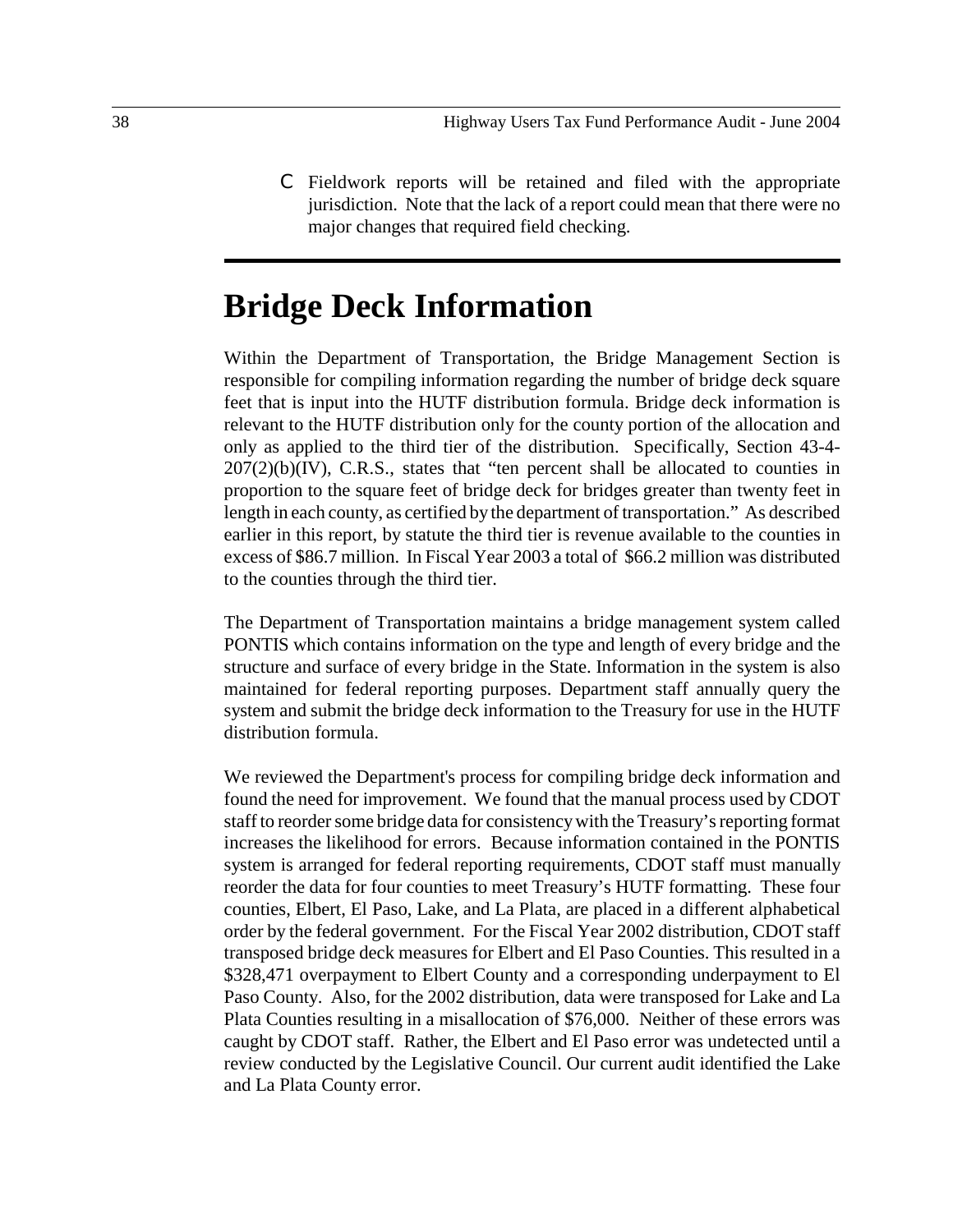We also found that Department staff provide bridge deck data for a different time period than is required by statute for all other information input into the HUTF distribution formula. Staff pull the bridge deck data from PONTIS on a real time basis. By contrast, statutes specify that the three other types of data used to calculate the county portion of the Fund are from the preceding year. Consequently, the time period representing bridge deck information is inconsistent with all other timespecific information used in the formula. To ensure consistency, we suggest that the Department consider utilizing the same procedures as outlined in statute for other HUTF data submissions.

To improve the accuracy and reliability of the HUTF distribution process, the Department should ensure bridge deck data submitted to the Treasury is accurate by adopting an internal review process prior to submitting the data for input into the HUTF formula. Particular attention should be paid to areas in which data errors have occurred in the past. The Department should also consider providing bridge deck data similar to the time frame of all other data entered into the HUTF formula.

### **Recommendation No. 7:**

The Department of Transportation should improve the accuracy and reliability of the bridge deck information submitted to the Office of the State Treasurer for use in the HUTF distribution formula by:

- a. Ensuring bridge deck information is reviewed prior to submission to the Office of the State Treasurer.
- b. Providing bridge deck data for the same time frame as other statutorily required HUTF data submissions.

## **Department of Transportation Response:**

Agree. To be implemented June 1, 2004. The Colorado Department of Transportation (CDOT) is taking the following steps to ensure that these data are accurate for this year's report, and that the process is improved in future years:

C CDOT staff have developed a process to validate bridge deck information. The new information will be compared to previous years to make sure that any major changes can be explained by construction activity, jurisdiction transfers, etc. and are not processing or reporting errors.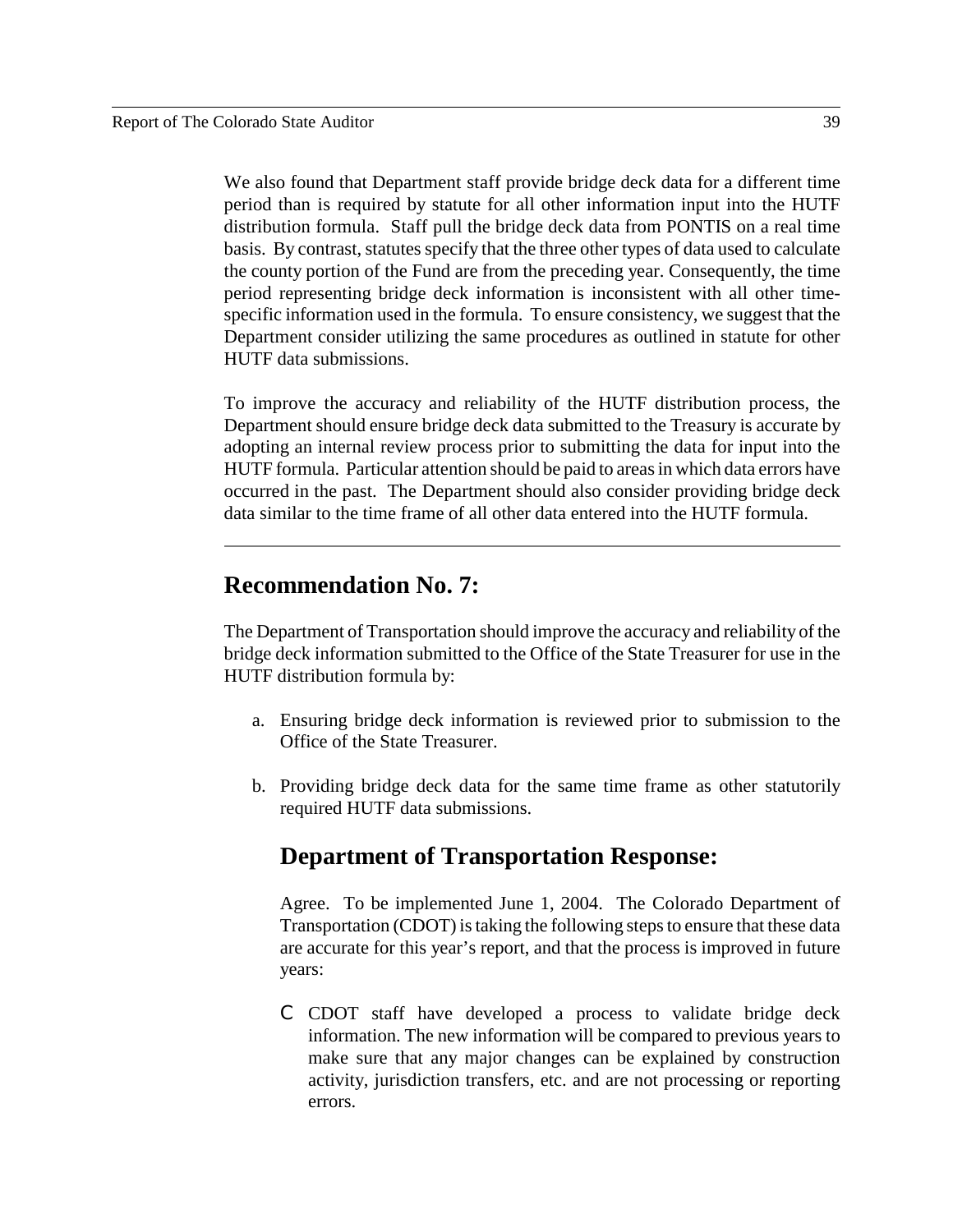- C The Geographic Information System (GIS) Section worked with CDOT's Staff Bridge to make sure the data reported are for 12/31/03, and will assure that this is the case in future years.
- C As CDOT implements our new database next year, we will use automated techniques to access the bridge database directly and match jurisdictions based on Federal Information Processing Standards (FIPS) jurisdiction codes, rather than relying on sort order to match the bridge data to the mileage data for each jurisdiction.

# **Distribution Errors**

Each month, the Treasury distributes HUTF moneys to the recipient entities. The total average monthly distributions for Fiscal Year 2003 were:

- C \$33 million to the Department of Transportation.
- C \$13 million to the counties.
- C \$8 million to the municipalities.

As noted in this report, errors have occurred in the monthly distributions. They may result from data entry mistakes or from the use of incorrect data in the distribution's calculations. Errors may originate at either the Treasury or at the Departments of Revenue or Transportation, which are both responsible for providing data used in the formula. We found that when errors do occur, Treasury staff exercise discretion in determining whether to correct the erroneous distributions. In addition, we found that when corrections are made, Treasury does not have standards, guidelines, or criteria for use in determining the manner in which corrections will occur.

As part of our audit, we reviewed the HUTF distribution process for Fiscal Years 2001 through 2003. We reviewed documentation regarding recent errors in the distributions, including any remedial actions taken by the Treasury. We found that the Treasury sometimes does not correct errors. As shown in the five examples below, the Treasury corrected erroneous distributions in three cases, but in two other cases took no action to adjust or correct subsequent distributions: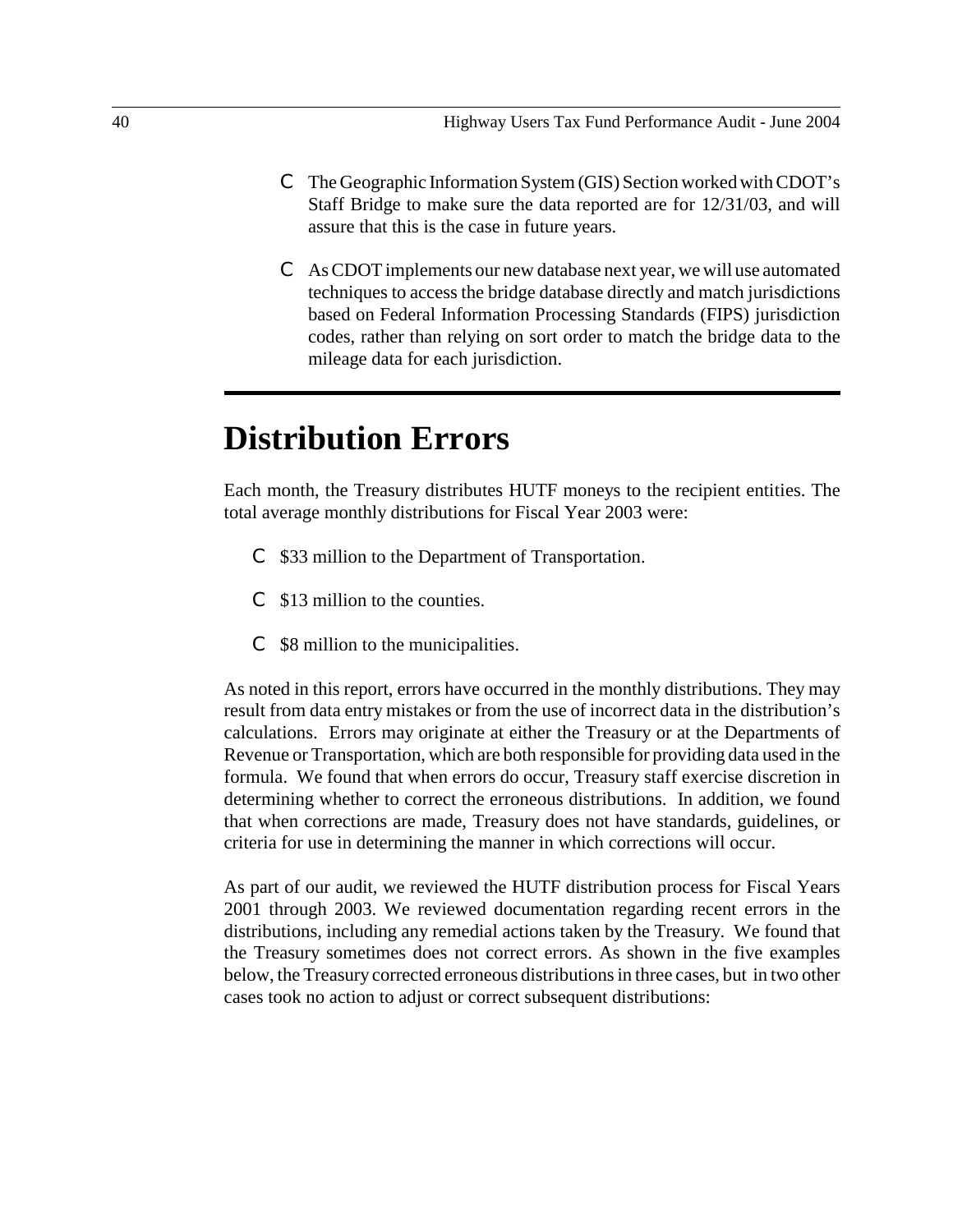#### **Corrected Distributions**

- **The City of Aurora**. Aurora was underpaid approximately \$215,000 from July 2002 through April 2003. The error occurred because the Department of Revenue provided incorrect motor vehicle registration data to the Treasury. In May 2003, the Treasury reimbursed Aurora and reduced the amount paid to all other municipalities, in aggregate, by \$215,000.
- **Elbert and El Paso Counties**. From July 2002 through June 2003 Elbert County was overpaid by approximately \$970,000 and El Paso was underpaid the corresponding amount. This error resulted when staff at the Treasury transposed the number of motor vehicle registrations between the two counties. In September 2003 the Treasury reimbursed El Paso County. Beginning in January 2004 and continuing through December 2006, a portion of Elbert County's monthly distribution is to be reduced about \$27,000 per month until the overpayment of \$970,000 has been recaptured from the county.
- **City of Centennial**. Centennial was underpaid approximately \$1.4 million from July 2002 through June 2003. The error occurred because the Department of Revenue provided incorrect motor vehicle registration data. In September 2003, as a result of an Attorney General's opinion issued at the request of the Department of Local Affairs, the Treasury reimbursed Centennial the correct amount. That same month, the Treasury reduced the amount paid to all other municipalities, in aggregate, by \$1.4 million.

#### **Uncorrected Distributions**

- **Elbert and El Paso Counties**. Similar to the error described above, a transposition of data resulted in an \$328,000 overpayment to Elbert County and a corresponding underpayment to El Paso County. In this case, Department of Transportation staff mistakenly switched bridge deck square footage data for the two counties for the period of July 2001 through June 2002. To date, the Treasury has not corrected this error, and staff indicated the error will not be corrected until updated bridge deck information is provided by CDOT.
- **Lake and La Plata Counties.** In another case of data transposition, Lake County received about \$76,000 less than it should have and La Plata County received \$76,000 more from July 2001 through June 2002. Department of Transportation staff transposed the bridge deck square footage figures for these two counties in their data submission to the Treasury. To date,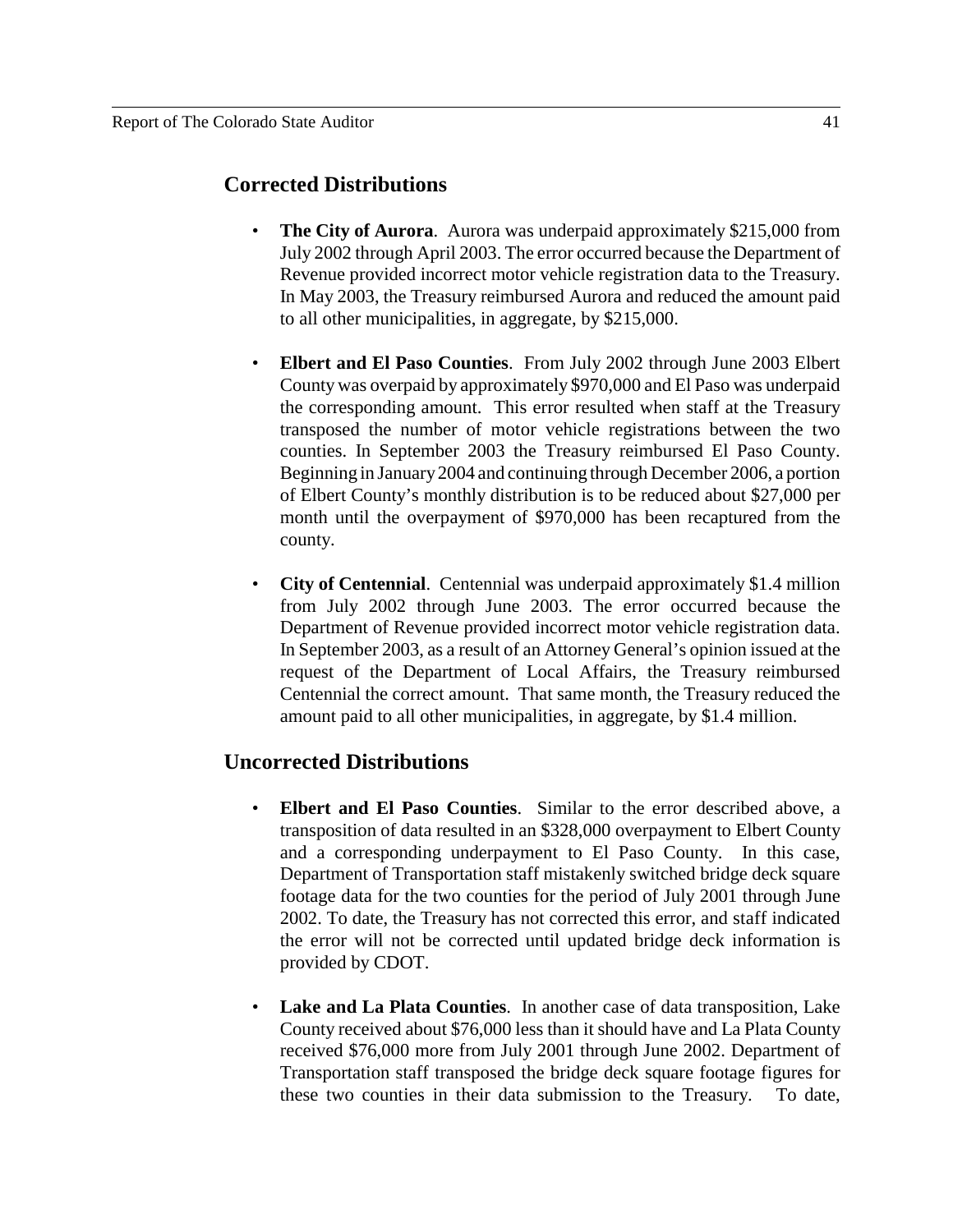Treasury has not corrected this error. Again, staff told us they will not correct the error until CDOT provides new information.

Following the error in the distribution to the City of Centennial, the Department of Local Affairs, on behalf of that city, requested an opinion from the State Attorney General's Office regarding whether the Treasury has an obligation to recalculate and remedy incorrect HUTF distributions. The opinion concluded that statutes awarding benefits must be followed exactly and that the recipient has a statutory entitlement to the HUTF revenue based on the distribution formula. Furthermore, because the Treasury has a responsibility to calculate the distribution under Section 43-4-205, C.R.S., the error in the distribution should be corrected, even when the error was not made by the Treasury.

## **Correct Errors**

The errors we detail above totaled approximately \$3 million. Two of the five underpayments were reimbursed to the appropriate recipient in a subsequent fiscal year. A third was repaid in the same fiscal year. The Treasury gave one county three years to reimburse the Fund for an overpayment, while it required that two overpayments be reimbursed during the same fiscal year in which the errors occurred. More significantly, for two of the errors, the Treasury has taken no corrective action.

Treasury staff explained that they do not believe the Office of the State Treasurer has the authority to make changes to data which has been certified as correct by the agencies statutorily responsible for collecting, certifying, and submitting it. Consequently, Treasury staff told us they will not correct information unless they make the error or until they receive changes from the responsible agency. As noted in the preceding section, two of the three errors staff corrected were the result of data mistakes made at the Department of Revenue.

We believe the Treasury should have some flexibility in determining the ways in which errors are corrected. Factors such as the amount of over and under payments and the time frames in which errors occurred are reasonable considerations in establishing repayment schedules. Not all counties and municipalities have the same ability to repay large sums in a single payment. However, local governments that were underpaid should not go unreimbursed for extended periods. To-date, the Treasury has not adopted policies and procedures or a methodology for correcting errors in the distribution of HUTF revenue or sought legislative guidance in this area. We believe the Treasury should develop procedures and criteria for use in correcting distribution errors. In addition, the rationale for the ways in which errors are corrected should be documented and conveyed to the local governments.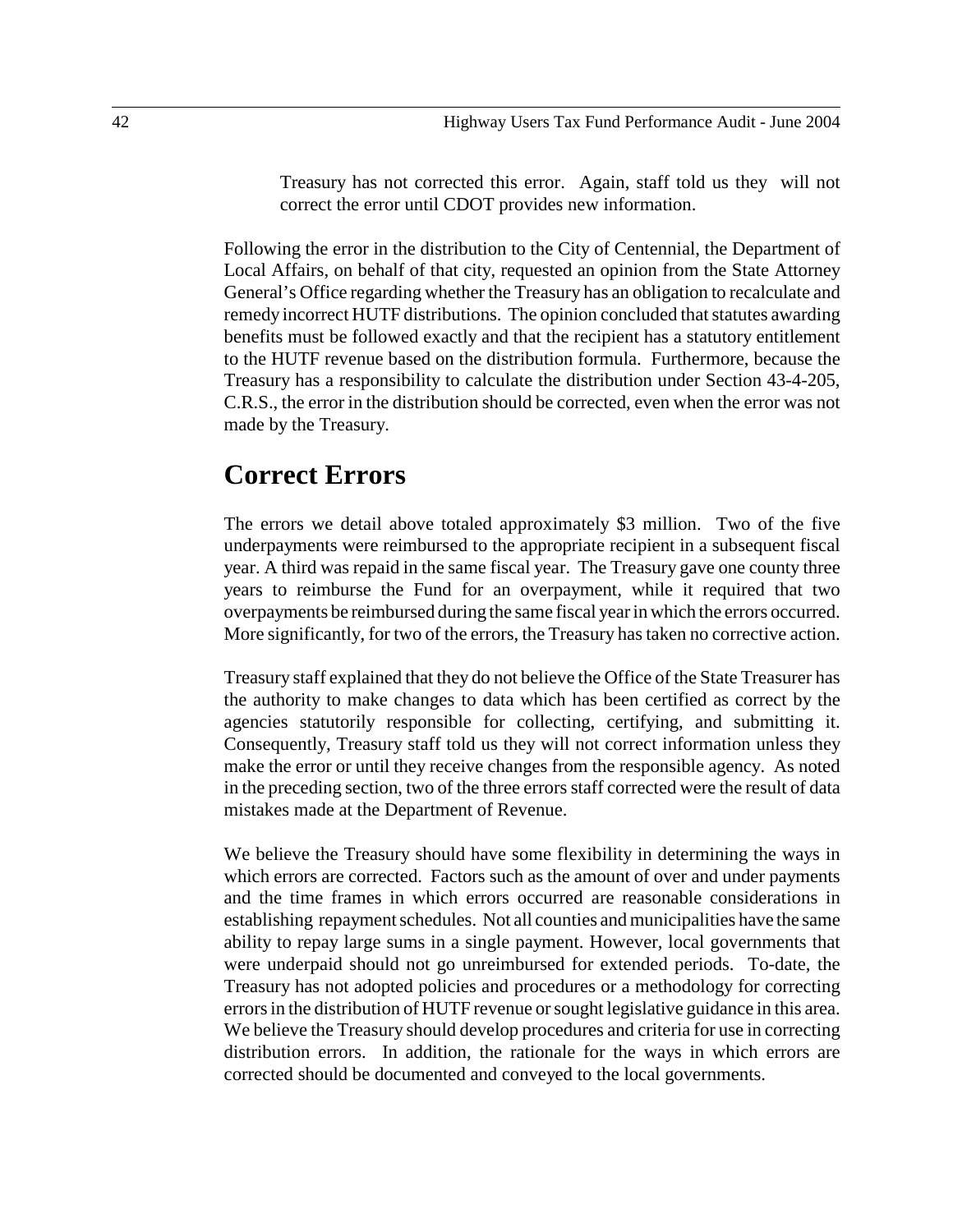In contrast with the flexibility we believe the Treasury should have in determining the ways it corrects errors, we believe there should be no question that the Treasury will indeed make corrections. Because the HUTF is statutorily established within the Treasury, we believe that Treasury has the primary responsibility to ensure its correct distribution. To this end, the Treasury should take the necessary steps to correct errors, provide feedback to the agencies responsible for the errors, and notify local entities of the errors and the corrections to be made. To provide additional scrutiny over the accuracy of distributions and to increase local government understanding of the Highway Users Tax Fund, the Treasury should consider using its Web site to regularly publish distribution information. Fund recipients could then review the information used to determine their portion of the HUTF revenues and report any anomalies to the Treasury.

## **Recommendation No. 8:**

The Office of the State Treasurer should ensure the accuracy of the Highway Users Tax Fund distributions by:

- a. Adopting policies and procedures for correcting errors.
- b. Working with the Departments of Revenue and Transportation when errors occur in the data provided by either Department.
- c. Documenting the ways in which specific errors will be corrected, including the methods to be used to recapture overpayments and to reimburse for underpayments. Additionally, uncorrected errors addressed in this audit report should be addressed.
- d. Notifying local governments of the errors found and the mechanisms to be used in correcting errors.

## **Office of the State Treasurer Response:**

Agree. To be implemented by December 31, 2004. The Treasury will:

- a. Develop a written policy for correcting errors when they are discovered.
- b. Work with the departments that provide it with information whenever errors are identified. In cases where the error is contained in the data submitted to Treasury, however, the Treasury is statutorily unable to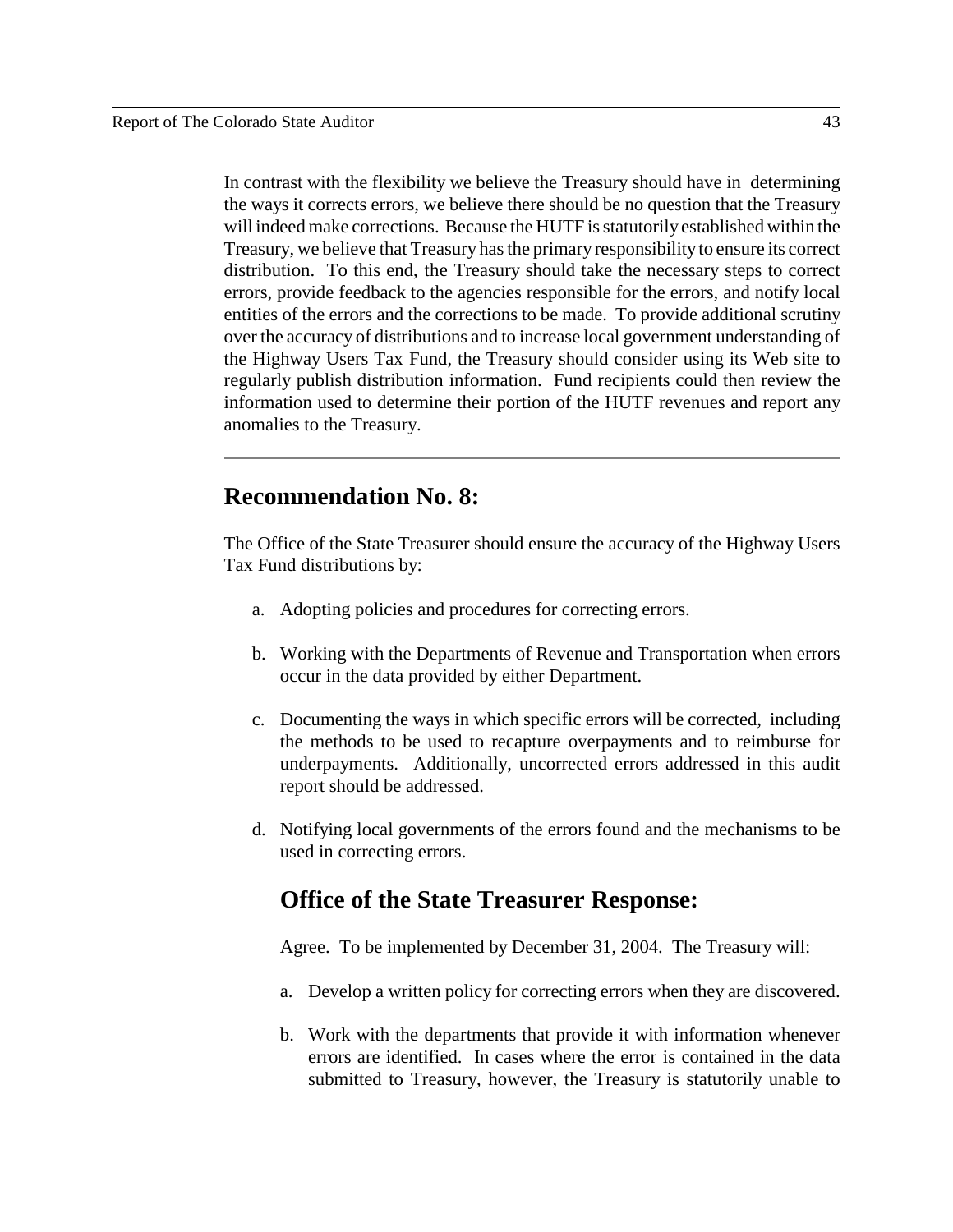change the amounts distributed unless the certifying department concurs that an error occurred and formally corrects the data submitted.

- c. Develop a written policy outlining the methods used to recapture overpayments and to reimburse for underpayments. Additionally, in July 2004, Treasury will begin working with the counties involved in the uncorrected errors addressed in this audit to rectify over and under payments.
- d. Develop a written policy for notifying local governments of errors found that will incorporate the methods used to recapture overpayments and to reimburse underpayments noted above.